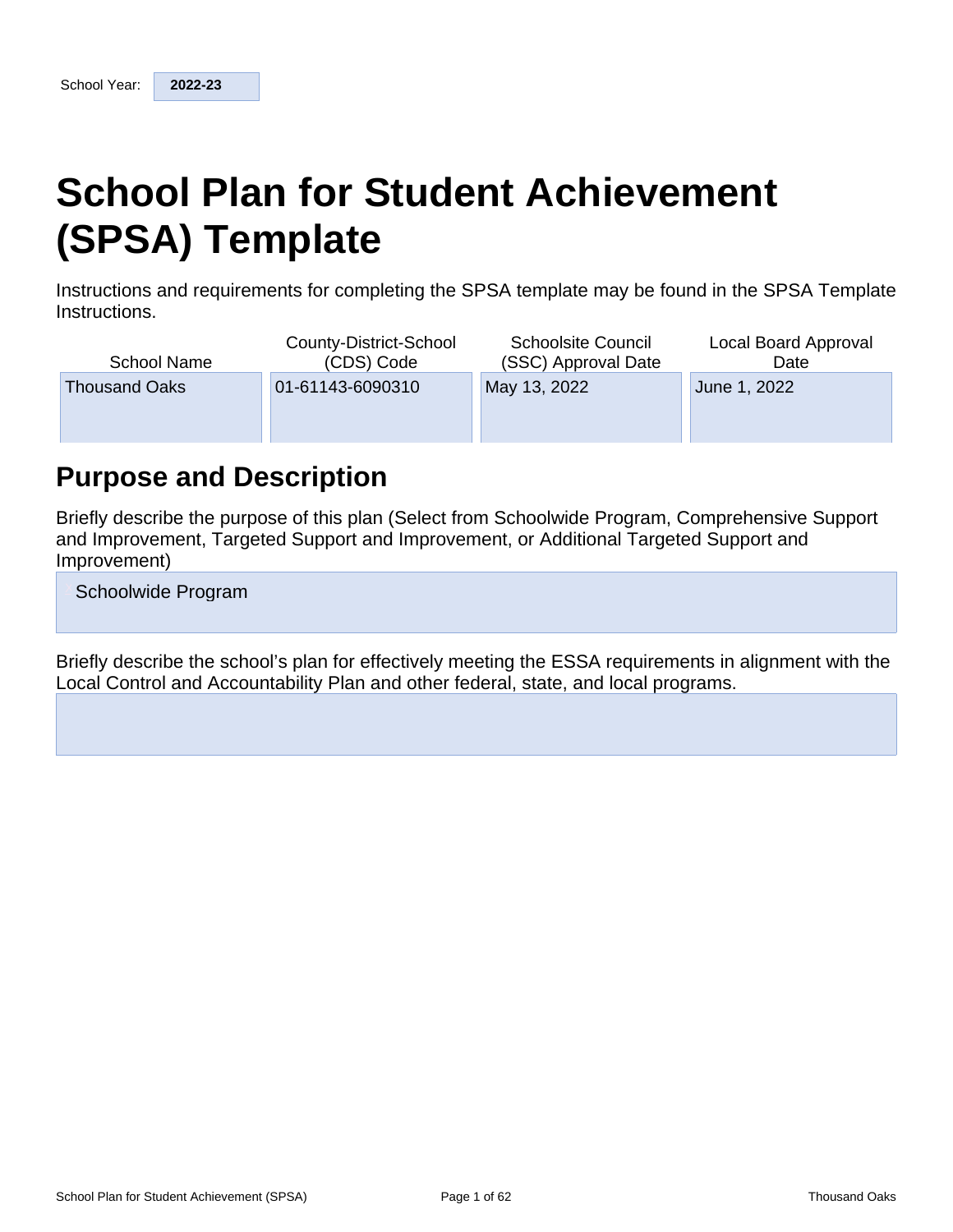## **Comprehensive Needs Assessment Components**

## **Data Analysis**

Please refer to the School and Student Performance Data section where an analysis is provided.

### **Surveys**

This section provides a description of surveys (i.e., Student, Parent, Teacher) used during the school-year, and a summary of results from the survey(s).

The SSC developed and administered school surveys in the 2018-2019 school year to parents/caregivers, staff, and students. The purpose of the surveys was to help determine the effectiveness of different programs, identify areas to improve, and measure the overall effectiveness of our school.

214 students responded to the student survey, 195 parents/caregivers filled out their survey, and 25 staff responded to the staff survey.

Key findings from the student survey:

A large majority of students feel cared-for, say that the grown-ups at school believe they can do a good job, and report that adults help them when they need it. Many also report that they do well in school and that grown-ups tell them when they do a good job.

Some area that were slightly lower rated: Only 70% of students say that kids know the rules at school, and only 49% say that adults ask them about their ideas.

In terms of differentiation, support, and challenge: 68% of students say their assignments are just right, 14% say they are too easy, and 14% say they are too hard.

The most-cited things that students like about school: recess, friends, and teachers.

Key findings from the family survey:

Overall, parents and caregivers are very appreciative of the teachers and classes, diversity, community, and staff. They feel like they are treated with respect and cared about.

Families find visual art, music, gardening, and creek studies programs quite valuable. Many parents/caregivers lack understanding of how technology (particularly Chromebooks) is being used in classrooms.

Families would like to see increased supports for students with Dyslexia, as well as increased opportunities for high achieving students.

Many families are resistant to the school's attendance policy and focus on improving attendance. They expect their children to be absent for an average of 3-5 days yearly.

An area for growth is that many caregivers don't know who to contact with concerns and/or don't feel like their opinions are asked. They'd like it to be easier to volunteer at the school, as well.

Specific concerns were raised about campus safety, and the need to secure the perimeter of the campus. Concerns were also raised about the PTA, which is perceived by many to be inaccessible and less inclusive than it should be.

Key findings from the staff survey:

Staff generally feels they're getting lots of Professional Development (PD) around Social/Emotional Learning and Equity, which they find valuable. They'd like more PD around math and writing, and both strategies and support for differentiation. For math and writing, another theme was a specific request for more basic skills instruction, e.g. writing mechanics. For math, there is interest in a differentiated approach like Math Workshop, and a need for time to learn alternate programs, e.g. Do the Math, in order to differentiate for students with disabilities.

In terms of support for differentiation, staff generally asked for more adults (not just strategies) such as tutors, push in, and that training include all staff working with students - classified and certificated.

Equity PD: Staff like that it's ongoing and consistent rather than one and done. They appreciate time for reflection. They like "Pacts," which are practical, since they're used in the classrooms and help students. Staff highlighted a need for classroom library books with diverse characters, accountability and data, and hiring more teachers of color.

In term of specific programs, staff especially valued Lisa Z, after school hourly, and recess supervision Staff gave lower ranking to gardening and assemblies - and MOCHA was on the border.

## **Classroom Observations**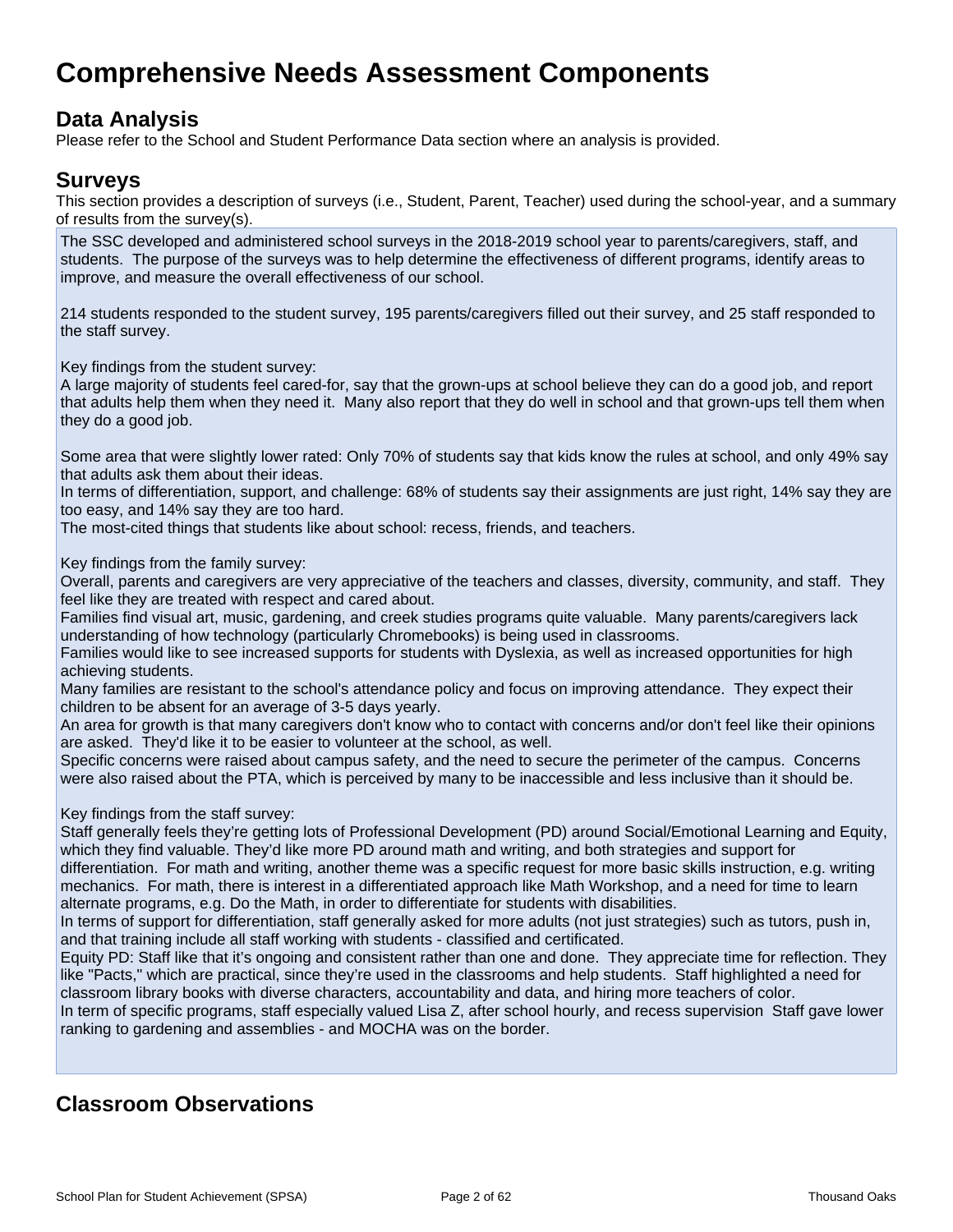This section provides a description of types and frequency of classroom observations conducted during the school-year and a summary of findings.

The school principal observes teachers through informal classroom walkthroughs and formal observations. The formal observation process consists of teachers identifying and setting professional goals, formal observations by the principal, post observation conferences, and a summative evaluation. Both informal and formal observations provide information about instruction, curriculum, and student learning. This information is used to plan staff development and guide collaboration meetings.

## **Analysis of Current Instructional Program**

The following statements are derived from the Elementary and Secondary Education Act (ESEA) of 1965 and Essential Program Components (EPCs). In conjunction with the needs assessments, these categories may be used to discuss and develop critical findings that characterize current instructional practice for numerically significant subgroups as well as individual students who are:

- Not meeting performance goals
- Meeting performance goals
- Exceeding performance goals

Discussion of each of these statements should result in succinct and focused findings based on verifiable facts. Avoid vague or general descriptions. Each successive school plan should examine the status of these findings and note progress made. Special consideration should be given to any practices, policies, or procedures found to be noncompliant through ongoing monitoring of categorical programs.

## **Standards, Assessment, and Accountability**

Use of state and local assessments to modify instruction and improve student achievement (ESEA)

During each trimester, K-5 teachers give a battery of assessments to monitor the development of the core areas of literacy including reading, writing, and spelling. These informal assessments provide classroom teachers, support staff, and intervention teachers information about students' literacy and math development so that teachers can use this information to modify instruction based on student needs during the course of the year. Staff meetings and collaboration meetings give teachers time to analyze student work and assessments and plan and work on specific lessons for targeting low achieving students.

Local assessments in reading, math, and writing guide instruction. the TCRWP reading assessment, given 3 times yearly, monitors accuracy, fluency, and comprehension. Assessments for spelling (DOLCH), writing, and math are also used to assess student performance. They are administered on an ongoing basis, and the results are used to provide teachers with data to revise lesson goals, plan interventions, and individualize learning.

ELPAC is administered to all EL students each winter to provide information on their academic progress.

Teachers use differentiated instruction to support advanced learners. This approach is supported by legislation passed in California in 2001 that shifts the focus of GATE programming from pull-out classes to teaching strategies and content that are integrated into all classrooms. Many research-based strategies are routine practices at Thousand Oaks, including Writers Workshop, Reading Workshop, differentiated instruction, and enrichment activities.

Use of data to monitor student progress on curriculum-embedded assessments and modify instruction (EPC)

Student assessments guide the individualized development of curriculum units, instruction, and strategies. Staff meetings and collaboration meetings are provided for teachers to study assessments, plan, and work on specific lessons for targeting low achieving students.

Running records, DIBELS, Fast Track, STAR 360, and spelling assessments, guide the development of literacy and spelling groups and designate just-right book levels for guided reading instruction and specific spelling lessons. The RTI team uses this assessment information to identify students for intervention services.

## **Staffing and Professional Development**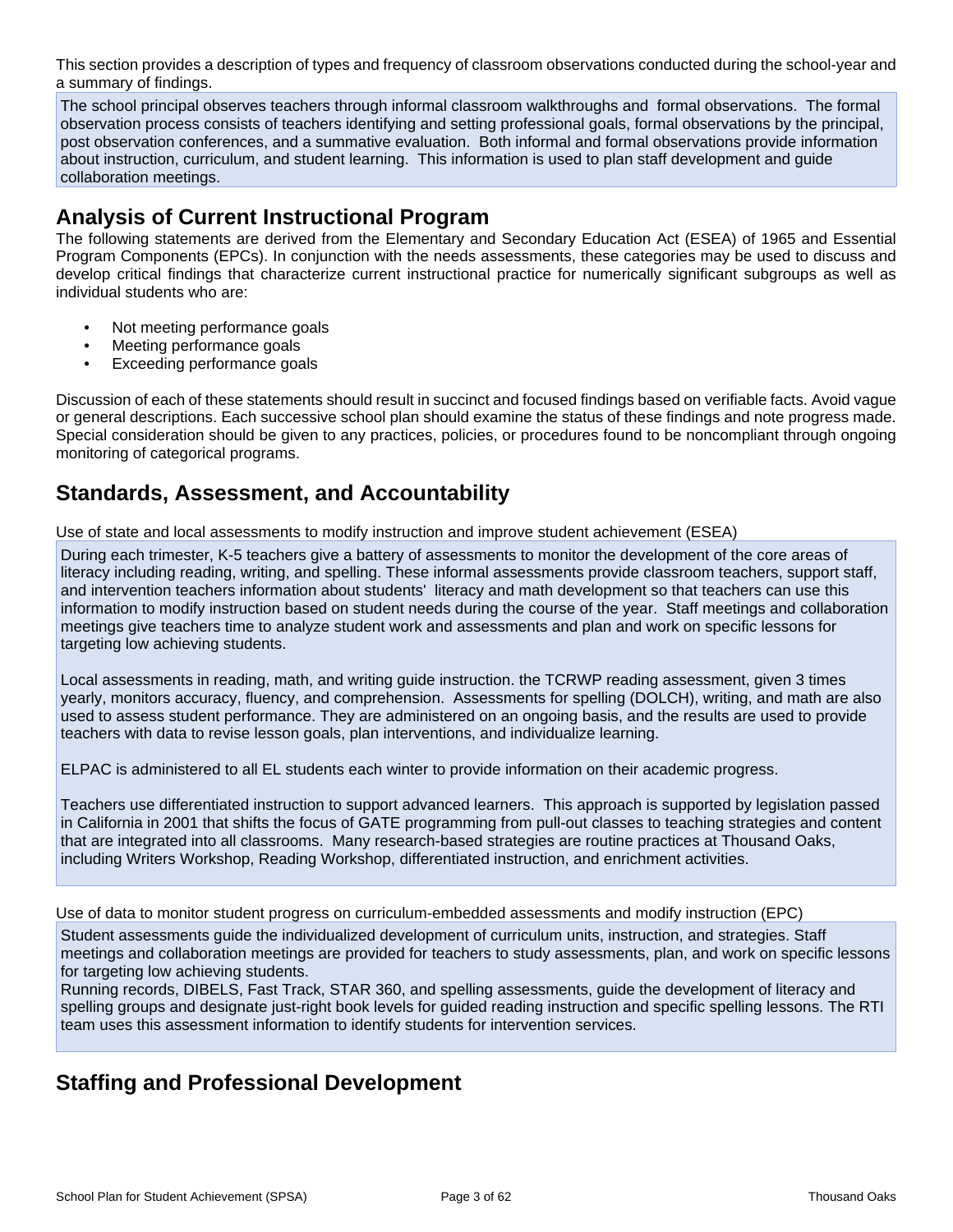Status of meeting requirements for highly qualified staff (ESEA)

All teaching staff at Thousand Oaks are certificated and teaching within their credentialed area. In addition, all teachers are CLAD certified, enabling them to teach English Language Learners. All teachers in bilingual classrooms are B-CLAD certified.

Sufficiency of credentialed teachers and teacher professional development (e.g., access to instructional materials training on SBE-adopted instructional materials) (EPC)

All teaching staff attended SB472 training on implementing our district adopted Eureka Math curriculum.

Alignment of staff development to content standards, assessed student performance, and professional needs (ESEA) All site-based and district-wide staff development is aligned with grade level Common Core standards and addresses the professional needs of teachers to increase student achievement.

Ongoing instructional assistance and support for teachers (e.g., use of content experts and instructional coaches) (EPC)

Our site-based Literacy Coach provides literacy instructional assistance. In addition, the Literacy Coach offers ongoing support and service for teachers through collaborative planning, co-teaching, and small group instruction. This inclassroom support allows teachers to observe and learn best literacy practices and assessment techniques.

The district math coach and our math interventionist/coach model lessons help teachers implement math curriculum based on the Common Core Standards. Set up yearly math teaching plans, and support teachers with differentiation in math.

Teacher collaboration by grade level (kindergarten through grade eight [K–8]) and department (grades nine through twelve) (EPC)

Teachers collaborate a minimum of four hours each month. This collaboration includes curriculum planning, analysis of student work, and planning lesson strategies and materials. The focus for site-based collaboration is determined by the Leadership team. In addition, district-based collaboration occurs throughout the year and provides teachers an opportunity to network and collaborate with grade-level colleagues from other sites.

## **Teaching and Learning**

Alignment of curriculum, instruction, and materials to content and performance standards (ESEA)

Teachers follow the designated grade-level Common Core standards to build their curriculum units; and all teachers use state/district mandated materials to teach units in math, literacy, science, and social studies. Specific performance standards for each curriculum area are designated, and students are expected to make grade-level progress.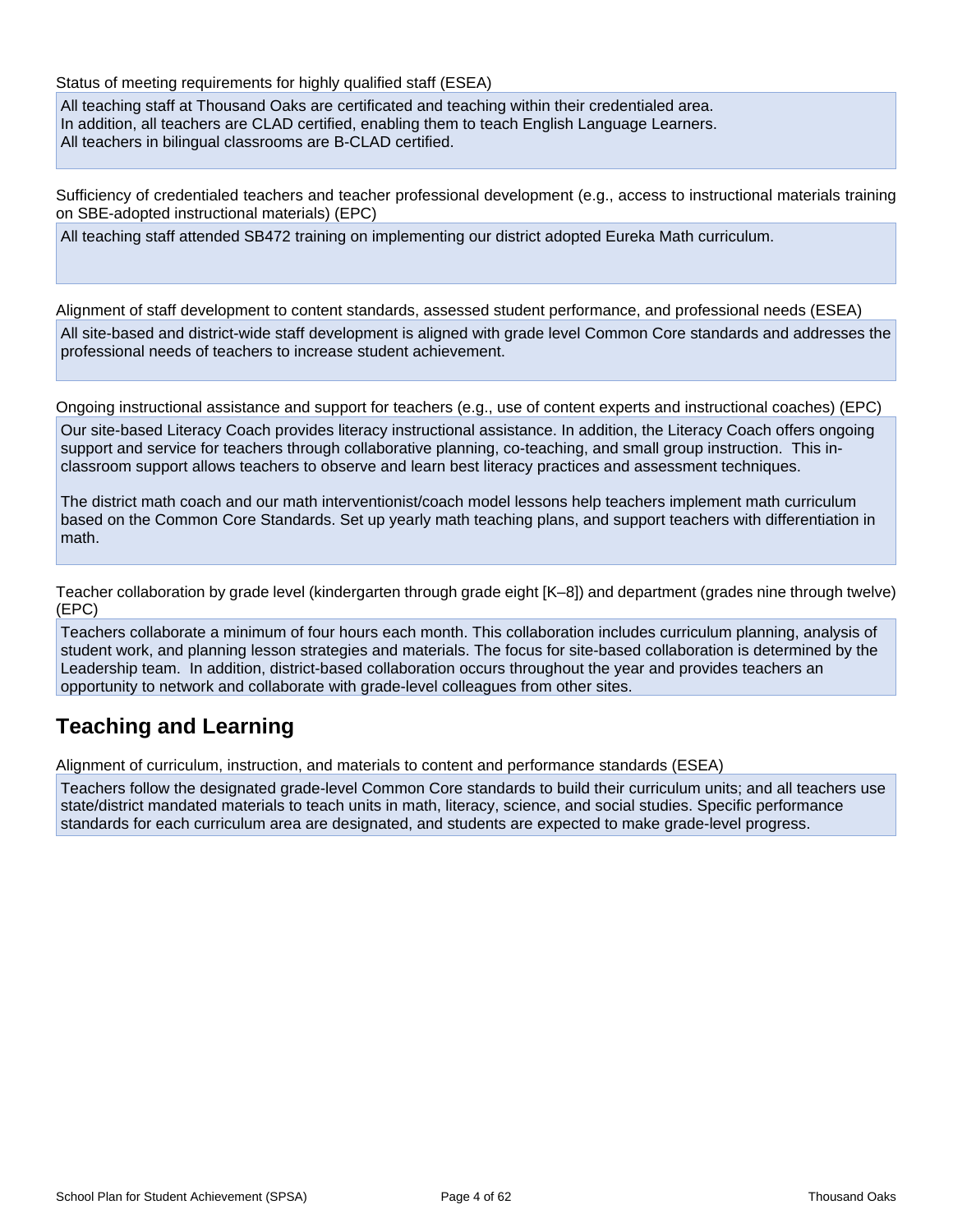Adherence to recommended instructional minutes for reading/language arts and mathematics (K–8) (EPC) 1.Grades 4-5 minutes based on the average day of 305 instructional minutes, with no allowance for passing time or transitions. (Note that there are 315 minutes on MTThF and 265 minutes on Wednesday.) Daily minutes: 90 English Language Arts (some of the language arts minutes can be combined with social studies and science curriculums) 30 English Language Development 60 Math 2. Grades 1-2-3, based on 285 daily instructional minutes, with no allowance for passing times. Daily minutes: 120 English Language Arts (with 45 for writing and 75 for reading, including reading in the content areas) 30 English Language Development 60 Math 3. Kindergarten, based on 260 daily instructional minutes with no allowance for passing times. Daily minutes: 60 English Language Arts (reading and writing) 30 English Language Development and other English Language Arts interventions 50 Math, including interventions

Lesson pacing schedule (K–8) and master schedule flexibility for sufficient numbers of intervention courses (EPC)

The district has created and provided a pacing guide for math which ensures that all students receive the complete standards-based curriculum in this area. Local assessments are aligned with the pacing guide.

Availability of standards-based instructional materials appropriate to all student groups (ESEA)

Standards-based instructional materials are used at every grade level for core curriculum. Additional materials in Spanish have been purchased with site funds to provide English Language Learners support with the core curriculum.

Use of SBE-adopted and standards-aligned instructional materials, including intervention materials, and for high school students, access to standards-aligned core courses (EPC)

Teachers use SBE-adopted, standards-aligned instructional materials for the core curriculum.

## **Opportunity and Equal Educational Access**

Services provided by the regular program that enable underperforming students to meet standards (ESEA)

Support services enable underperforming students to meet standards during and after school. The services include Reading Recovery, Leveled Literacy Intervention, Wilson, support through the RTI program, ELD, before and after school intervention, and school-based support from the Resource Teacher and Full Inclusion Teacher.

Evidence-based educational practices to raise student achievement

From classroom teachers, students receive individualized instruction, enhanced instruction time, and scaffolded lessons to increase learning success. Teachers use research-based practices when teaching guided reading, spelling, and math. Specialists support individual students with the delivery of targeted educational strategies and methods. Instructional Assistants support the learning of students in Special Education by using specific support strategies which enable students to meet their IEP goals and objectives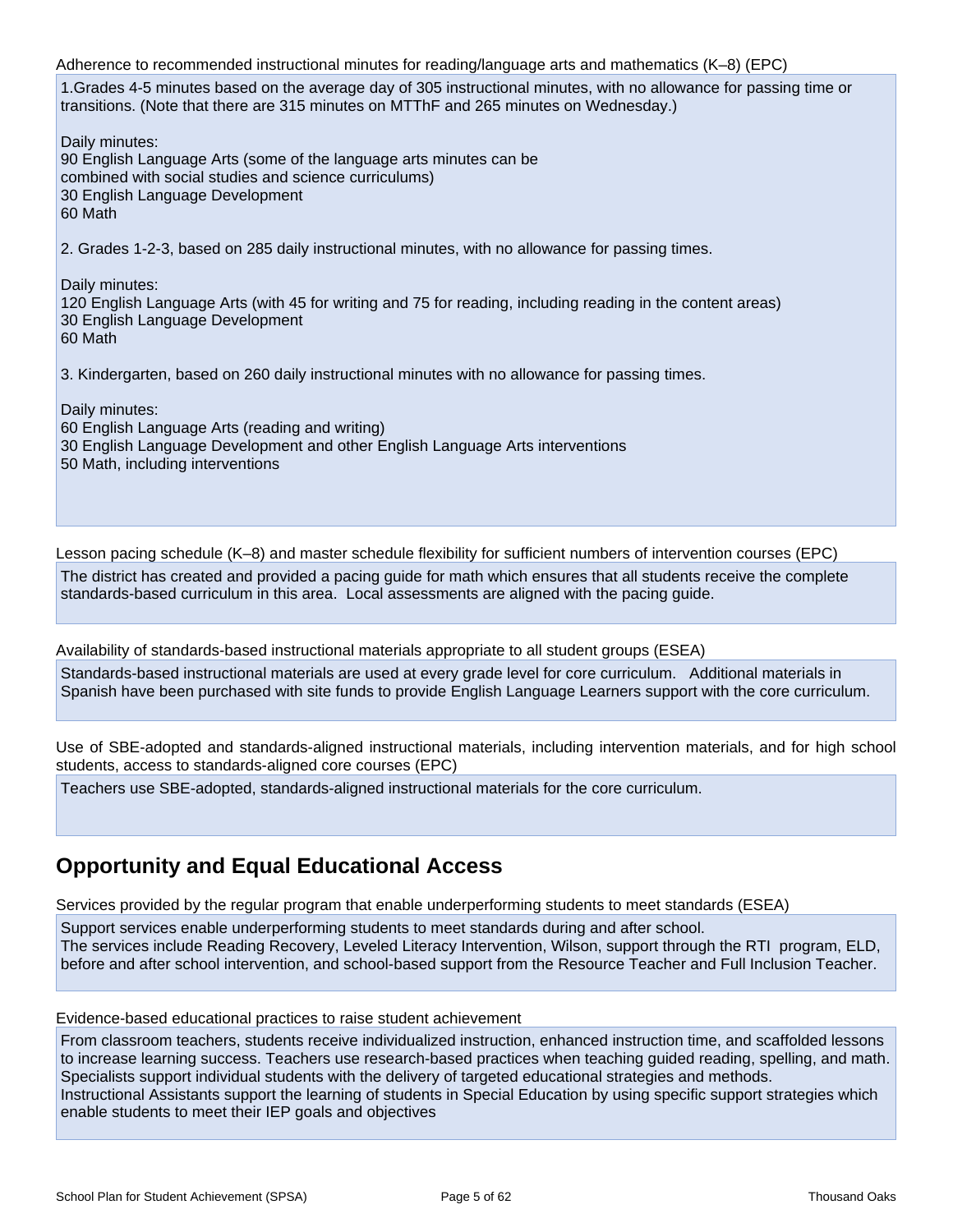## **Parental Engagement**

Resources available from family, school, district, and community to assist under-achieving students (ESEA)

Parents/guardians receive information and resources through Parent-Teacher Conferences, IEP and SST meetings. Back to School Night and Open House. Teacher, Principal, and PTA Newsletters keep families informed. All school communications are translated into Spanish. Free and Reduced price meals help students receive balanced nutrition. Our Special Education teachers and staff provide a range of services for students in Special Education. In addition, our Resource Teacher and Full Inclusion Teacher work towards meeting student needs (both IEP and general education students) both in the classroom and as a pull-out program.The Psychologist provides testing and student/family support. Other support services include: Adaptive Physical Education, Speech Therapy, and Occupational Therapy. These services are provided to students as designated in students' IEP or 504 plan. Counseling is available for identified students and our counselors provide free parenting trainings and talks.

Involvement of parents, community representatives, classroom teachers, other school personnel, and students in secondary schools, in the planning, implementation, and evaluation of ConApp programs (5 California Code of Regulations 3932)

School Site Council is composed of 4 parents and 3 teachers, one classified staff member and the principal, who meet regularly to follow the state and federal guidelines for funding sources. Beginning in September, parents/guardians are encouraged to join the nomination/voting process to become members of this team.

#### Funding

Services provided by categorical funds that enable underperforming students to meet standards (ESEA)

Funding is used for materials to support and increase the academic abilities of English Learners. Teachers have been trained in Systematic ELD and use Guided Reading Plus (enhanced guided reading strategies) daily in their classrooms. English Language Development professional development and coaching are provided by the district English Learner Teacher.

Data guides the work of the instructional staff including the Literacy Coach, Literacy Support Teacher, Special Education Teachers, and the RTI Coordinator, who instructs in all of the techniques of in-class guided reading and literacy and literacy block instruction.

The RTI Coordinator and RTI teacher leader coordinate and implement intervention for individuals or small groups of students based on their assessment results. The implementation of this program enables low-performing students to have greater access to needed support so they can achieve success in meeting standards.

#### Fiscal support (EPC)

Thousand Oaks represents one of the largest Elementary schools in the district. We truly have a diverse student population, including an average percentage of English Language Learners, and almost half of our students receiving free and/or reduced lunch, as well as many advanced learners. This diversity enriches our school and also poses challenges as at times we have limited resources to best meet the needs of our students. Students would benefit from increased resources in the areas of Literacy support, Math support, ELD, and RTI support. It is our hope that through strategic budgeting and by identifying and acquiring additional funding sources (such as grants) we can more fully serve our growing and diverse student population.

Fiscal support is provided through the BUSD general fund, district and teacher/parent generated grants, parent fundraising, and state and federal funds. Additionally, the city BSEP funds support the school with educational materials, lower class sizes, a librarian, books, enrichment programs, and physical improvements.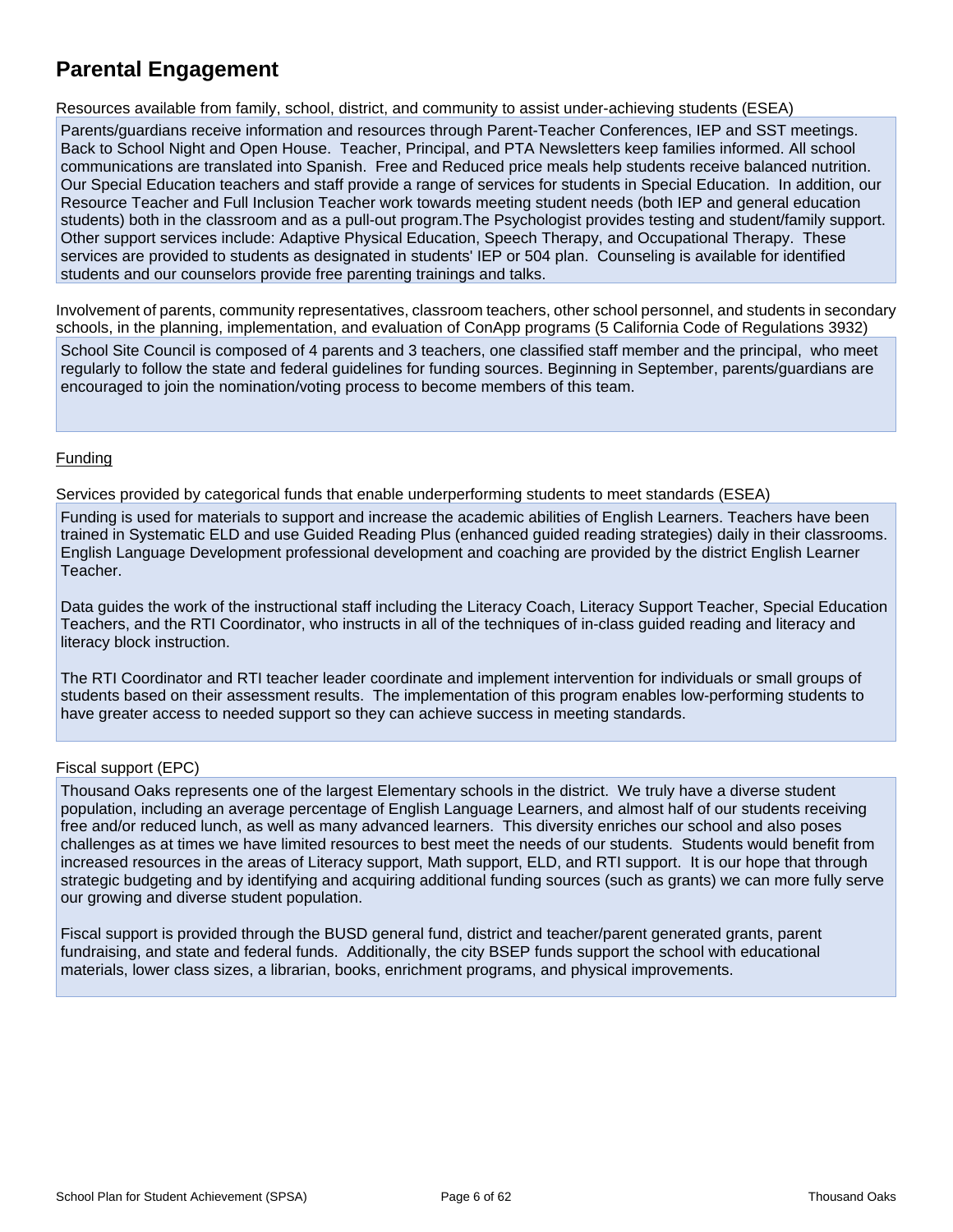## **Stakeholder Involvement**

How, when, and with whom did the school consult as part of the planning process for this SPSA/Annual Review and Update?

### **Involvement Process for the SPSA and Annual Review and Update**

The school worked closely with the SSC member's. The SSC reviewed and updated the SPSA on a monthly basis. In addition, the information was shared with the ELAC president and committee members.

## **Resource Inequities**

Briefly identify and describe any resource inequities identified as a result of the required needs assessment, as applicable.

N/A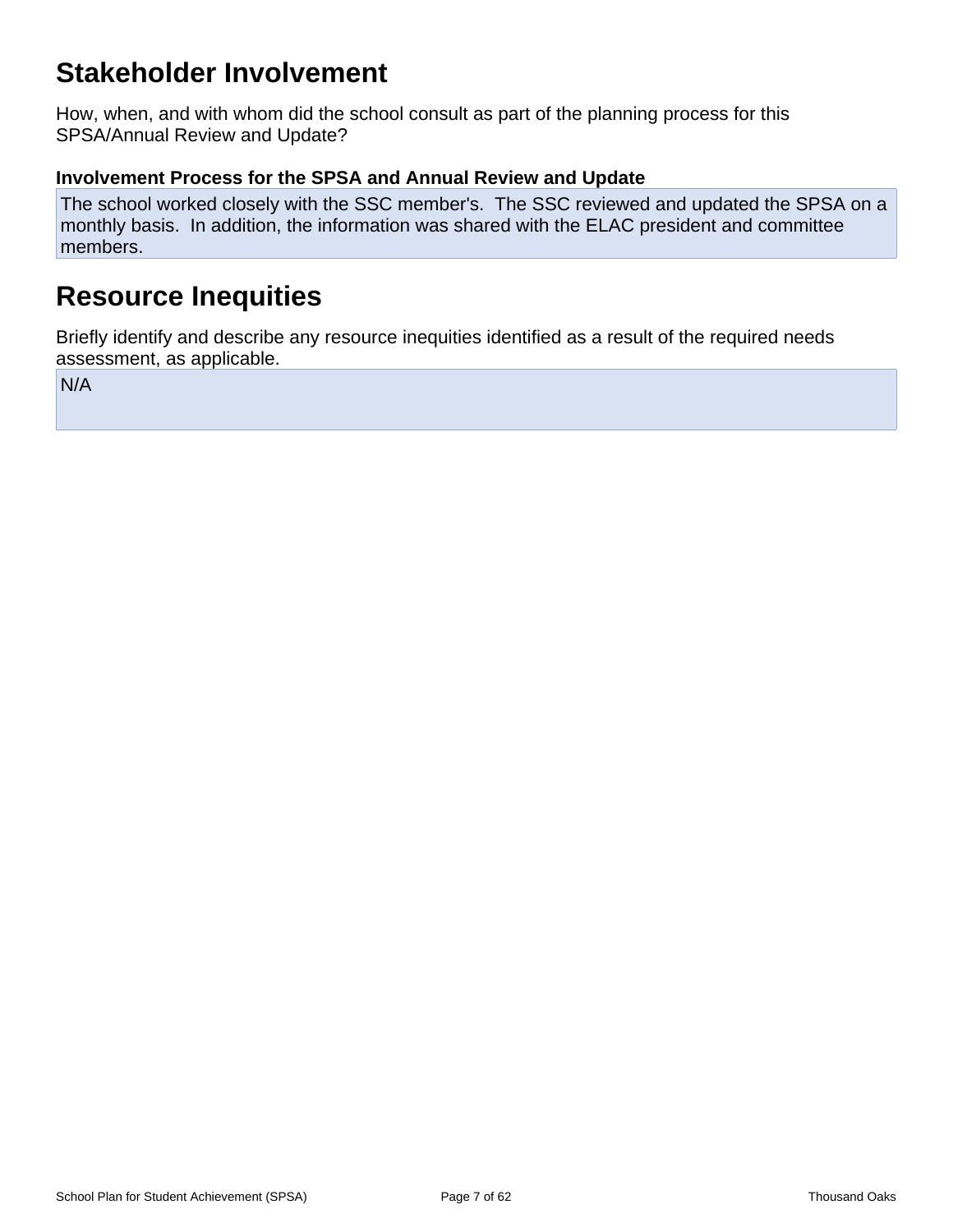## **Student Enrollment Enrollment By Student Group**

## **Student Enrollment Enrollment By Grade Level**

| <b>Student Enrollment by Grade Level</b> |                           |       |           |  |  |  |  |  |  |  |  |
|------------------------------------------|---------------------------|-------|-----------|--|--|--|--|--|--|--|--|
|                                          | <b>Number of Students</b> |       |           |  |  |  |  |  |  |  |  |
| Grade                                    | $18 - 19$                 | 19-20 | $20 - 21$ |  |  |  |  |  |  |  |  |
| Kindergarten                             | 68                        | 62    | 55        |  |  |  |  |  |  |  |  |
| Grade 1                                  | 55                        | 66    | 63        |  |  |  |  |  |  |  |  |
| Grade 2                                  | 70                        | 56    | 61        |  |  |  |  |  |  |  |  |
| Grade3                                   | 69                        | 71    | 53        |  |  |  |  |  |  |  |  |
| Grade 4                                  | 68                        | 65    | 65        |  |  |  |  |  |  |  |  |
| Grade 5                                  | 73                        | 70    | 65        |  |  |  |  |  |  |  |  |
| <b>Total Enrollment</b>                  | 403                       | 390   | 362       |  |  |  |  |  |  |  |  |

#### **Conclusions based on this data:**

**1.** The student enrollment declined or remained the same at all grade levels with the exception of 2nd grade where there was a slight increase.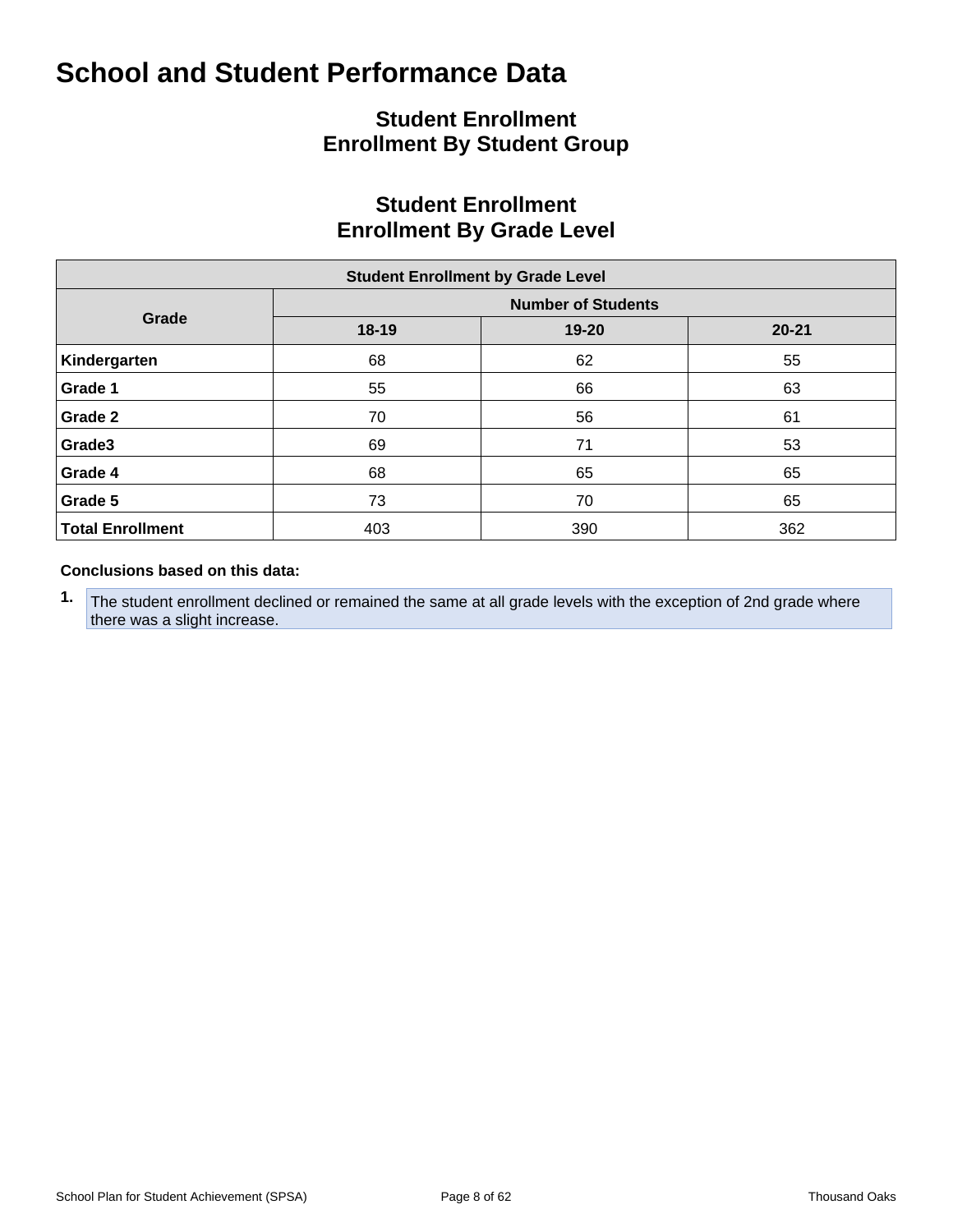## **Student Enrollment English Learner (EL) Enrollment**

| <b>English Learner (EL) Enrollment</b>               |         |                           |           |                            |           |           |  |  |  |  |  |  |
|------------------------------------------------------|---------|---------------------------|-----------|----------------------------|-----------|-----------|--|--|--|--|--|--|
|                                                      |         | <b>Number of Students</b> |           | <b>Percent of Students</b> |           |           |  |  |  |  |  |  |
| <b>Student Group</b>                                 | $18-19$ | $19 - 20$                 | $20 - 21$ | $18-19$                    | $19 - 20$ | $20 - 21$ |  |  |  |  |  |  |
| <b>English Learners</b>                              | 76      | 72                        | 57        | 18.9%                      | 18.5%     | 15.7%     |  |  |  |  |  |  |
| <b>Fluent English Proficient (FEP)</b>               | 41      | 34                        | 23        | 10.2%                      | 8.7%      | 6.4%      |  |  |  |  |  |  |
| <b>Reclassified Fluent English Proficient (RFEP)</b> | 0       | 4                         | 6         | $0.0\%$                    | 5.3%      | 8.3%      |  |  |  |  |  |  |

#### **Conclusions based on this data:**

|  | 1. The student enrollment of English learners has decreased. |
|--|--------------------------------------------------------------|
|--|--------------------------------------------------------------|

**2.** Students have been reclassified at a higher rate throughout the years.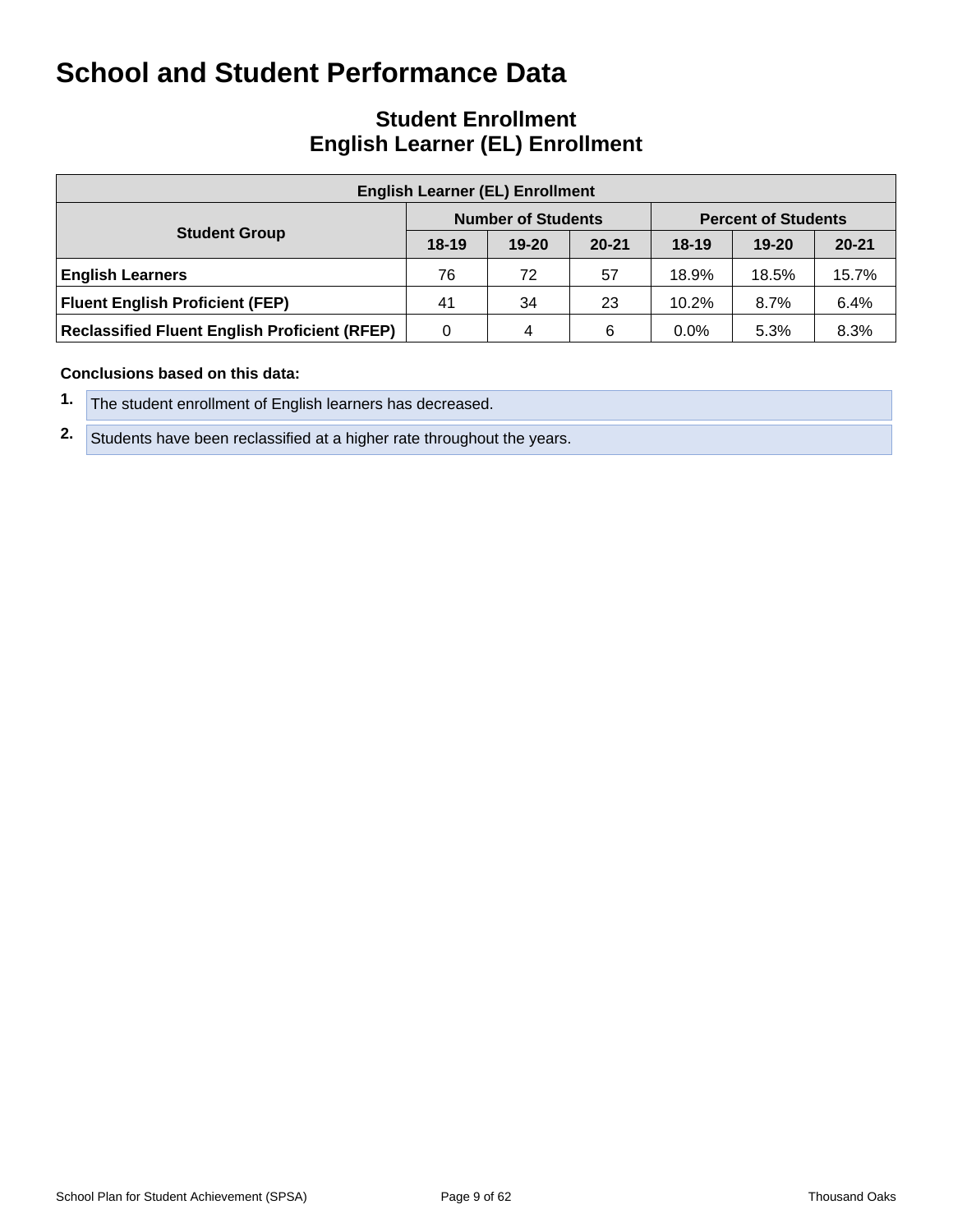## **CAASPP Results English Language Arts/Literacy (All Students)**

|                   | <b>Overall Participation for All Students</b> |                        |           |                      |         |           |           |                    |           |                        |           |           |  |  |
|-------------------|-----------------------------------------------|------------------------|-----------|----------------------|---------|-----------|-----------|--------------------|-----------|------------------------|-----------|-----------|--|--|
| Grade             |                                               | # of Students Enrolled |           | # of Students Tested |         |           |           | # of Students with |           | % of Enrolled Students |           |           |  |  |
| Level             | $17 - 18$                                     | 18-19                  | $20 - 21$ | $17 - 18$            | $18-19$ | $20 - 21$ | $17 - 18$ | $18 - 19$          | $20 - 21$ | $17 - 18$              | $18 - 19$ | $20 - 21$ |  |  |
| Grade 3           | 64                                            | 68                     | 45        | 63                   | 67      | 0         | 63        | 67                 | 0         | 98.4                   | 98.5      | 0.0       |  |  |
| Grade 4           | 78                                            | 69                     | 53        | 77                   | 68      | 0         | 77        | 68                 | 0         | 98.7                   | 98.6      | 0.0       |  |  |
| Grade 5           | 71                                            | 74                     | 49        | 70                   | 74      | 0         | 70        | 74                 | 0         | 98.6                   | 100       | 0.0       |  |  |
| <b>All Grades</b> | 213                                           | 211                    | 147       | 210                  | 209     | 0         | 210       | 209                | 0         | 98.6                   | 99.1      | 0.0       |  |  |

The "% of Enrolled Students Tested" showing in this table is not the same as "Participation Rate" for federal accountability purposes.

#### 2019-20 Data:

Executive Order N-30-20 was issued which waived the assessment, accountability, and reporting requirements for the 2019-2020 school year, thus no data is available to report for this year.

|                   | <b>Overall Achievement for All Students</b> |                                                                                           |     |            |               |  |                |                 |  |                   |               |  |                    |             |  |
|-------------------|---------------------------------------------|-------------------------------------------------------------------------------------------|-----|------------|---------------|--|----------------|-----------------|--|-------------------|---------------|--|--------------------|-------------|--|
| Grade             | <b>Mean Scale Score</b>                     |                                                                                           |     | % Standard |               |  | % Standard Met |                 |  | % Standard Nearly |               |  | % Standard Not     |             |  |
| Level             |                                             | 17-18 18-19 20-21 17-18 18-19 20-21 17-18 18-19 20-21 17-18 18-19 20-21 17-18 18-19 20-21 |     |            |               |  |                |                 |  |                   |               |  |                    |             |  |
| Grade 3           | 2409.                                       | 2426.                                                                                     |     |            | 19.05 26.87   |  |                | $22.22$   16.42 |  |                   | 28.57 26.87   |  |                    | 30.16 29.85 |  |
| Grade 4           | 2465.                                       | 2468.                                                                                     |     |            | 24.68 27.94   |  | 25.97          | 17.65           |  |                   | 12.99   17.65 |  |                    | 36.36 36.76 |  |
| Grade 5           | 2489.                                       | 2520.                                                                                     |     |            | $15.71$ 25.68 |  |                | 28.57 33.78     |  | 28.57 20.27       |               |  | 27.14 20.27        |             |  |
| <b>All Grades</b> | N/A                                         | N/A                                                                                       | N/A |            | 20.00   26.79 |  | 25.71          | 22.97           |  |                   | 22.86 21.53   |  | $31.43 \mid 28.71$ |             |  |

#### 2019-20 Data:

Executive Order N-30-20 was issued which waived the assessment, accountability, and reporting requirements for the 2019-2020 school year, thus no data is available to report for this year.

| Reading<br>Demonstrating understanding of literary and non-fictional texts |           |                  |           |           |                       |           |                  |           |           |  |  |  |  |
|----------------------------------------------------------------------------|-----------|------------------|-----------|-----------|-----------------------|-----------|------------------|-----------|-----------|--|--|--|--|
|                                                                            |           | % Above Standard |           |           | % At or Near Standard |           | % Below Standard |           |           |  |  |  |  |
| <b>Grade Level</b>                                                         | $17 - 18$ | $18 - 19$        | $20 - 21$ | $17 - 18$ | $18 - 19$             | $20 - 21$ | $17 - 18$        | $18 - 19$ | $20 - 21$ |  |  |  |  |
| Grade 3                                                                    | 26.98     | 28.36            |           | 38.10     | 46.27                 |           | 34.92            | 25.37     |           |  |  |  |  |
| Grade 4                                                                    | 24.68     | 30.88            |           | 50.65     | 44.12                 |           | 24.68            | 25.00     |           |  |  |  |  |
| Grade 5                                                                    | 15.71     | 33.78            |           | 55.71     | 44.59                 |           | 28.57            | 21.62     |           |  |  |  |  |
| <b>All Grades</b>                                                          | 22.38     | 31.10            |           | 48.57     | 44.98                 |           | 29.05            | 23.92     |           |  |  |  |  |

#### 2019-20 Data: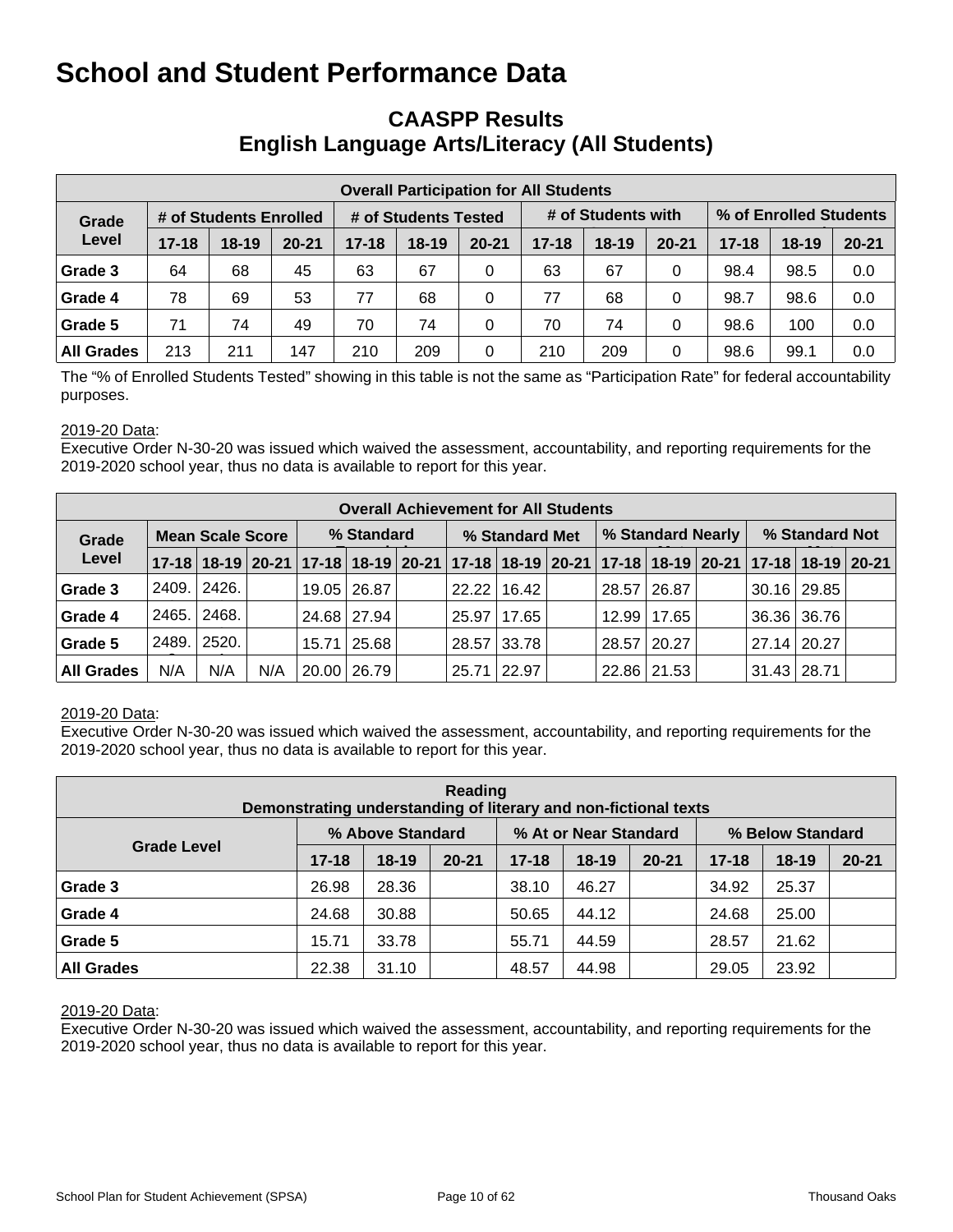| Writing<br>Producing clear and purposeful writing |           |                  |           |           |                       |           |                  |           |           |  |  |  |  |
|---------------------------------------------------|-----------|------------------|-----------|-----------|-----------------------|-----------|------------------|-----------|-----------|--|--|--|--|
|                                                   |           | % Above Standard |           |           | % At or Near Standard |           | % Below Standard |           |           |  |  |  |  |
| <b>Grade Level</b>                                | $17 - 18$ | $18-19$          | $20 - 21$ | $17 - 18$ | $18 - 19$             | $20 - 21$ | $17 - 18$        | $18 - 19$ | $20 - 21$ |  |  |  |  |
| Grade 3                                           | 15.87     | 20.90            |           | 46.03     | 49.25                 |           | 38.10            | 29.85     |           |  |  |  |  |
| Grade 4                                           | 22.08     | 17.65            |           | 45.45     | 51.47                 |           | 32.47            | 30.88     |           |  |  |  |  |
| Grade 5                                           | 22.86     | 27.03            |           | 45.71     | 51.35                 |           | 31.43            | 21.62     |           |  |  |  |  |
| <b>All Grades</b>                                 | 20.48     | 22.01            |           | 45.71     | 50.72                 |           | 33.81            | 27.27     |           |  |  |  |  |

Executive Order N-30-20 was issued which waived the assessment, accountability, and reporting requirements for the 2019-2020 school year, thus no data is available to report for this year.

| Listening<br>Demonstrating effective communication skills |           |                  |           |           |                       |           |                  |           |           |  |  |  |  |
|-----------------------------------------------------------|-----------|------------------|-----------|-----------|-----------------------|-----------|------------------|-----------|-----------|--|--|--|--|
|                                                           |           | % Above Standard |           |           | % At or Near Standard |           | % Below Standard |           |           |  |  |  |  |
| <b>Grade Level</b>                                        | $17 - 18$ | $18-19$          | $20 - 21$ | $17 - 18$ | $18-19$               | $20 - 21$ | $17 - 18$        | $18 - 19$ | $20 - 21$ |  |  |  |  |
| Grade 3                                                   | 20.63     | 23.88            |           | 57.14     | 59.70                 |           | 22.22            | 16.42     |           |  |  |  |  |
| Grade 4                                                   | 23.38     | 25.00            |           | 57.14     | 58.82                 |           | 19.48            | 16.18     |           |  |  |  |  |
| Grade 5                                                   | 15.71     | 18.92            |           | 65.71     | 60.81                 |           | 18.57            | 20.27     |           |  |  |  |  |
| <b>All Grades</b>                                         | 20.00     | 22.49            |           | 60.00     | 59.81                 |           | 20.00            | 17.70     |           |  |  |  |  |

#### 2019-20 Data:

Executive Order N-30-20 was issued which waived the assessment, accountability, and reporting requirements for the 2019-2020 school year, thus no data is available to report for this year.

| <b>Research/Inquiry</b><br>Investigating, analyzing, and presenting information |                                   |                  |  |           |                       |           |                  |           |           |  |  |  |  |
|---------------------------------------------------------------------------------|-----------------------------------|------------------|--|-----------|-----------------------|-----------|------------------|-----------|-----------|--|--|--|--|
|                                                                                 |                                   | % Above Standard |  |           | % At or Near Standard |           | % Below Standard |           |           |  |  |  |  |
| <b>Grade Level</b>                                                              | $17 - 18$<br>$20 - 21$<br>$18-19$ |                  |  | $17 - 18$ | $18-19$               | $20 - 21$ | $17 - 18$        | $18 - 19$ | $20 - 21$ |  |  |  |  |
| Grade 3                                                                         | 19.05                             | 26.87            |  | 49.21     | 44.78                 |           | 31.75            | 28.36     |           |  |  |  |  |
| Grade 4                                                                         | 22.08                             | 22.06            |  | 51.95     | 47.06                 |           | 25.97            | 30.88     |           |  |  |  |  |
| Grade 5                                                                         | 17.14                             | 31.08            |  | 52.86     | 48.65                 |           | 30.00            | 20.27     |           |  |  |  |  |
| <b>All Grades</b>                                                               | 19.52                             | 26.79            |  | 51.43     | 46.89                 |           | 29.05            | 26.32     |           |  |  |  |  |

#### 2019-20 Data:

Executive Order N-30-20 was issued which waived the assessment, accountability, and reporting requirements for the 2019-2020 school year, thus no data is available to report for this year.

#### **Conclusions based on this data:**

- **1.** CAASPP results have declined in all areas.
- **2.** Enrollments has shifted a bit as well.
- **3.** 5th grade results have declined more than other grade levels.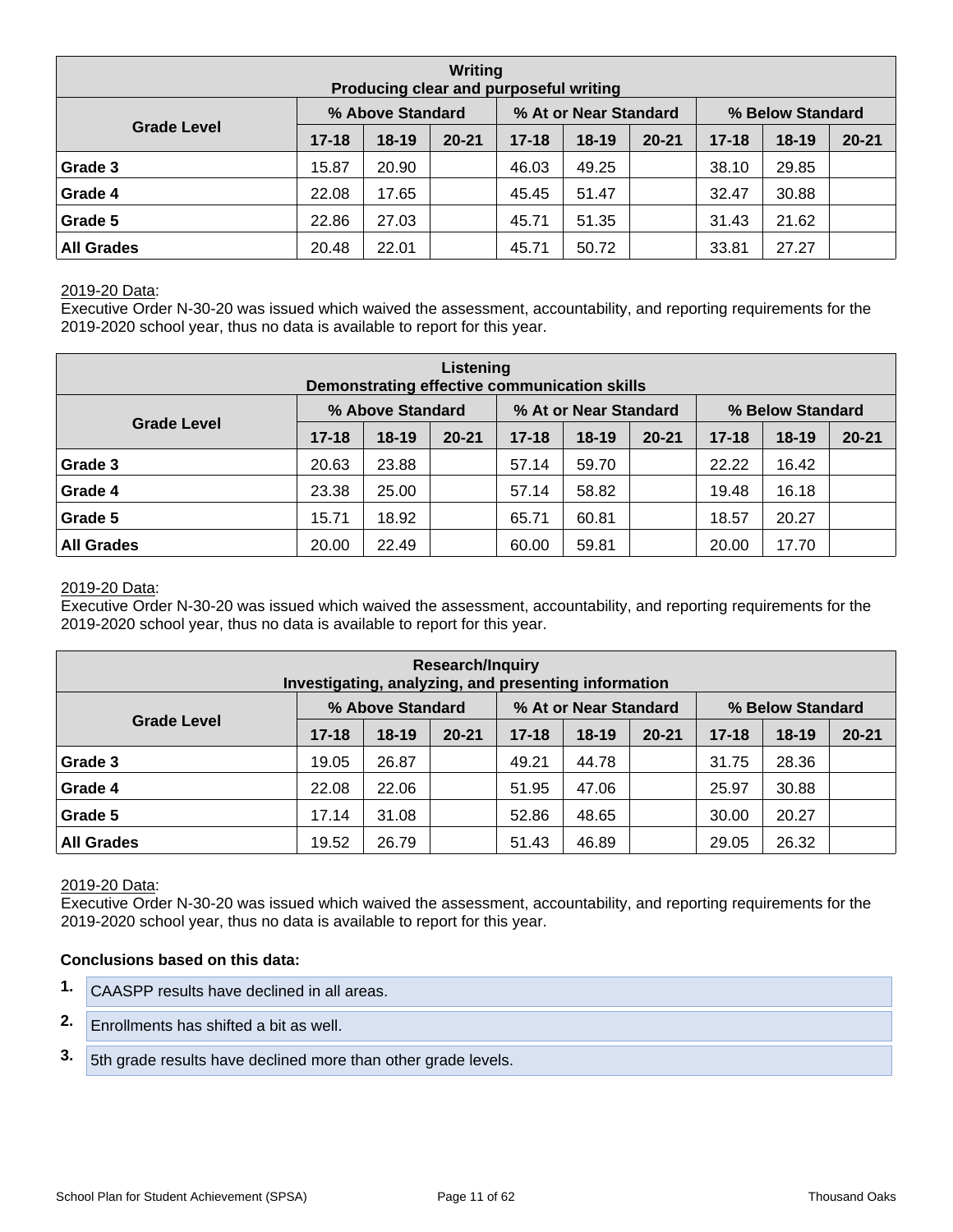## **CAASPP Results Mathematics (All Students)**

|                   | <b>Overall Participation for All Students</b> |                        |           |                      |           |           |           |                    |           |                        |         |           |  |  |
|-------------------|-----------------------------------------------|------------------------|-----------|----------------------|-----------|-----------|-----------|--------------------|-----------|------------------------|---------|-----------|--|--|
| Grade             |                                               | # of Students Enrolled |           | # of Students Tested |           |           |           | # of Students with |           | % of Enrolled Students |         |           |  |  |
| Level             | $17 - 18$                                     | $18-19$                | $20 - 21$ | $17 - 18$            | $18 - 19$ | $20 - 21$ | $17 - 18$ | $18 - 19$          | $20 - 21$ | $17 - 18$              | $18-19$ | $20 - 21$ |  |  |
| Grade 3           | 64                                            | 68                     | 45        | 63                   | 67        | 0         | 63        | 67                 | 0         | 98.4                   | 98.5    | 0.0       |  |  |
| Grade 4           | 78                                            | 69                     | 53        | 77                   | 69        | 0         | 77        | 69                 | 0         | 98.7                   | 100     | 0.0       |  |  |
| Grade 5           | 71                                            | 74                     | 49        | 70                   | 74        | 0         | 70        | 74                 | 0         | 98.6                   | 100     | 0.0       |  |  |
| <b>All Grades</b> | 213                                           | 211                    | 147       | 210                  | 210       | 0         | 210       | 210                | 0         | 98.6                   | 99.5    | 0.0       |  |  |

\* The "% of Enrolled Students Tested" showing in this table is not the same as "Participation Rate" for federal accountability purposes.

#### 2019-20 Data:

Executive Order N-30-20 was issued which waived the assessment, accountability, and reporting requirements for the 2019-2020 school year, thus no data is available to report for this year.

|                   | <b>Overall Achievement for All Students</b> |       |     |            |                    |  |                |               |  |                   |                 |  |                |                                                                                           |  |
|-------------------|---------------------------------------------|-------|-----|------------|--------------------|--|----------------|---------------|--|-------------------|-----------------|--|----------------|-------------------------------------------------------------------------------------------|--|
| Grade             | <b>Mean Scale Score</b>                     |       |     | % Standard |                    |  | % Standard Met |               |  | % Standard Nearly |                 |  | % Standard Not |                                                                                           |  |
| Level             |                                             |       |     |            |                    |  |                |               |  |                   |                 |  |                | 17-18 18-19 20-21 17-18 18-19 20-21 17-18 18-19 20-21 17-18 18-19 20-21 17-18 18-19 20-21 |  |
| Grade 3           | 2429.                                       | 2435. |     |            | 25.40 26.87        |  |                | 23.81   20.90 |  |                   | 25.40   25.37   |  | 25.40 26.87    |                                                                                           |  |
| Grade 4           | 2470.1                                      | 2467. |     |            | 16.88 20.29        |  |                | 20.78 23.19   |  |                   | 40.26 28.99     |  | 22.08 27.54    |                                                                                           |  |
| Grade 5           | 2495.                                       | 2518. |     |            | $15.71 \mid 20.27$ |  |                | 22.86 21.62   |  |                   | 22.86 39.19     |  | 38.57          | 18.92                                                                                     |  |
| <b>All Grades</b> | N/A                                         | N/A   | N/A |            | 19.05   22.38      |  |                | 22.38 21.90   |  |                   | $30.00$   31.43 |  | 28.57          | 24.29                                                                                     |  |

#### 2019-20 Data:

Executive Order N-30-20 was issued which waived the assessment, accountability, and reporting requirements for the 2019-2020 school year, thus no data is available to report for this year.

| <b>Concepts &amp; Procedures</b><br>Applying mathematical concepts and procedures |           |                  |           |           |                       |           |           |                  |           |  |  |
|-----------------------------------------------------------------------------------|-----------|------------------|-----------|-----------|-----------------------|-----------|-----------|------------------|-----------|--|--|
|                                                                                   |           | % Above Standard |           |           | % At or Near Standard |           |           | % Below Standard |           |  |  |
| <b>Grade Level</b>                                                                | $17 - 18$ | $18-19$          | $20 - 21$ | $17 - 18$ | $18-19$               | $20 - 21$ | $17 - 18$ | $18-19$          | $20 - 21$ |  |  |
| Grade 3                                                                           | 34.92     | 32.84            |           | 31.75     | 34.33                 |           | 33.33     | 32.84            |           |  |  |
| Grade 4                                                                           | 24.68     | 27.54            |           | 32.47     | 31.88                 |           | 42.86     | 40.58            |           |  |  |
| Grade 5                                                                           | 15.71     | 24.32            |           | 42.86     | 40.54                 |           | 41.43     | 35.14            |           |  |  |
| <b>All Grades</b>                                                                 | 24.76     | 28.10            |           | 35.71     | 35.71                 |           | 39.52     | 36.19            |           |  |  |

#### 2019-20 Data: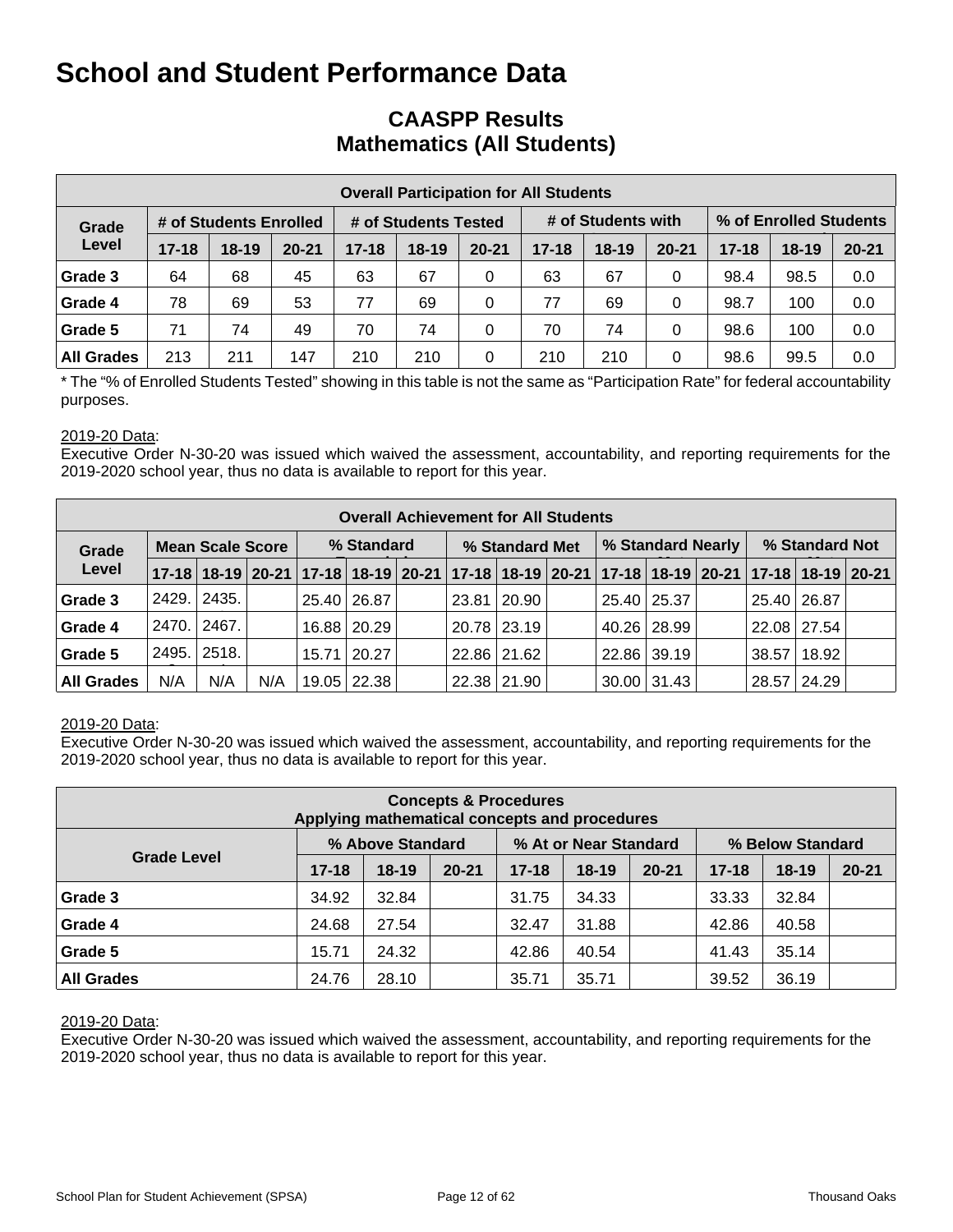| <b>Problem Solving &amp; Modeling/Data Analysis</b><br>Using appropriate tools and strategies to solve real world and mathematical problems |           |                  |           |           |                       |           |           |                  |           |  |  |
|---------------------------------------------------------------------------------------------------------------------------------------------|-----------|------------------|-----------|-----------|-----------------------|-----------|-----------|------------------|-----------|--|--|
|                                                                                                                                             |           | % Above Standard |           |           | % At or Near Standard |           |           | % Below Standard |           |  |  |
| <b>Grade Level</b>                                                                                                                          | $17 - 18$ | $18-19$          | $20 - 21$ | $17 - 18$ | $18-19$               | $20 - 21$ | $17 - 18$ | $18 - 19$        | $20 - 21$ |  |  |
| Grade 3                                                                                                                                     | 33.33     | 26.87            |           | 34.92     | 43.28                 |           | 31.75     | 29.85            |           |  |  |
| Grade 4                                                                                                                                     | 28.57     | 23.19            |           | 45.45     | 49.28                 |           | 25.97     | 27.54            |           |  |  |
| Grade 5                                                                                                                                     | 20.00     | 21.62            |           | 42.86     | 59.46                 |           | 37.14     | 18.92            |           |  |  |
| <b>All Grades</b>                                                                                                                           | 27.14     | 23.81            |           | 41.43     | 50.95                 |           | 31.43     | 25.24            |           |  |  |

Executive Order N-30-20 was issued which waived the assessment, accountability, and reporting requirements for the 2019-2020 school year, thus no data is available to report for this year.

| <b>Communicating Reasoning</b><br>Demonstrating ability to support mathematical conclusions |           |                  |           |           |                       |           |           |                  |           |  |
|---------------------------------------------------------------------------------------------|-----------|------------------|-----------|-----------|-----------------------|-----------|-----------|------------------|-----------|--|
|                                                                                             |           | % Above Standard |           |           | % At or Near Standard |           |           | % Below Standard |           |  |
| <b>Grade Level</b>                                                                          | $17 - 18$ | $18 - 19$        | $20 - 21$ | $17 - 18$ | 18-19                 | $20 - 21$ | $17 - 18$ | $18 - 19$        | $20 - 21$ |  |
| Grade 3                                                                                     | 30.16     | 32.84            |           | 44.44     | 41.79                 |           | 25.40     | 25.37            |           |  |
| Grade 4                                                                                     | 20.78     | 27.54            |           | 51.95     | 40.58                 |           | 27.27     | 31.88            |           |  |
| Grade 5                                                                                     | 17.14     | 20.27            |           | 48.57     | 56.76                 |           | 34.29     | 22.97            |           |  |
| <b>All Grades</b>                                                                           | 22.38     | 26.67            |           | 48.57     | 46.67                 |           | 29.05     | 26.67            |           |  |

#### 2019-20 Data:

Executive Order N-30-20 was issued which waived the assessment, accountability, and reporting requirements for the 2019-2020 school year, thus no data is available to report for this year.

#### **Conclusions based on this data:**

- **1.** The Problem Solving and Modeling/Data Analysis data increased (Above Standard) in 3rd and 4th grade.
- **2.** The data has declined throughout the years.
- **3.** The Communicating Reasoning data increased (Above Standard) in 3rd and 4th grade.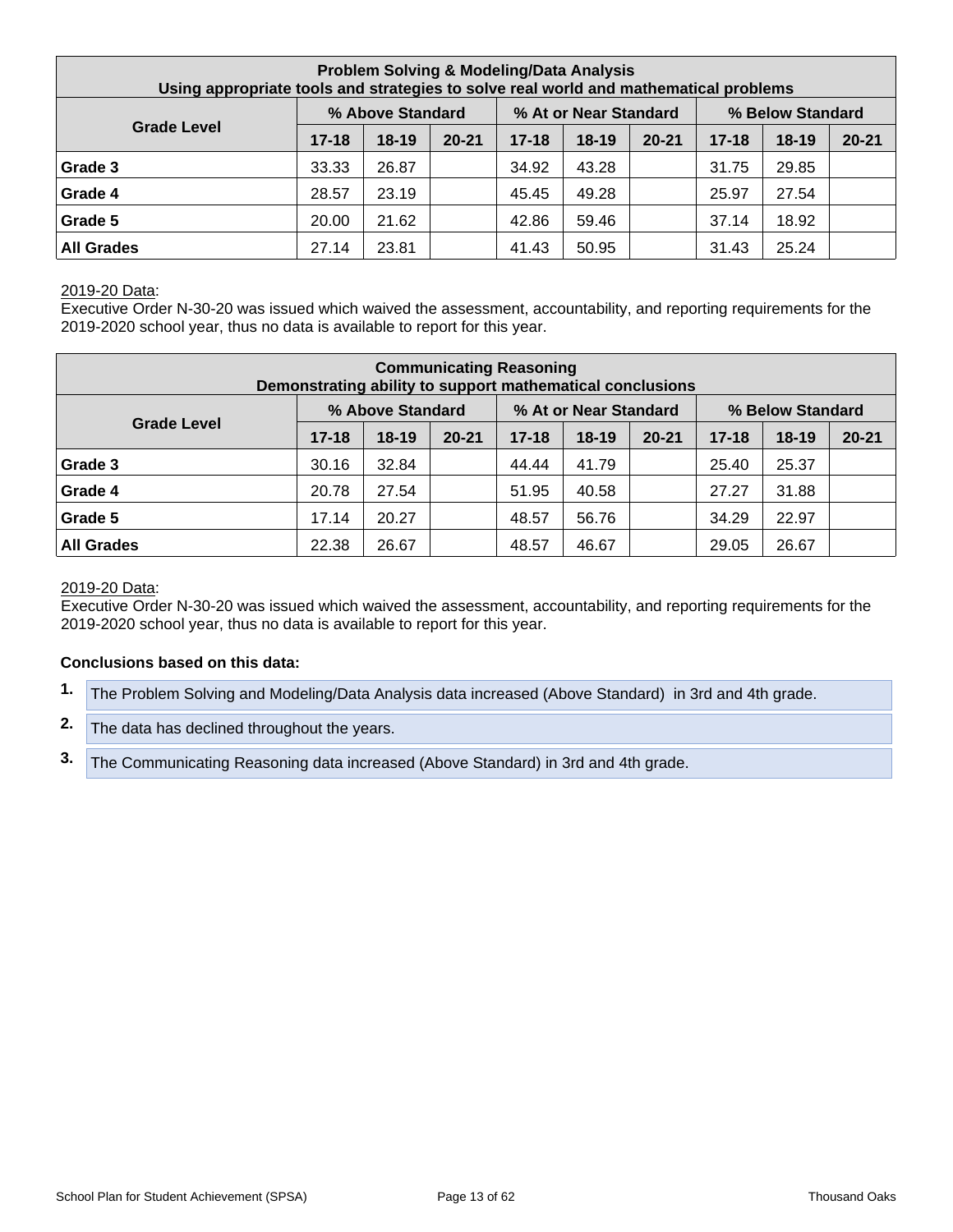## **ELPAC Results**

|                   | <b>ELPAC Summative Assessment Data</b><br><b>Number of Students and Mean Scale Scores for All Students</b> |           |           |           |                                     |         |         |                         |           |           |                                     |           |
|-------------------|------------------------------------------------------------------------------------------------------------|-----------|-----------|-----------|-------------------------------------|---------|---------|-------------------------|-----------|-----------|-------------------------------------|-----------|
| Grade             | <b>Overall</b><br>Level                                                                                    |           |           |           | Oral Language                       |         |         | <b>Written Language</b> |           |           | Number of<br><b>Students Tested</b> |           |
|                   | $17 - 18$                                                                                                  | $18 - 19$ | $20 - 21$ | $17 - 18$ | $18 - 19$<br>$20 - 21$<br>$17 - 18$ |         |         | $18-19$                 | $20 - 21$ | $17 - 18$ | $18 - 19$                           | $20 - 21$ |
| K                 | 1394.2                                                                                                     | 1415.1    | $\star$   | 1409.5    | 1428.5                              | $\ast$  | 1358.3  | 1383.9                  | $\star$   | 13        | 19                                  | 7         |
| 1                 | 1418.1                                                                                                     | $\star$   | $\star$   | 1442.6    | $\ast$                              | $\ast$  | 1393.3  | $\star$                 | $\star$   | 15        | 10                                  | 8         |
| $\mathbf{2}$      | 1446.1                                                                                                     | 1458.9    | 1503.4    | 1460.2    | 1462.1                              | 1495.1  | 1431.6  | 1455.0                  | 1511.3    | 13        | 14                                  | 14        |
| 3                 | 1515.0                                                                                                     | 1470.4    | $\star$   | 1519.6    | 1468.7                              | $\ast$  | 1510.0  | 1471.5                  | $\star$   | 11        | 11                                  | 7         |
| $\boldsymbol{4}$  | $\star$                                                                                                    | 1452.6    | $\star$   | $\star$   | 1467.4                              | $\star$ | $\star$ | 1437.4                  | $\star$   | $\star$   | 11                                  | 6         |
| 5                 | 1547.3                                                                                                     | $\star$   | $\star$   | 1538.5    | $\ast$                              | $\ast$  | 1555.8  | $\star$                 | $\star$   | 12        | 8                                   | 8         |
| <b>All Grades</b> |                                                                                                            |           |           |           |                                     |         |         |                         |           | 73        | 73                                  | 50        |

#### 2019-20 Data:

Executive Order N-30-20 was issued which waived the assessment, accountability, and reporting requirements for the 2019-2020 school year, thus no data is available to report for this year.

| <b>Overall Language</b><br>Percentage of Students at Each Performance Level for All Students |                  |           |           |                         |                         |         |                       |                       |         |                          |         |         |           |                                    |           |
|----------------------------------------------------------------------------------------------|------------------|-----------|-----------|-------------------------|-------------------------|---------|-----------------------|-----------------------|---------|--------------------------|---------|---------|-----------|------------------------------------|-----------|
| Grade                                                                                        | Level 4<br>Level |           |           |                         | Level 3                 |         |                       | Level 2               |         |                          | Level 1 |         |           | <b>Total Number</b><br>of Students |           |
|                                                                                              | $17 - 18$        | $18 - 19$ | $20 - 21$ |                         | $17-18$   18-19   20-21 |         |                       | $17 - 18$ 18-19 20-21 |         | 18-19 20-21<br>$17 - 18$ |         |         | $17 - 18$ | $18 - 19$                          | $20 - 21$ |
| K                                                                                            | $\star$          | 5.26      | $\star$   | $\star$                 | 52.63                   | $\star$ | $\star$               | 36.84                 | $\star$ | $\star$                  | 5.26    | $\star$ | 13        | 19                                 | $\star$   |
| 1                                                                                            | $\star$          | $\star$   | $\star$   | $\star$                 | $\star$                 | $\star$ | $\star$               | $\star$               | $\star$ | $\star$                  | $\star$ | $\star$ | 15        | $\star$                            | $\star$   |
| $\mathbf{2}$                                                                                 | $\star$          | 14.29     | 21.43     | $\star$                 | 57.14                   | 57.14   | $\star$               | 21.43                 | 21.43   | $\star$                  | 7.14    | 0.00    | 13        | 14                                 | 14        |
| 3                                                                                            | $\ast$           | 18.18     | $\star$   | $\star$                 | 27.27                   | $\star$ | $\star$               | 36.36                 | $\star$ | $\star$                  | 18.18   | $\star$ | 11        | 11                                 | $\star$   |
| 4                                                                                            | $\ast$           | 18.18     | $\star$   | $\star$                 | 54.55                   | $\star$ | $\star$               | 0.00                  | $\star$ | $\star$                  | 27.27   | $\star$ | $\star$   | 11                                 | $\star$   |
| 5                                                                                            | $\star$          | $\star$   | $\star$   | $\star$                 | $\star$                 | $\star$ |                       | $\star$               | $\star$ |                          | $\star$ | $\star$ | 12        | $\star$                            | $\star$   |
| <b>All Grades</b>                                                                            | 26.03            |           |           | 13.70 22.00 39.73 43.84 |                         |         | 52.00   17.81   30.14 |                       | 18.00   | 16.44                    | 12.33   | 8.00    | 73        | 73                                 | 50        |

#### 2019-20 Data: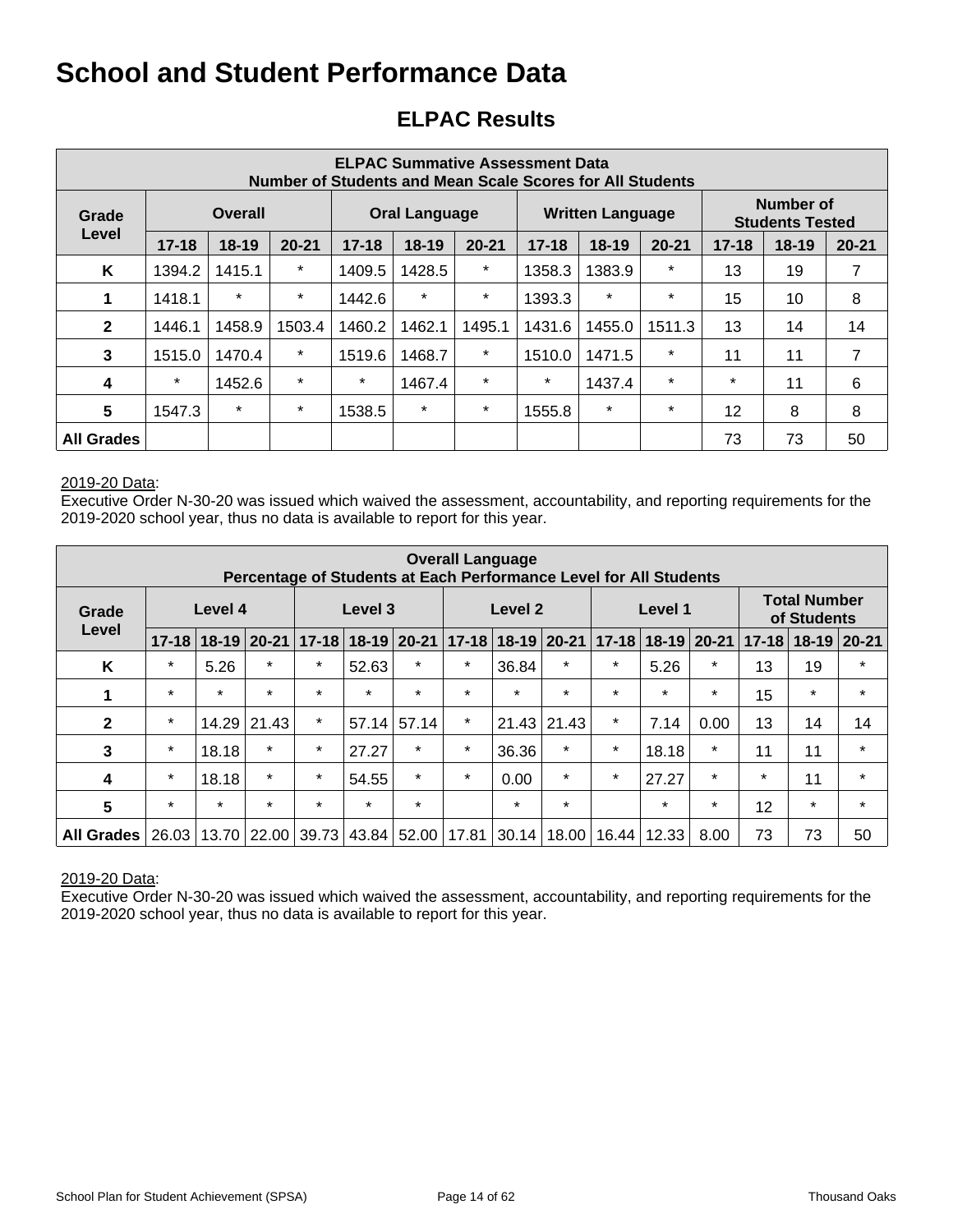| <b>Oral Language</b><br>Percentage of Students at Each Performance Level for All Students |                  |         |               |                                                 |                   |         |         |                           |         |                            |         |         |                           |                                    |         |
|-------------------------------------------------------------------------------------------|------------------|---------|---------------|-------------------------------------------------|-------------------|---------|---------|---------------------------|---------|----------------------------|---------|---------|---------------------------|------------------------------------|---------|
| Grade                                                                                     | Level 4<br>Level |         |               |                                                 | Level 3           |         |         | Level 2                   |         |                            | Level 1 |         |                           | <b>Total Number</b><br>of Students |         |
|                                                                                           | $17 - 18$        |         | $18-19$ 20-21 |                                                 | 17-18 18-19 20-21 |         |         | $17 - 18$ 18 - 19 20 - 21 |         | $18-19$ 20-21<br>$17 - 18$ |         |         | $17 - 18$   18-19   20-21 |                                    |         |
| K                                                                                         | $\star$          | 21.05   | $\star$       | $\star$                                         | 47.37             | $\star$ | $\star$ | 21.05                     | $\star$ | $\star$                    | 10.53   | $\ast$  | 13                        | 19                                 | $\star$ |
| 1                                                                                         | $\star$          | $\star$ | $\star$       | $\star$                                         | $\star$           | $\star$ | $\star$ | $\star$                   | $\star$ | $\star$                    | $\star$ | $\star$ | 15                        | $\star$                            | $\star$ |
| $\mathbf{2}$                                                                              | $\star$          | 28.57   | 35.71         | $\star$                                         | 50.00             | 42.86   | $\star$ | 14.29                     | 21.43   | $\star$                    | 7.14    | 0.00    | 13                        | 14                                 | 14      |
| 3                                                                                         | $\star$          | 36.36   | $\star$       | $\star$                                         | 36.36             | $\star$ | $\star$ | 9.09                      | $\star$ |                            | 18.18   | $\star$ | 11                        | 11                                 | $\star$ |
| 4                                                                                         | $\star$          | 45.45   | $\star$       | $\star$                                         | 36.36             | $\star$ |         | 0.00                      | $\star$ | $\star$                    | 18.18   | $\star$ | $\star$                   | 11                                 | $\star$ |
| $\overline{\mathbf{5}}$                                                                   | $\star$          | $\star$ | $\star$       | $\star$                                         | $\star$           | $\star$ |         | $\star$                   | $\star$ |                            | $\star$ | $\star$ | 12 <sup>2</sup>           | $\star$                            | $\star$ |
| All Grades                                                                                |                  |         |               | $52.05$   35.62   44.00   28.77   36.99   38.00 |                   |         | $\ast$  | 16.44                     | 14.00   | $\star$                    | 10.96   | 4.00    | 73                        | 73                                 | 50      |

Executive Order N-30-20 was issued which waived the assessment, accountability, and reporting requirements for the 2019-2020 school year, thus no data is available to report for this year.

| <b>Written Language</b><br>Percentage of Students at Each Performance Level for All Students |                  |           |           |                   |           |           |           |             |         |                            |         |         |           |                                    |           |
|----------------------------------------------------------------------------------------------|------------------|-----------|-----------|-------------------|-----------|-----------|-----------|-------------|---------|----------------------------|---------|---------|-----------|------------------------------------|-----------|
| Grade                                                                                        | Level 4<br>Level |           |           |                   | Level 3   |           |           | Level 2     |         |                            | Level 1 |         |           | <b>Total Number</b><br>of Students |           |
|                                                                                              | $17 - 18$        | $18 - 19$ | $20 - 21$ | $17 - 18$         | $18 - 19$ | $20 - 21$ | $17 - 18$ | 18-19 20-21 |         | $18-19$ 20-21<br>$17 - 18$ |         |         | $17 - 18$ | $18 - 19$                          | $20 - 21$ |
| K                                                                                            | $\star$          | 5.26      | $\star$   | $\star$           | 21.05     | $\star$   | $\star$   | 63.16       | $\star$ | $\star$                    | 10.53   | $\ast$  | 13        | 19                                 | $\star$   |
| 1                                                                                            | $\star$          | $\star$   | $\star$   | $\star$           | $\star$   | $\star$   | $\star$   | $\star$     | $\star$ | $\star$                    | $\star$ | $\star$ | 15        | $\ast$                             | $\star$   |
| $\mathbf{2}$                                                                                 | $\star$          | 0.00      | 21.43     | $\star$           | 42.86     | 57.14     | $\star$   | 42.86       | 21.43   | $\star$                    | 14.29   | 0.00    | 13        | 14                                 | 14        |
| 3                                                                                            | $\star$          | 0.00      | $\star$   | $\ast$            | 27.27     | $\star$   | $\star$   | 45.45       | $\star$ | $\star$                    | 27.27   | $\star$ | 11        | 11                                 | $\star$   |
| 4                                                                                            |                  | 9.09      | $\star$   | $\star$           | 45.45     | $\star$   | $\star$   | 18.18       | $\star$ | $\star$                    | 27.27   | $\star$ | $\star$   | 11                                 | $\star$   |
| 5                                                                                            | $\star$          | $\star$   | $\star$   | $\star$           | $\star$   | $\star$   |           | $\star$     | $\star$ |                            | $\star$ | $\star$ | 12        | $\star$                            | $\star$   |
| <b>All Grades</b>                                                                            | $\ast$           | 2.74      |           | 18.00 30.14 31.51 |           | 38.00     | 28.77     | 41.10       | 24.00   | 28.77                      | 24.66   | 20.00   | 73        | 73                                 | 50        |

#### 2019-20 Data: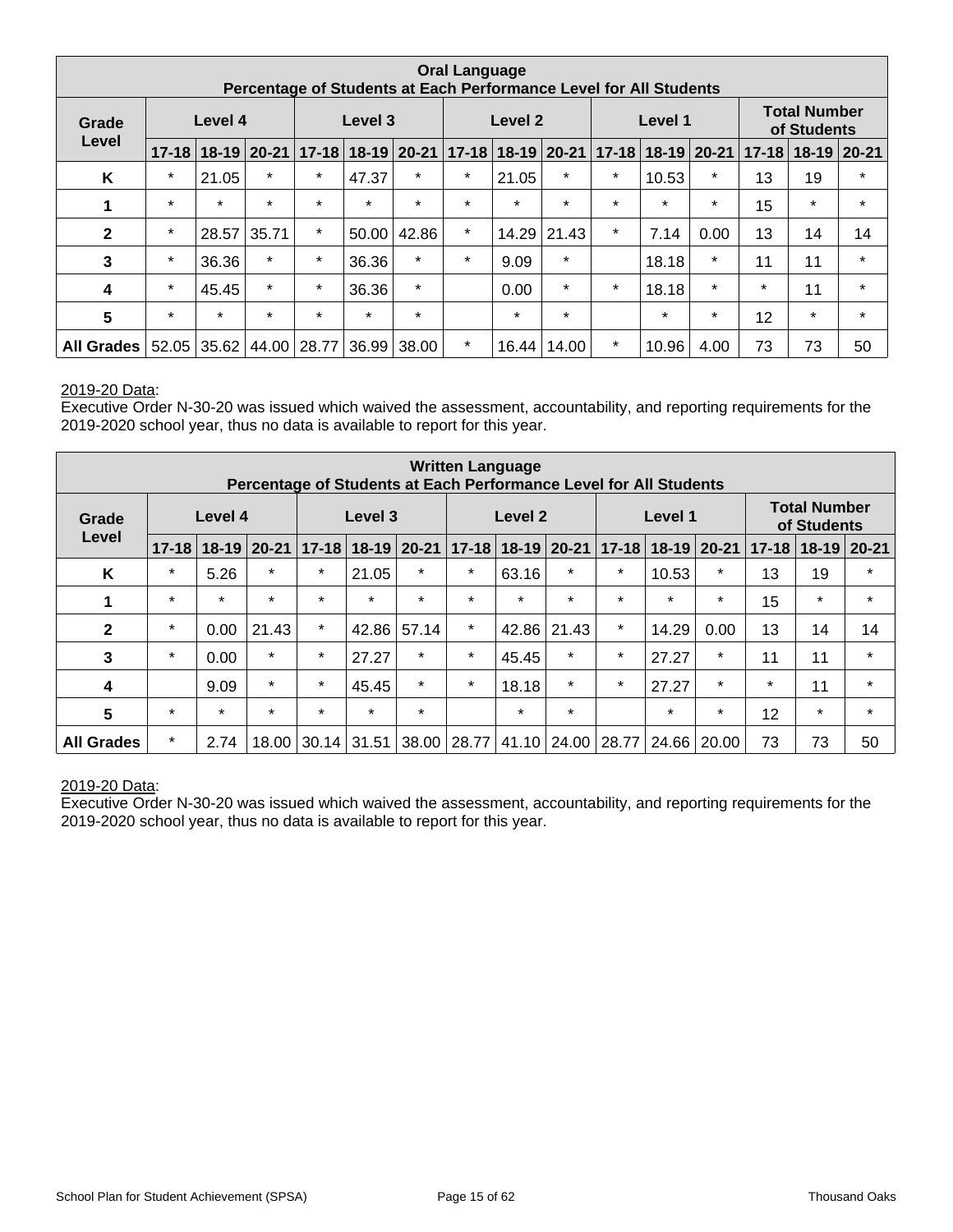| <b>Listening Domain</b><br>Percentage of Students by Domain Performance Level for All Students |                                |           |           |           |                            |           |                                   |                  |         |           |                                    |           |
|------------------------------------------------------------------------------------------------|--------------------------------|-----------|-----------|-----------|----------------------------|-----------|-----------------------------------|------------------|---------|-----------|------------------------------------|-----------|
| Grade                                                                                          | <b>Well Developed</b><br>Level |           |           |           | <b>Somewhat/Moderately</b> |           |                                   | <b>Beginning</b> |         |           | <b>Total Number</b><br>of Students |           |
|                                                                                                | $17 - 18$                      | $18 - 19$ | $20 - 21$ | $17 - 18$ | 18-19                      | $20 - 21$ | $17 - 18$<br>$18-19$<br>$20 - 21$ |                  |         | $17 - 18$ | $18 - 19$                          | $20 - 21$ |
| K                                                                                              | $\star$                        | 21.05     | $\star$   | $\star$   | 68.42                      | $\star$   | $\star$                           | 10.53            | $\star$ | 13        | 19                                 | $\star$   |
| 1                                                                                              | $\star$                        | $\star$   | $\star$   | $\star$   | $\star$                    | $\star$   | $\star$                           | $\star$          | $\star$ | 15        | $\star$                            | $\star$   |
| $\mathbf{2}$                                                                                   | $\star$                        | 28.57     | 28.57     | $\star$   | 50.00                      | 71.43     | $\star$                           | 21.43            | 0.00    | 13        | 14                                 | 14        |
| 3                                                                                              | $\star$                        | 18.18     | $\star$   | $\star$   | 54.55                      | $\star$   | $\star$                           | 27.27            | $\star$ | 11        | 11                                 | $\star$   |
| 4                                                                                              | $\star$                        | 36.36     | $\star$   | $\star$   | 45.45                      | $\star$   | $\star$                           | 18.18            | $\star$ | $\ast$    | 11                                 | $\star$   |
| $5\phantom{.0}$                                                                                | $\star$                        | $\star$   | $\star$   | $\star$   | $\star$                    | $\star$   |                                   | $\star$          | $\star$ | 12        | $\star$                            | $\star$   |
| <b>All Grades</b>                                                                              | 50.68                          | 28.77     | 32.00     | 36.99     | 57.53                      | 64.00     | $\star$                           | 13.70            | 4.00    | 73        | 73                                 | 50        |

Executive Order N-30-20 was issued which waived the assessment, accountability, and reporting requirements for the 2019-2020 school year, thus no data is available to report for this year.

| <b>Speaking Domain</b><br>Percentage of Students by Domain Performance Level for All Students |                                |           |           |           |                     |           |                                     |                  |         |           |                                    |           |
|-----------------------------------------------------------------------------------------------|--------------------------------|-----------|-----------|-----------|---------------------|-----------|-------------------------------------|------------------|---------|-----------|------------------------------------|-----------|
| Grade                                                                                         | <b>Well Developed</b><br>Level |           |           |           | Somewhat/Moderately |           |                                     | <b>Beginning</b> |         |           | <b>Total Number</b><br>of Students |           |
|                                                                                               | $17 - 18$                      | $18 - 19$ | $20 - 21$ | $17 - 18$ | 18-19               | $20 - 21$ | $17 - 18$<br>$18 - 19$<br>$20 - 21$ |                  |         | $17 - 18$ | 18-19                              | $20 - 21$ |
| K                                                                                             | $\star$                        | 21.05     | $\star$   | $\star$   | 63.16               | $\star$   | $\star$                             | 15.79            | $\star$ | 13        | 19                                 | $\star$   |
| 1                                                                                             | $\star$                        | $\star$   | $\star$   | $\star$   | $\star$             | $\star$   | $\star$                             | $\star$          | $\star$ | 15        | $\star$                            | $\star$   |
| $\mathbf{2}$                                                                                  | $\star$                        | 28.57     | 28.57     | $\star$   | 64.29               | 71.43     | $\star$                             | 7.14             | 0.00    | 13        | 14                                 | 14        |
| 3                                                                                             | $\star$                        | 45.45     | $\star$   | $\star$   | 45.45               | $\star$   |                                     | 9.09             | $\star$ | 11        | 11                                 | $\star$   |
| 4                                                                                             | $\star$                        | 63.64     | $\star$   |           | 18.18               | $\star$   | $\star$                             | 18.18            | $\star$ | $\ast$    | 11                                 | $\star$   |
| $5\phantom{.0}$                                                                               | 100.00                         | $\star$   | $\star$   |           | $\star$             | $\star$   |                                     | $\star$          | $\star$ | 12        | $\star$                            | $\star$   |
| <b>All Grades</b>                                                                             | 63.01                          | 38.36     | 46.00     | 24.66     | 47.95               | 44.00     | $\star$                             | 13.70            | 10.00   | 73        | 73                                 | 50        |

#### 2019-20 Data: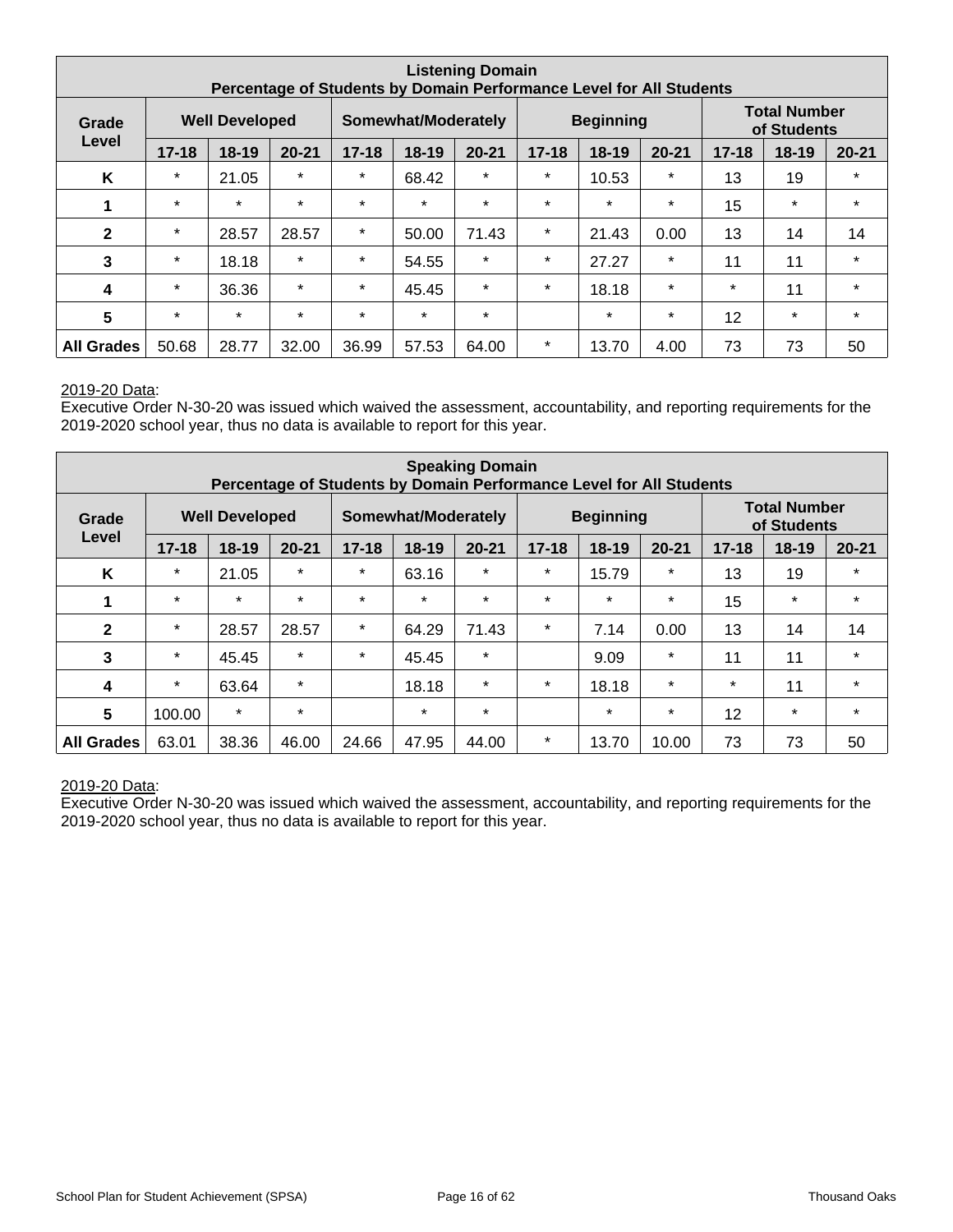| <b>Reading Domain</b><br>Percentage of Students by Domain Performance Level for All Students |           |                       |           |           |                     |           |                                     |                  |         |           |                                    |           |
|----------------------------------------------------------------------------------------------|-----------|-----------------------|-----------|-----------|---------------------|-----------|-------------------------------------|------------------|---------|-----------|------------------------------------|-----------|
| Grade                                                                                        |           | <b>Well Developed</b> |           |           | Somewhat/Moderately |           |                                     | <b>Beginning</b> |         |           | <b>Total Number</b><br>of Students |           |
| Level                                                                                        | $17 - 18$ | $18 - 19$             | $20 - 21$ | $17 - 18$ | $18 - 19$           | $20 - 21$ | $20 - 21$<br>$17 - 18$<br>$18 - 19$ |                  |         | $17 - 18$ | 18-19                              | $20 - 21$ |
| K                                                                                            | $\star$   | 0.00                  | $\star$   | $\star$   | 94.74               | $\ast$    | $\star$                             | 5.26             | $\star$ | 13        | 19                                 | $\star$   |
|                                                                                              | $\star$   | $\star$               | $\star$   | $\star$   | $\star$             | $\star$   | $\star$                             | $\star$          | $\star$ | 15        | $\ast$                             | $\star$   |
| $\mathbf{2}$                                                                                 | $\star$   | 14.29                 | 28.57     | $\star$   | 64.29               | 71.43     | $\star$                             | 21.43            | 0.00    | 13        | 14                                 | 14        |
| 3                                                                                            | $\star$   | 0.00                  | $\star$   | $\star$   | 45.45               | $\star$   | $\star$                             | 54.55            | $\star$ | 11        | 11                                 | $\star$   |
| 4                                                                                            |           | 9.09                  | $\star$   | $\star$   | 63.64               | $\star$   | $\star$                             | 27.27            | $\star$ | $\ast$    | 11                                 | $\star$   |
| $5\phantom{.0}$                                                                              | $\star$   | $\star$               | $\star$   | $\star$   | $\star$             | $\star$   |                                     | $\star$          | $\star$ | 12        | $\ast$                             | $\star$   |
| <b>All Grades</b>                                                                            | $\star$   | 4.11                  | 28.00     | 57.53     | 67.12               | 50.00     | 28.77                               | 28.77            | 22.00   | 73        | 73                                 | 50        |

Executive Order N-30-20 was issued which waived the assessment, accountability, and reporting requirements for the 2019-2020 school year, thus no data is available to report for this year.

| <b>Writing Domain</b><br>Percentage of Students by Domain Performance Level for All Students |           |                       |           |           |                     |           |                                     |                  |         |           |                                    |           |
|----------------------------------------------------------------------------------------------|-----------|-----------------------|-----------|-----------|---------------------|-----------|-------------------------------------|------------------|---------|-----------|------------------------------------|-----------|
| Grade                                                                                        |           | <b>Well Developed</b> |           |           | Somewhat/Moderately |           |                                     | <b>Beginning</b> |         |           | <b>Total Number</b><br>of Students |           |
| Level                                                                                        | $17 - 18$ | $18 - 19$             | $20 - 21$ | $17 - 18$ | $18 - 19$           | $20 - 21$ | $17 - 18$<br>$20 - 21$<br>$18 - 19$ |                  |         | $17 - 18$ | $18 - 19$                          | $20 - 21$ |
| K                                                                                            | $\star$   | 31.58                 | $\star$   | $\star$   | 47.37               | $\star$   | $\star$                             | 21.05            | $\star$ | 13        | 19                                 | $\star$   |
| 1                                                                                            | $\star$   | $\star$               | $\star$   | $\star$   | $\star$             | $\ast$    | $\star$                             | $\star$          | $\star$ | 15        | $\star$                            | $\star$   |
| $\mathbf{2}$                                                                                 | $\ast$    | 0.00                  | 21.43     | $\star$   | 85.71               | 71.43     | $\star$                             | 14.29            | 7.14    | 13        | 14                                 | 14        |
| 3                                                                                            | $\ast$    | 9.09                  | $\star$   | $\star$   | 81.82               | $\ast$    | $\ast$                              | 9.09             | $\ast$  | 11        | 11                                 | $\star$   |
| 4                                                                                            | $\star$   | 18.18                 | $\star$   | $\star$   | 54.55               | $\star$   |                                     | 27.27            | $\star$ | $\star$   | 11                                 | $\star$   |
| 5                                                                                            | 91.67     | $\star$               | $\star$   | $\star$   | $\star$             | $\star$   |                                     | $\star$          | $\star$ | 12        | $\star$                            | $\star$   |
| <b>All Grades</b>                                                                            | 28.77     | 15.07                 | 22.00     | 42.47     | 65.75               | 64.00     | 28.77                               | 19.18            | 14.00   | 73        | 73                                 | 50        |

#### 2019-20 Data:

Executive Order N-30-20 was issued which waived the assessment, accountability, and reporting requirements for the 2019-2020 school year, thus no data is available to report for this year.

#### **Conclusions based on this data:**

- **1.** Overall, most students are in Level 3 or 4.
- **2.** Students need support in reading and writing domains.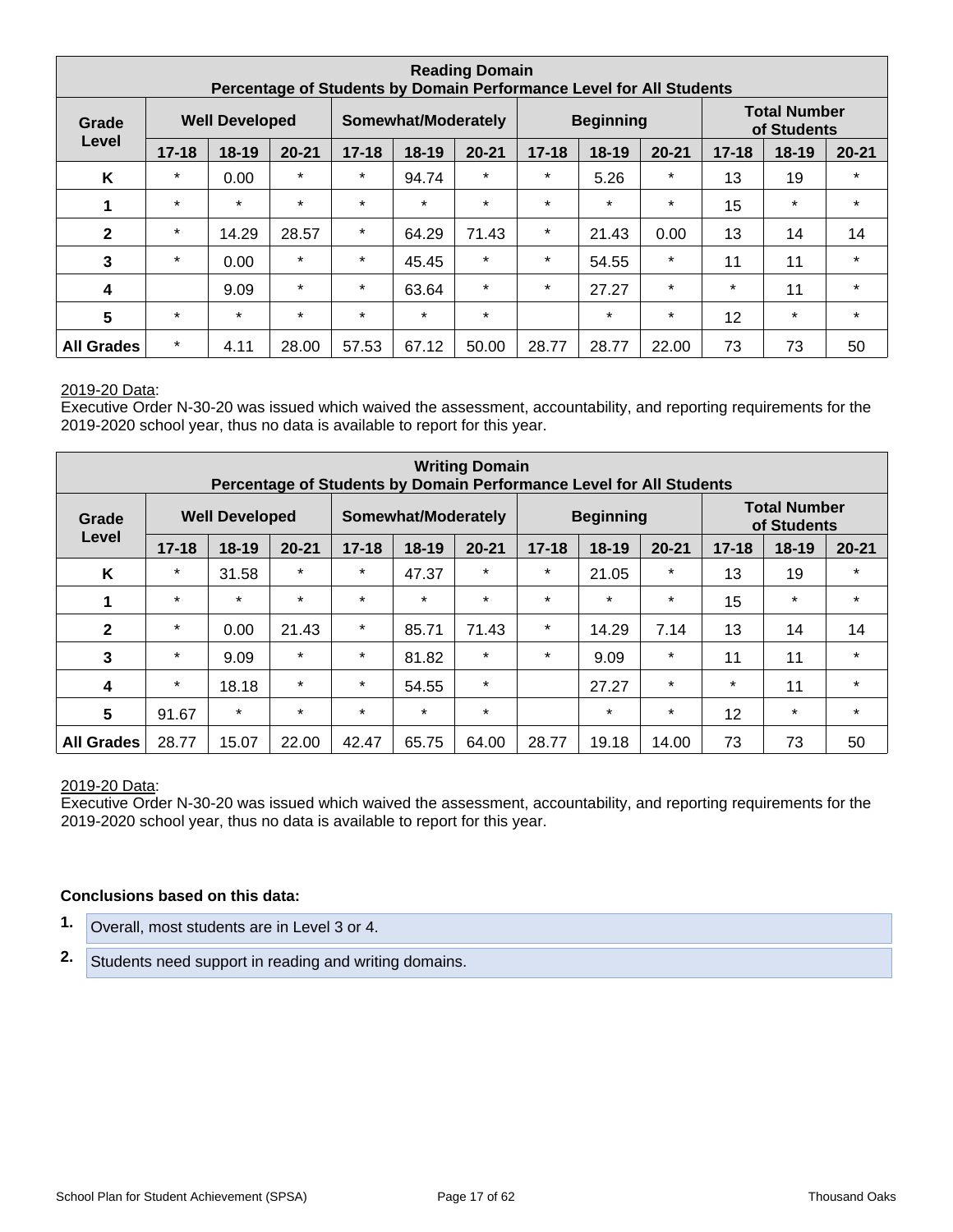## **Student Population**

Although both Senate Bill 98 and Assembly Bill 130 suspended the publication of state indicators on the 2020 and 2021 California School Dashboards, these bills also required the reporting of valid and reliable data that would have been included in these Dashboards.

To meet this requirement, CDE has made available the Enrollment, Graduation Rate Additional Report and the College/Career Measures Report data available. All other reports are not available for 2020 and 2021.

This section provides information about the school's student population.

| 2020-21 Student Population                        |                                                                                                                                                                     |                                                                                                                                                                                                    |                                                                                          |  |  |  |  |  |  |  |  |
|---------------------------------------------------|---------------------------------------------------------------------------------------------------------------------------------------------------------------------|----------------------------------------------------------------------------------------------------------------------------------------------------------------------------------------------------|------------------------------------------------------------------------------------------|--|--|--|--|--|--|--|--|
| <b>Total</b><br><b>Enrollment</b>                 | Socioeconomically<br><b>Disadvantaged</b>                                                                                                                           | <b>English</b><br><b>Learners</b>                                                                                                                                                                  | <b>Foster</b><br>Youth                                                                   |  |  |  |  |  |  |  |  |
| 362                                               | 34.5                                                                                                                                                                | 15.7                                                                                                                                                                                               | This is the percent of students<br>whose well-being is the<br>responsibility of a court. |  |  |  |  |  |  |  |  |
| This is the total number of<br>students enrolled. | This is the percent of students<br>who are eligible for free or<br>reduced priced meals; or have<br>parents/quardians who did not<br>receive a high school diploma. | This is the percent of students<br>who are learning to communicate<br>effectively in English, typically<br>requiring instruction in both the<br>English Language and in their<br>academic courses. |                                                                                          |  |  |  |  |  |  |  |  |

| 2019-20 Enrollment for All Students/Student Group  |     |      |  |  |  |
|----------------------------------------------------|-----|------|--|--|--|
| <b>Student Group</b><br><b>Total</b><br>Percentage |     |      |  |  |  |
| <b>English Learners</b>                            | 57  | 15.7 |  |  |  |
| <b>Foster Youth</b>                                |     |      |  |  |  |
| <b>Homeless</b>                                    | 5   | 1.4  |  |  |  |
| <b>Socioeconomically Disadvantaged</b>             | 125 | 34.5 |  |  |  |
| <b>Students with Disabilities</b>                  | 30  | 8.3  |  |  |  |

| <b>Enrollment by Race/Ethnicity</b>                |     |      |  |  |  |
|----------------------------------------------------|-----|------|--|--|--|
| <b>Student Group</b><br><b>Total</b><br>Percentage |     |      |  |  |  |
| <b>African American</b>                            | 41  | 11.3 |  |  |  |
| American Indian or Alaska Native                   | 2   | 0.6  |  |  |  |
| Asian                                              | 18  | 5.0  |  |  |  |
| <b>Filipino</b>                                    | 3   | 0.8  |  |  |  |
| <b>Hispanic</b>                                    | 115 | 31.8 |  |  |  |
| <b>Two or More Races</b>                           | 51  | 14.1 |  |  |  |
| Native Hawaiian or Pacific Islander                |     |      |  |  |  |
| White                                              | 131 | 36.2 |  |  |  |

#### **Conclusions based on this data:**

**1.** The school has a high percentage of students who are socioeconomically disadvantaged. Our students need social emotional support.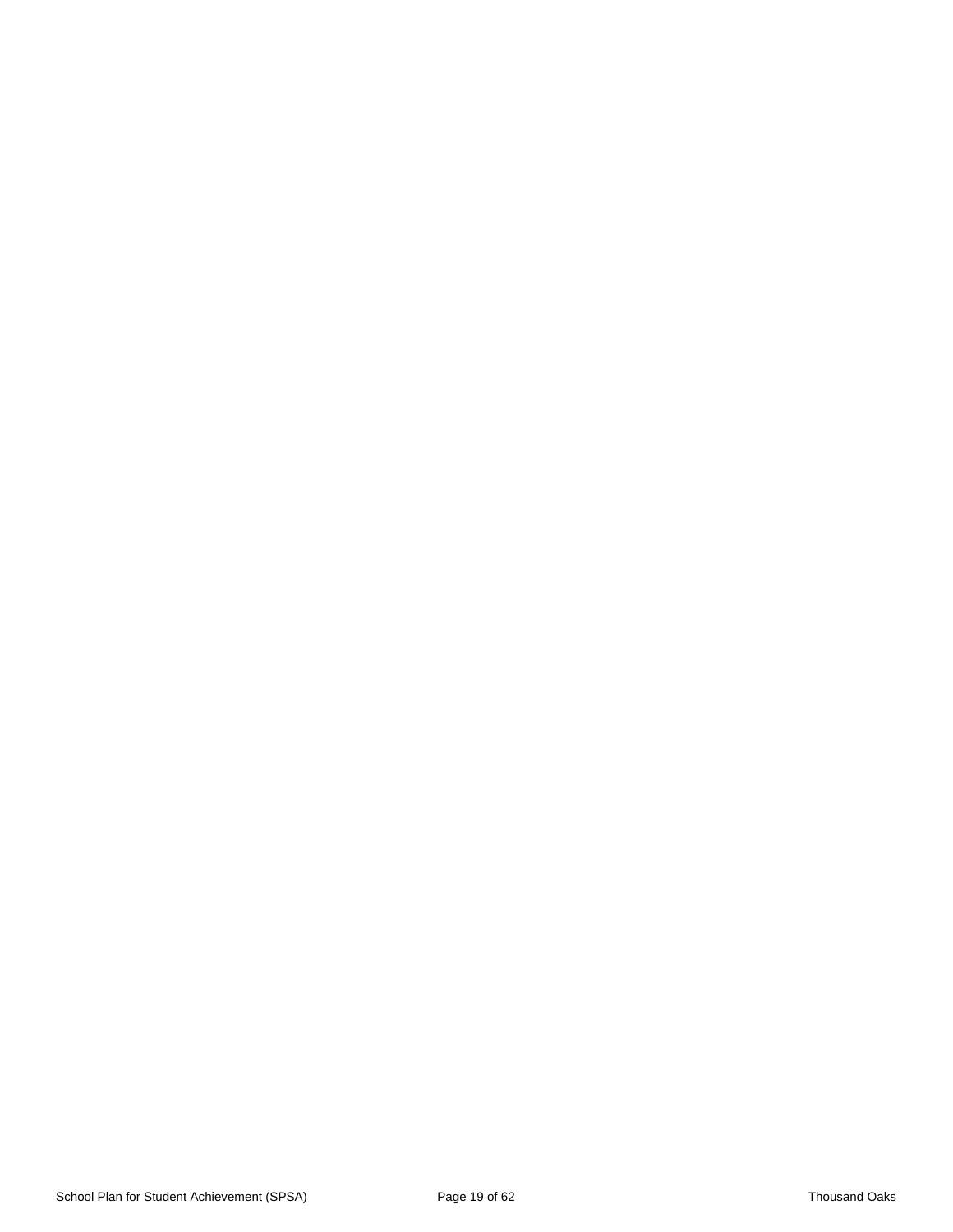## **Overall Performance**

Although both Senate Bill 98 and Assembly Bill 130 suspended the publication of state indicators on the 2020 and 2021 California School Dashboards, these bills also required the reporting of valid and reliable data that would have been included in these Dashboards.

To meet this requirement, CDE has made available the Enrollment, Graduation Rate Additional Report and the College/Career Measures Report data available. All other reports are not available for 2020 and 2021, thus the most recent data (2019 Fall) is provided here.



#### **Conclusions based on this data:**

- **1.** The English Language Arts academic performance needs to be addressed.
- **2.** The Math academic performance needs to increase.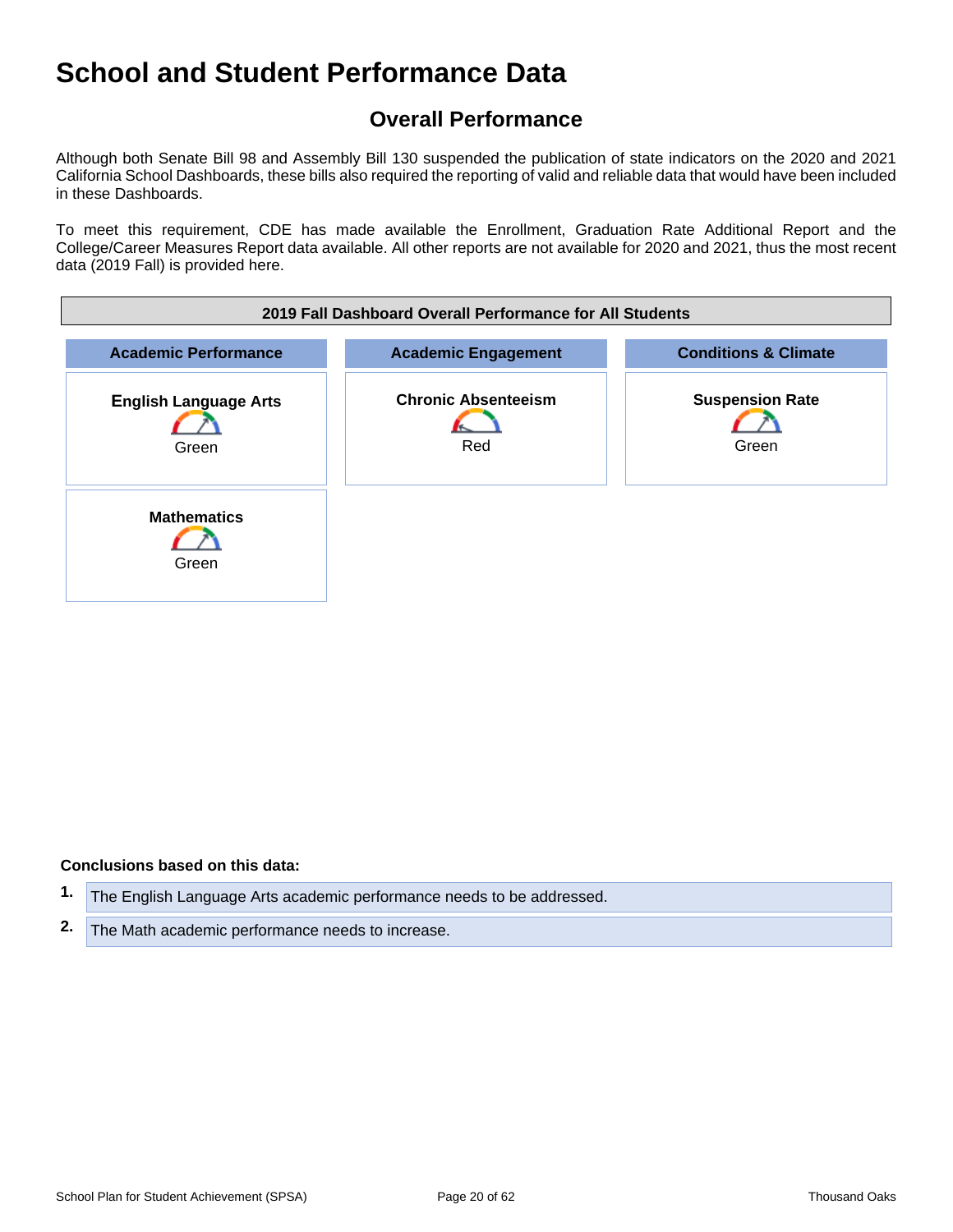## **Academic Performance English Language Arts**

Although both Senate Bill 98 and Assembly Bill 130 suspended the publication of state indicators on the 2020 and 2021 California School Dashboards, these bills also required the reporting of valid and reliable data that would have been included in these Dashboards.

To meet this requirement, CDE has made available the Enrollment, Graduation Rate Additional Report and the College/Career Measures Report data available. All other reports are not available for 2020 and 2021, thus the most recent data (2019 Fall) is provided here.

The performance levels are color-coded and range from lowest-to-highest performance in the following order:



This section provides number of student groups in each color.

| 2019 Fall Dashboard English Language Arts Equity Report |  |  |  |  |
|---------------------------------------------------------|--|--|--|--|
| <b>Blue</b><br>Green<br><b>Yellow</b><br><b>Orange</b>  |  |  |  |  |
|                                                         |  |  |  |  |

This section provides a view of Student Assessment Results and other aspects of this school's performance, specifically how well students are meeting grade-level standards on the English Language Arts assessment. This measure is based on student performance on the Smarter Balanced Summative Assessment, which is taken annually by students in grades 3–8 and grade 11.

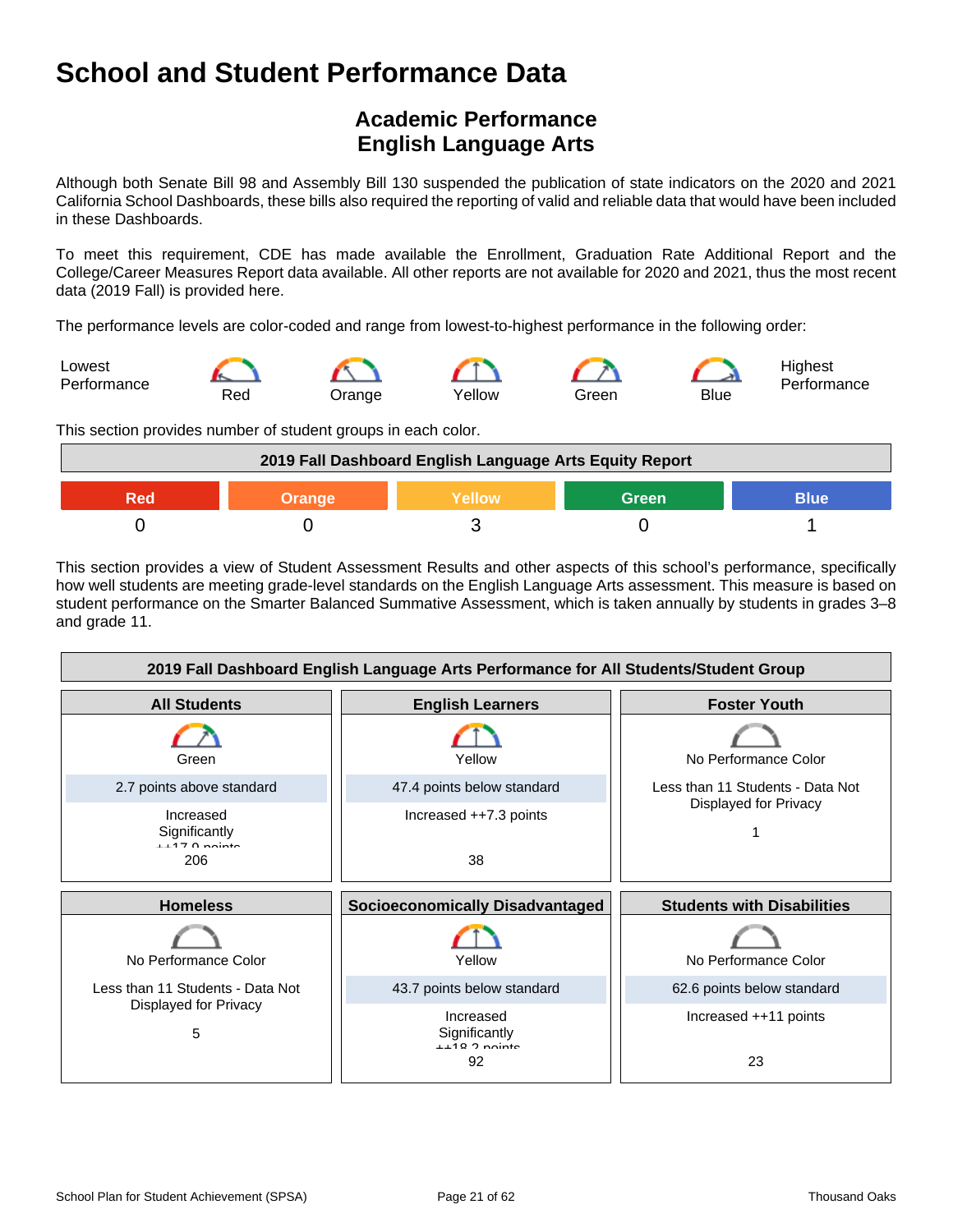

This section provides a view of Student Assessment Results and other aspects of this school's performance, specifically how well students are meeting grade-level standards on the English Language Arts assessment. This measure is based on student performance on the Smarter Balanced Summative Assessment, which is taken annually by students in grades 3–8 and grade 11.

| 2019 Fall Dashboard English Language Arts Data Comparisons for English Learners |                                      |                                                     |  |
|---------------------------------------------------------------------------------|--------------------------------------|-----------------------------------------------------|--|
| <b>Current English Learner</b>                                                  | <b>Reclassified English Learners</b> | <b>English Only</b>                                 |  |
| 68.9 points below standard                                                      | Less than 11 Students - Data Not     | 16.8 points above standard                          |  |
| Increased $++4.1$ points<br>28                                                  | Displayed for Privacy<br>10          | Increased<br>Significantly<br>$11224$ points<br>139 |  |

#### **Conclusions based on this data:**

- **1.** There is a discrepancy between the Hispanic and White test results. We need to prioritize the needs of our EL and socioeconomically disadvantaged students.
- **2.** The ELD integrated and designated instruction needs to be aligned with the daily instruction taking place in the classroom.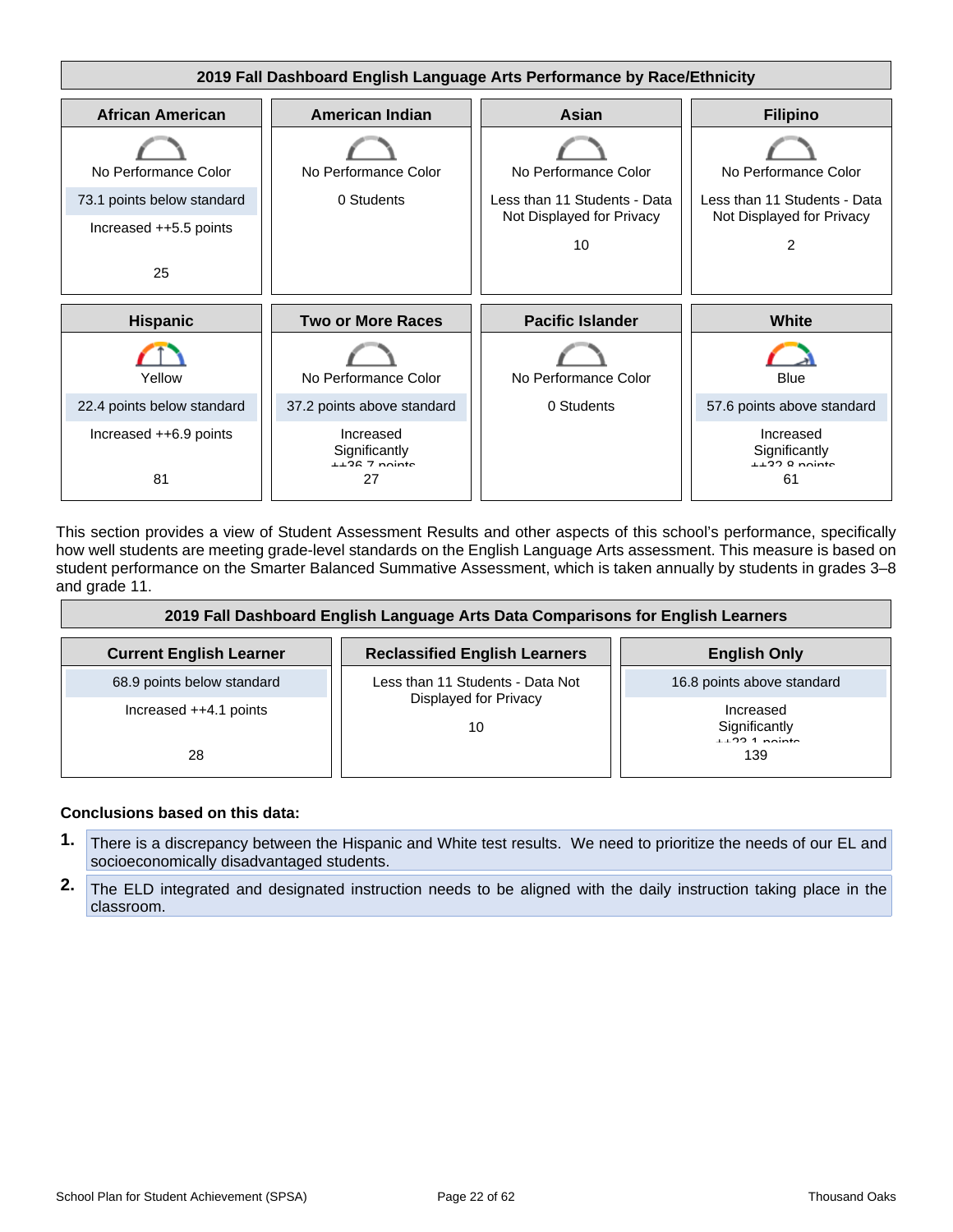## **Academic Performance Mathematics**

Although both Senate Bill 98 and Assembly Bill 130 suspended the publication of state indicators on the 2020 and 2021 California School Dashboards, these bills also required the reporting of valid and reliable data that would have been included in these Dashboards.

To meet this requirement, CDE has made available the Enrollment, Graduation Rate Additional Report and the College/Career Measures Report data available. All other reports are not available for 2020 and 2021, thus the most recent data (2019 Fall) is provided here.

The performance levels are color-coded and range from lowest-to-highest performance in the following order:



This section provides number of student groups in each color.



This section provides a view of Student Assessment Results and other aspects of this school's performance, specifically how well students are meeting grade-level standards on the Mathematics assessment. This measure is based on student performance on the Smarter Balanced Summative Assessment, which is taken annually by students in grades 3–8 and grade 11.

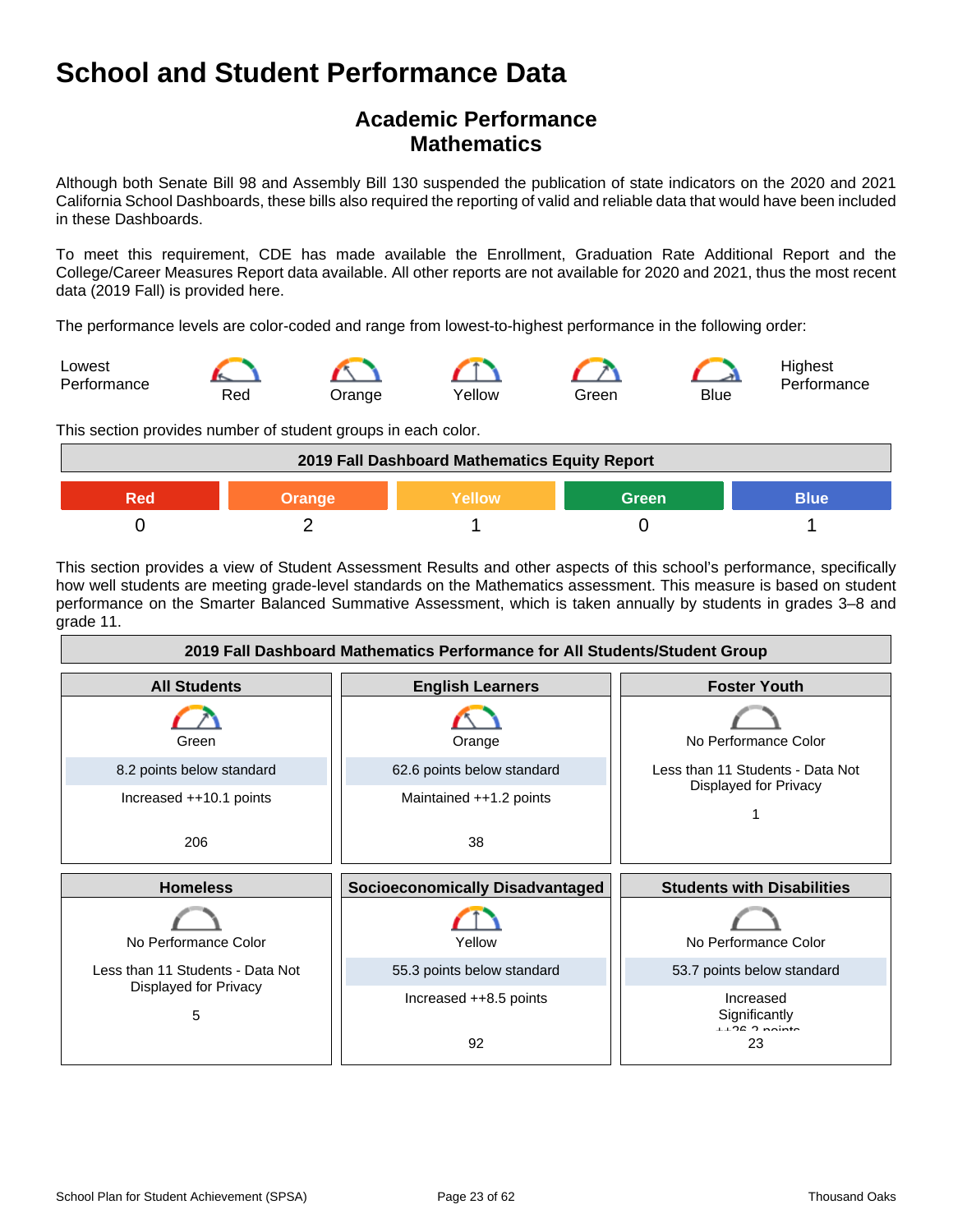

This section provides a view of Student Assessment Results and other aspects of this school's performance, specifically how well students are meeting grade-level standards on the Mathematics assessment. This measure is based on student performance on the Smarter Balanced Summative Assessment, which is taken annually by students in grades 3–8 and grade 11.

| 2019 Fall Dashboard Mathematics Data Comparisons for English Learners |                                      |                           |  |
|-----------------------------------------------------------------------|--------------------------------------|---------------------------|--|
| <b>Current English Learner</b>                                        | <b>Reclassified English Learners</b> | <b>English Only</b>       |  |
| 78.2 points below standard                                            | Less than 11 Students - Data Not     | 7.4 points above standard |  |
| Declined -5.6 points                                                  | Displayed for Privacy<br>10          | Increased ++13.1 points   |  |
| 28                                                                    |                                      | 139                       |  |

#### **Conclusions based on this data:**

| 1. The Math data is similar to the English Language Arts data. |                                                                               |
|----------------------------------------------------------------|-------------------------------------------------------------------------------|
|                                                                | 2. The English Learner and Hispanic academic needs will need to be addressed. |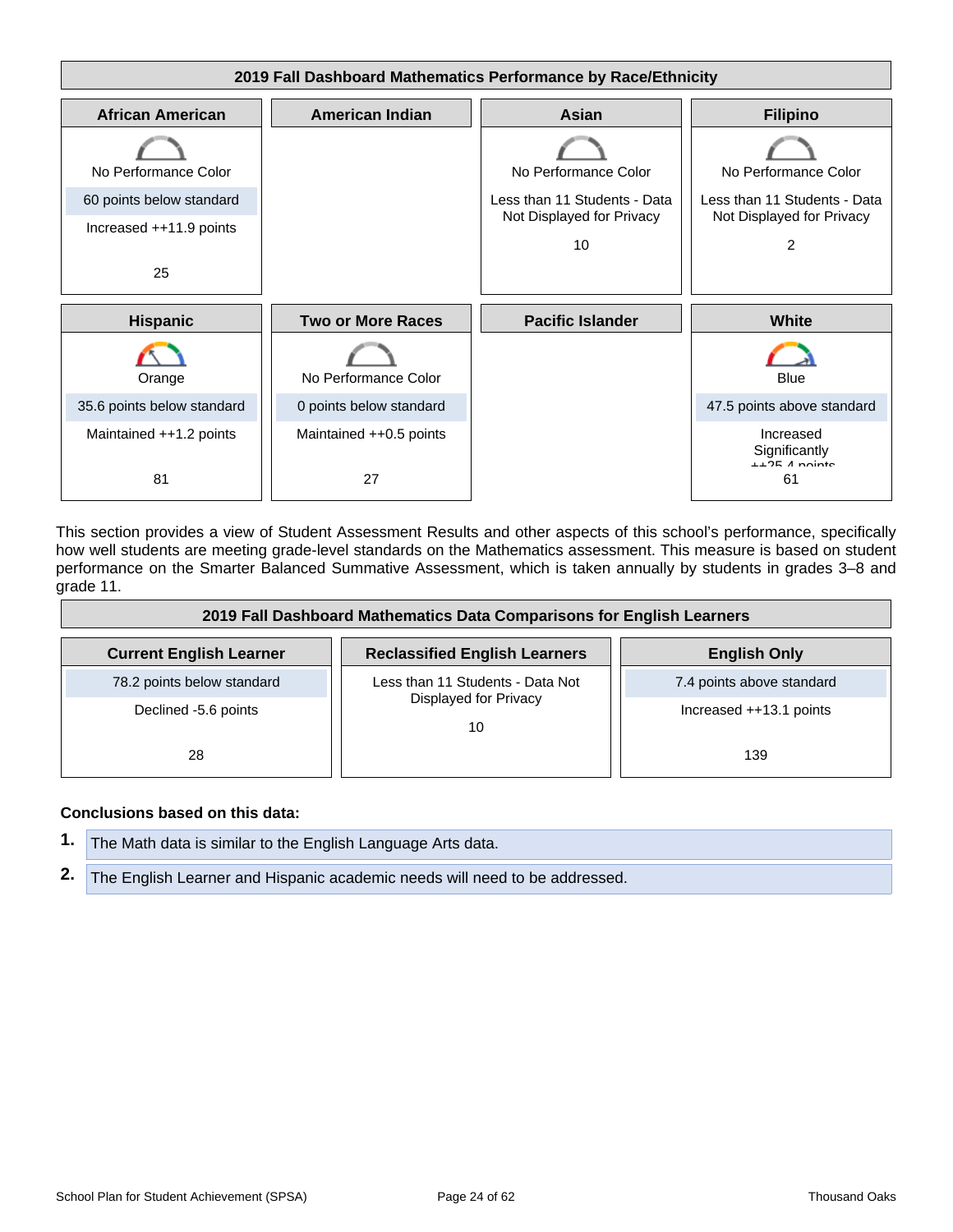## **Academic Performance English Learner Progress**

Although both Senate Bill 98 and Assembly Bill 130 suspended the publication of state indicators on the 2020 and 2021 California School Dashboards, these bills also required the reporting of valid and reliable data that would have been included in these Dashboards.

To meet this requirement, CDE has made available the Enrollment, Graduation Rate Additional Report and the College/Career Measures Report data available. All other reports are not available for 2020 and 2021, thus the most recent data (2019 Fall) is provided here.

This section provides a view of the percentage of current EL students making progress towards English language proficiency or maintaining the highest level.



This section provides a view of the percentage of current EL students who progressed at least one ELPI level, maintained ELPI level 4, maintained lower ELPI levels (i.e, levels 1, 2L, 2H, 3L, or 3H), or decreased at least one ELPI Level.

| 2019 Fall Dashboard Student English Language Acquisition Results |                          |                     |                            |
|------------------------------------------------------------------|--------------------------|---------------------|----------------------------|
| <b>Decreased</b>                                                 | Maintained ELPI Level 1, | <b>Maintained</b>   | <b>Progressed At Least</b> |
| <b>One ELPI Level</b>                                            | 2L, 2H, 3L, or 3H        | <b>ELPI Level 4</b> | <b>One ELPI Level</b>      |

#### **Conclusions based on this data:**

**1.** We will need to continue to focus on restructuring our current ELD designated instructional block to support all learners.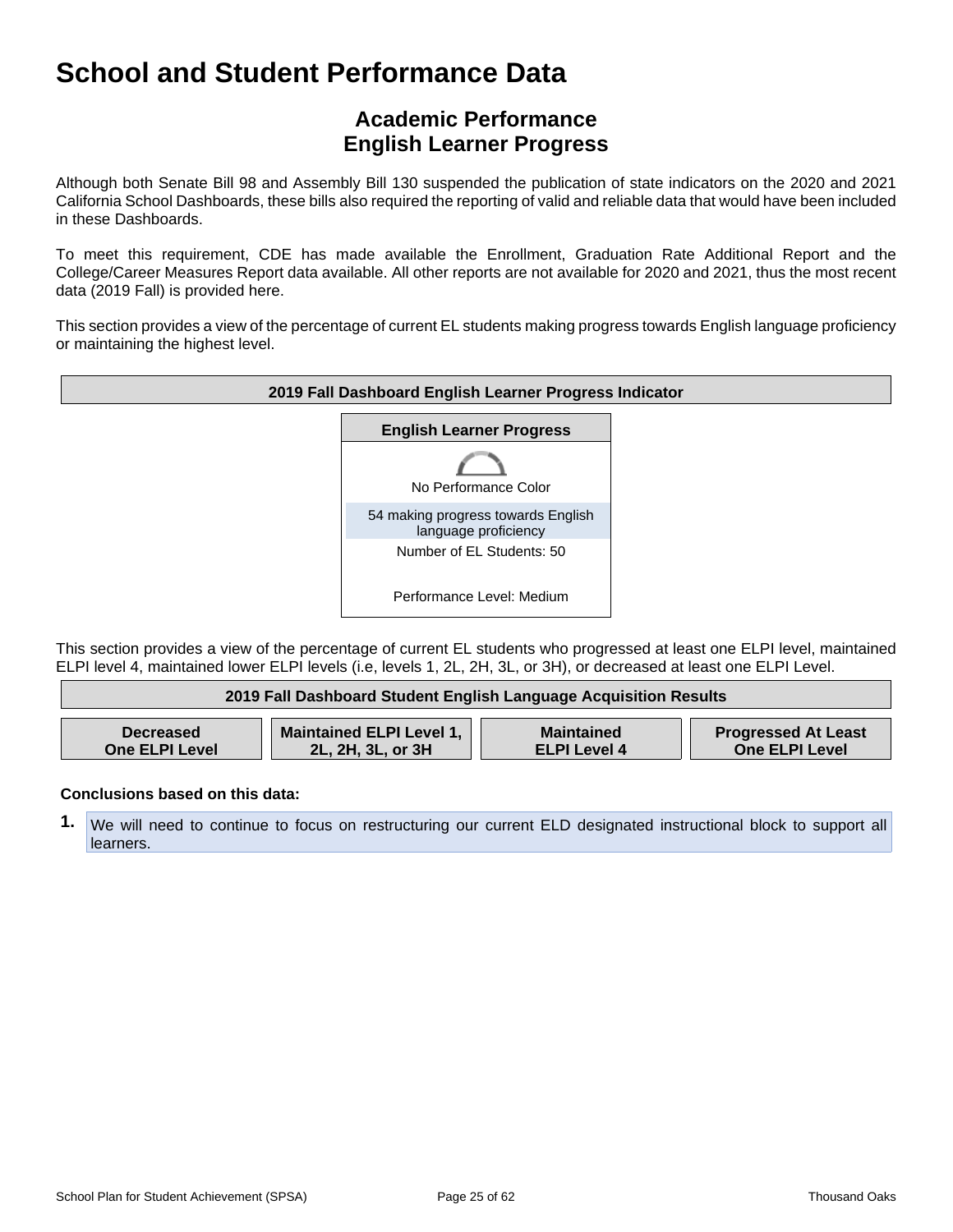## **Academic Performance College/Career Measures Only Report**

Although both Senate Bill 98 and Assembly Bill 130 suspended the publication of state indicators on the 2020 and 2021 California School Dashboards, these bills also required the reporting of valid and reliable data that would have been included in these Dashboards.

To meet this requirement, CDE has made available the Enrollment, Graduation Rate Additional Report and the College/Career Measures Report data available. All other reports are not available for 2020 and 2021.

| Number and Percentage of Students in the Combined Graduation Rate and/or<br>Dashboard Alternative School Status (DASS) Graduation Rate by Student Group |                                |                                 |  |
|---------------------------------------------------------------------------------------------------------------------------------------------------------|--------------------------------|---------------------------------|--|
| <b>Student Group</b>                                                                                                                                    | <b>Cohort</b><br><b>Totals</b> | <b>Cohort</b><br><b>Percent</b> |  |
| <b>All Students</b>                                                                                                                                     |                                |                                 |  |
| <b>African American</b>                                                                                                                                 |                                |                                 |  |
| American Indian or Alaska Native                                                                                                                        |                                |                                 |  |
| Asian                                                                                                                                                   |                                |                                 |  |
| <b>Filipino</b>                                                                                                                                         |                                |                                 |  |
| Hispanic                                                                                                                                                |                                |                                 |  |
| Native Hawaiian or Pacific Islander                                                                                                                     |                                |                                 |  |
| White                                                                                                                                                   |                                |                                 |  |
| <b>Two or More Races</b>                                                                                                                                |                                |                                 |  |
| <b>English Learners</b>                                                                                                                                 |                                |                                 |  |
| <b>Socioeconomically Disadvantaged</b>                                                                                                                  |                                |                                 |  |
| <b>Students with Disabilities</b>                                                                                                                       |                                |                                 |  |
| <b>Foster Youth</b>                                                                                                                                     |                                |                                 |  |
| <b>Homeless</b>                                                                                                                                         |                                |                                 |  |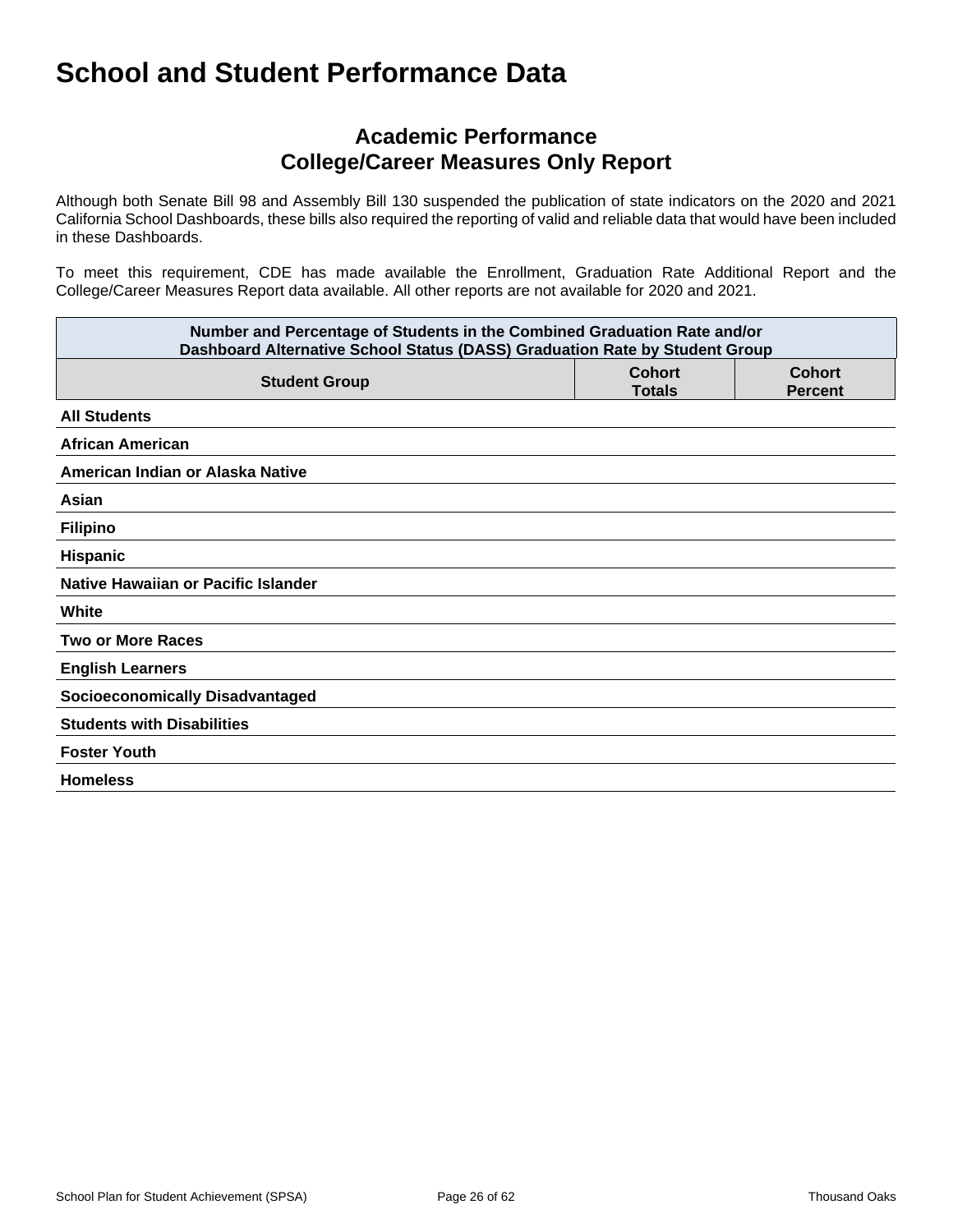| Advanced Placement Exams - Number and Percentage of Four-Year Graduation Rate Cohort Students                                                                                                                                                                     |                                |                                 |
|-------------------------------------------------------------------------------------------------------------------------------------------------------------------------------------------------------------------------------------------------------------------|--------------------------------|---------------------------------|
| <b>Student Group</b>                                                                                                                                                                                                                                              | <b>Cohort</b><br><b>Totals</b> | <b>Cohort</b><br><b>Percent</b> |
| <b>All Students</b>                                                                                                                                                                                                                                               |                                |                                 |
| <b>African American</b>                                                                                                                                                                                                                                           |                                |                                 |
| American Indian or Alaska Native                                                                                                                                                                                                                                  |                                |                                 |
| Asian                                                                                                                                                                                                                                                             |                                |                                 |
| <b>Filipino</b>                                                                                                                                                                                                                                                   |                                |                                 |
| Hispanic                                                                                                                                                                                                                                                          |                                |                                 |
| <b>Native Hawaiian or Pacific Islander</b>                                                                                                                                                                                                                        |                                |                                 |
| White                                                                                                                                                                                                                                                             |                                |                                 |
| <b>Two or More Races</b>                                                                                                                                                                                                                                          |                                |                                 |
| <b>English Learners</b>                                                                                                                                                                                                                                           |                                |                                 |
| <b>Socioeconomically Disadvantaged</b>                                                                                                                                                                                                                            |                                |                                 |
| <b>Students with Disabilities</b>                                                                                                                                                                                                                                 |                                |                                 |
| <b>Foster Youth</b>                                                                                                                                                                                                                                               |                                |                                 |
| <b>Homeless</b>                                                                                                                                                                                                                                                   |                                |                                 |
| $\ast$<br>This table shows students in the four-year graduation rate cohort by student group who scored 3 or higher on at least<br>two Advanced Placement exams.<br>International Baccalaureate Exams - Number and Percentage of Four-Year Graduation Rate Cohort |                                |                                 |
| <b>Student Group</b>                                                                                                                                                                                                                                              | <b>Cohort</b><br><b>Totals</b> | <b>Cohort</b><br><b>Percent</b> |
| <b>All Students</b>                                                                                                                                                                                                                                               |                                |                                 |
| <b>African American</b>                                                                                                                                                                                                                                           |                                |                                 |
| American Indian or Alaska Native                                                                                                                                                                                                                                  |                                |                                 |
| Asian                                                                                                                                                                                                                                                             |                                |                                 |
| <b>Filipino</b>                                                                                                                                                                                                                                                   |                                |                                 |
| Hispanic                                                                                                                                                                                                                                                          |                                |                                 |
| Native Hawaiian or Pacific Islander                                                                                                                                                                                                                               |                                |                                 |
| White                                                                                                                                                                                                                                                             |                                |                                 |
| <b>Two or More Races</b>                                                                                                                                                                                                                                          |                                |                                 |
| <b>English Learners</b>                                                                                                                                                                                                                                           |                                |                                 |
| <b>Socioeconomically Disadvantaged</b>                                                                                                                                                                                                                            |                                |                                 |
| <b>Students with Disabilities</b>                                                                                                                                                                                                                                 |                                |                                 |
| <b>Foster Youth</b>                                                                                                                                                                                                                                               |                                |                                 |
| <b>Homeless</b>                                                                                                                                                                                                                                                   |                                |                                 |
|                                                                                                                                                                                                                                                                   |                                |                                 |

\* This table shows students in the four-year graduation rate cohort by student group who scored 4 or higher on at least two International Baccalaureate Exams.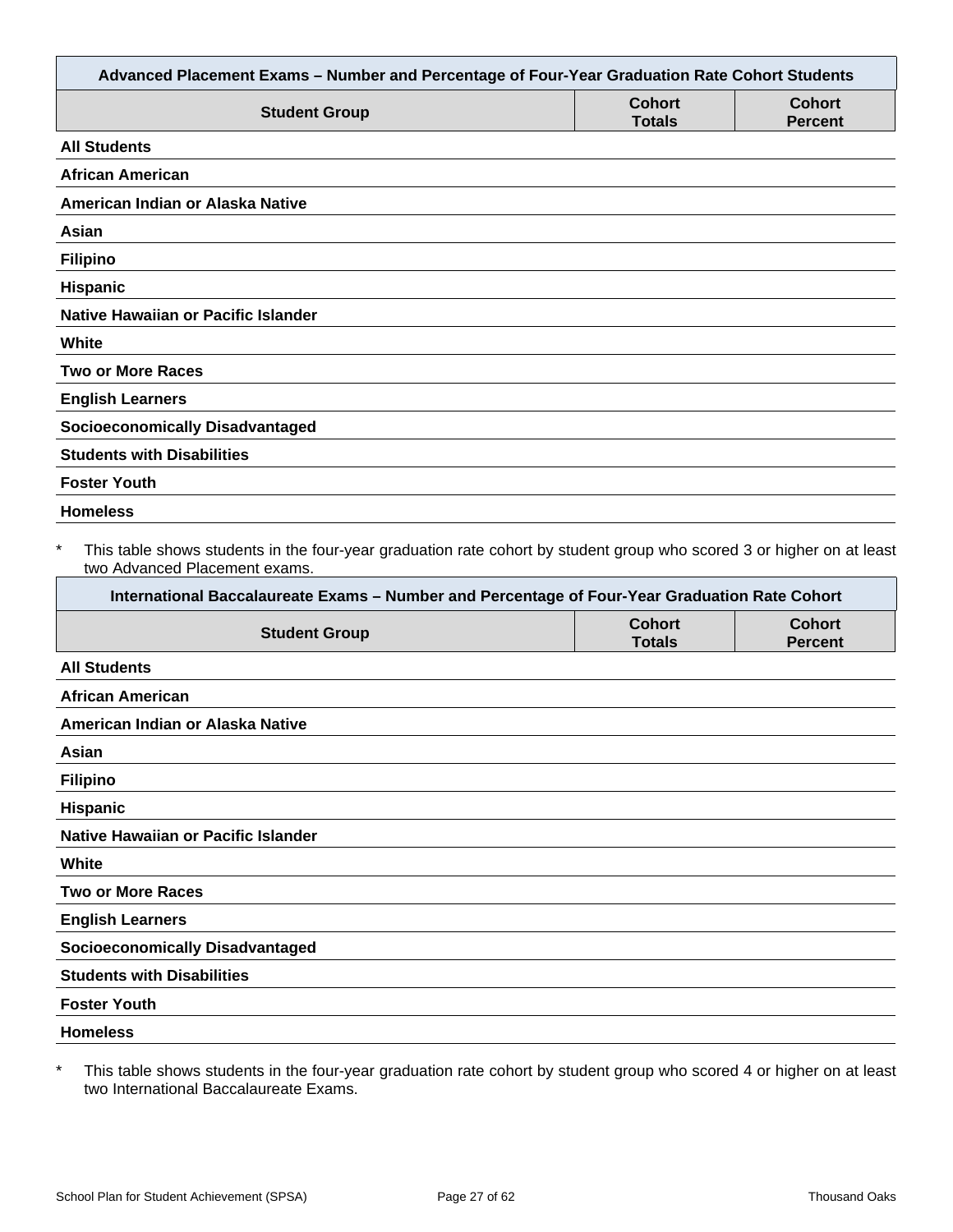| Completed at Least One Career Technical Education (CTE) Pathway - Number and Percentage of All Students |                                |                                 |  |
|---------------------------------------------------------------------------------------------------------|--------------------------------|---------------------------------|--|
| <b>Student Group</b>                                                                                    | <b>Cohort</b><br><b>Totals</b> | <b>Cohort</b><br><b>Percent</b> |  |
| <b>All Students</b>                                                                                     |                                |                                 |  |
| <b>African American</b>                                                                                 |                                |                                 |  |
| American Indian or Alaska Native                                                                        |                                |                                 |  |
| Asian                                                                                                   |                                |                                 |  |
| <b>Filipino</b>                                                                                         |                                |                                 |  |
| Hispanic                                                                                                |                                |                                 |  |
| Native Hawaiian or Pacific Islander                                                                     |                                |                                 |  |
| White                                                                                                   |                                |                                 |  |
| <b>Two or More Races</b>                                                                                |                                |                                 |  |
| <b>English Learners</b>                                                                                 |                                |                                 |  |
| <b>Socioeconomically Disadvantaged</b>                                                                  |                                |                                 |  |
| <b>Students with Disabilities</b>                                                                       |                                |                                 |  |
| <b>Foster Youth</b>                                                                                     |                                |                                 |  |
| <b>Homeless</b>                                                                                         |                                |                                 |  |

\* This table shows students in the combined graduation rate and/or DASS graduation rate by student group who completed at least one CTE Pathway with a grade of C- or better (or Pass) in the capstone course.

| Completed a-g Requirements - Number and Percentage of All Students |                                |                                 |  |
|--------------------------------------------------------------------|--------------------------------|---------------------------------|--|
| <b>Student Group</b>                                               | <b>Cohort</b><br><b>Totals</b> | <b>Cohort</b><br><b>Percent</b> |  |
| <b>All Students</b>                                                |                                |                                 |  |
| <b>African American</b>                                            |                                |                                 |  |
| American Indian or Alaska Native                                   |                                |                                 |  |
| Asian                                                              |                                |                                 |  |
| <b>Filipino</b>                                                    |                                |                                 |  |
| <b>Hispanic</b>                                                    |                                |                                 |  |
| Native Hawaiian or Pacific Islander                                |                                |                                 |  |
| White                                                              |                                |                                 |  |
| <b>Two or More Races</b>                                           |                                |                                 |  |
| <b>English Learners</b>                                            |                                |                                 |  |
| <b>Socioeconomically Disadvantaged</b>                             |                                |                                 |  |
| <b>Students with Disabilities</b>                                  |                                |                                 |  |
| <b>Foster Youth</b>                                                |                                |                                 |  |
| <b>Homeless</b>                                                    |                                |                                 |  |

\* This table shows students in the combined graduation rate and/or DASS graduation rate by student group who met the University of California (UC) or California State University (CSU) a-g criteria with a grade of C or better (or Pass).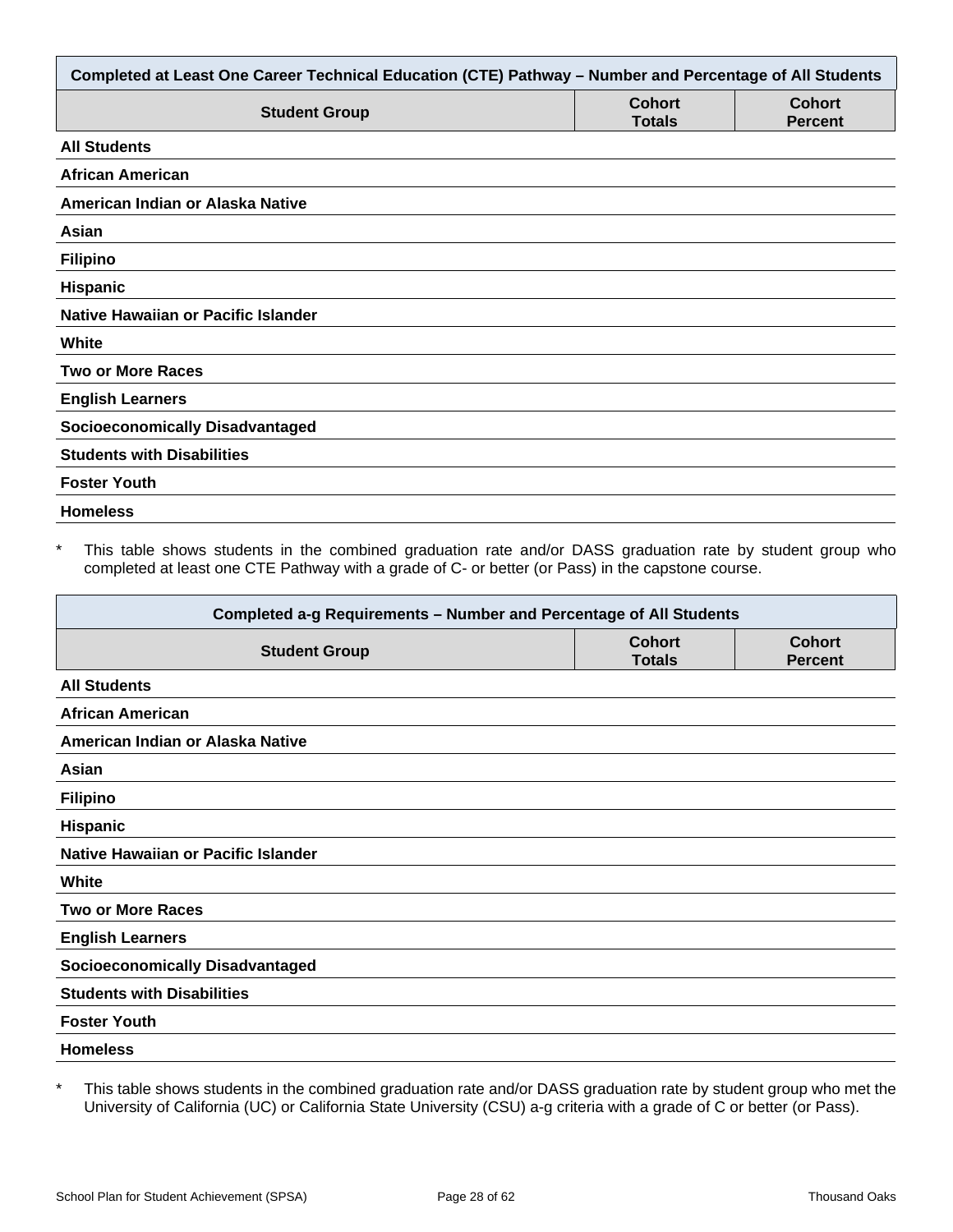| Completed a-g Requirements AND at Least One CTE Pathway - Number and Percentage of All Students                                                                                                                                                                                                        |                                |                                 |
|--------------------------------------------------------------------------------------------------------------------------------------------------------------------------------------------------------------------------------------------------------------------------------------------------------|--------------------------------|---------------------------------|
| <b>Student Group</b>                                                                                                                                                                                                                                                                                   | <b>Cohort</b><br><b>Totals</b> | <b>Cohort</b><br><b>Percent</b> |
| <b>All Students</b>                                                                                                                                                                                                                                                                                    |                                |                                 |
| <b>African American</b>                                                                                                                                                                                                                                                                                |                                |                                 |
| American Indian or Alaska Native                                                                                                                                                                                                                                                                       |                                |                                 |
| Asian                                                                                                                                                                                                                                                                                                  |                                |                                 |
| <b>Filipino</b>                                                                                                                                                                                                                                                                                        |                                |                                 |
| <b>Hispanic</b>                                                                                                                                                                                                                                                                                        |                                |                                 |
| Native Hawaiian or Pacific Islander                                                                                                                                                                                                                                                                    |                                |                                 |
| White                                                                                                                                                                                                                                                                                                  |                                |                                 |
| <b>Two or More Races</b>                                                                                                                                                                                                                                                                               |                                |                                 |
| <b>English Learners</b>                                                                                                                                                                                                                                                                                |                                |                                 |
| <b>Socioeconomically Disadvantaged</b>                                                                                                                                                                                                                                                                 |                                |                                 |
| <b>Students with Disabilities</b>                                                                                                                                                                                                                                                                      |                                |                                 |
| <b>Foster Youth</b>                                                                                                                                                                                                                                                                                    |                                |                                 |
| <b>Homeless</b>                                                                                                                                                                                                                                                                                        |                                |                                 |
| $\star$<br>This table shows students in the combined graduation rate and/or DASS graduation rate by student group who met the<br>UC or CSU a-g criteria with a grade of C or better (or Pass) AND completed at least one CTE Pathway with a grade of<br>C- or better (or Pass) in the capstone course. |                                |                                 |
| <b>Completed College Credit Courses - Number and Percentage of All Student</b><br>Students Completing One Semester, Two Quarters, or Two Trimesters of College Credit Courses                                                                                                                          |                                |                                 |
| <b>Student Group</b>                                                                                                                                                                                                                                                                                   | <b>Number of Students</b>      | <b>Percent of Students</b>      |
| <b>All Students</b>                                                                                                                                                                                                                                                                                    |                                |                                 |
| African American                                                                                                                                                                                                                                                                                       |                                |                                 |
| American Indian or Alaska Native                                                                                                                                                                                                                                                                       |                                |                                 |
| Asian                                                                                                                                                                                                                                                                                                  |                                |                                 |

**Filipino**

**Hispanic**

**Native Hawaiian or Pacific Islander**

**White**

**Two or More Races**

**English Learners**

**Socioeconomically Disadvantaged**

**Students with Disabilities**

**Foster Youth**

**Homeless**

\* This table shows students in the combined graduation rate and/or DASS graduation rate by student group who completed Academic or CTE subject college credit courses with a grade of C- or better (or Pass).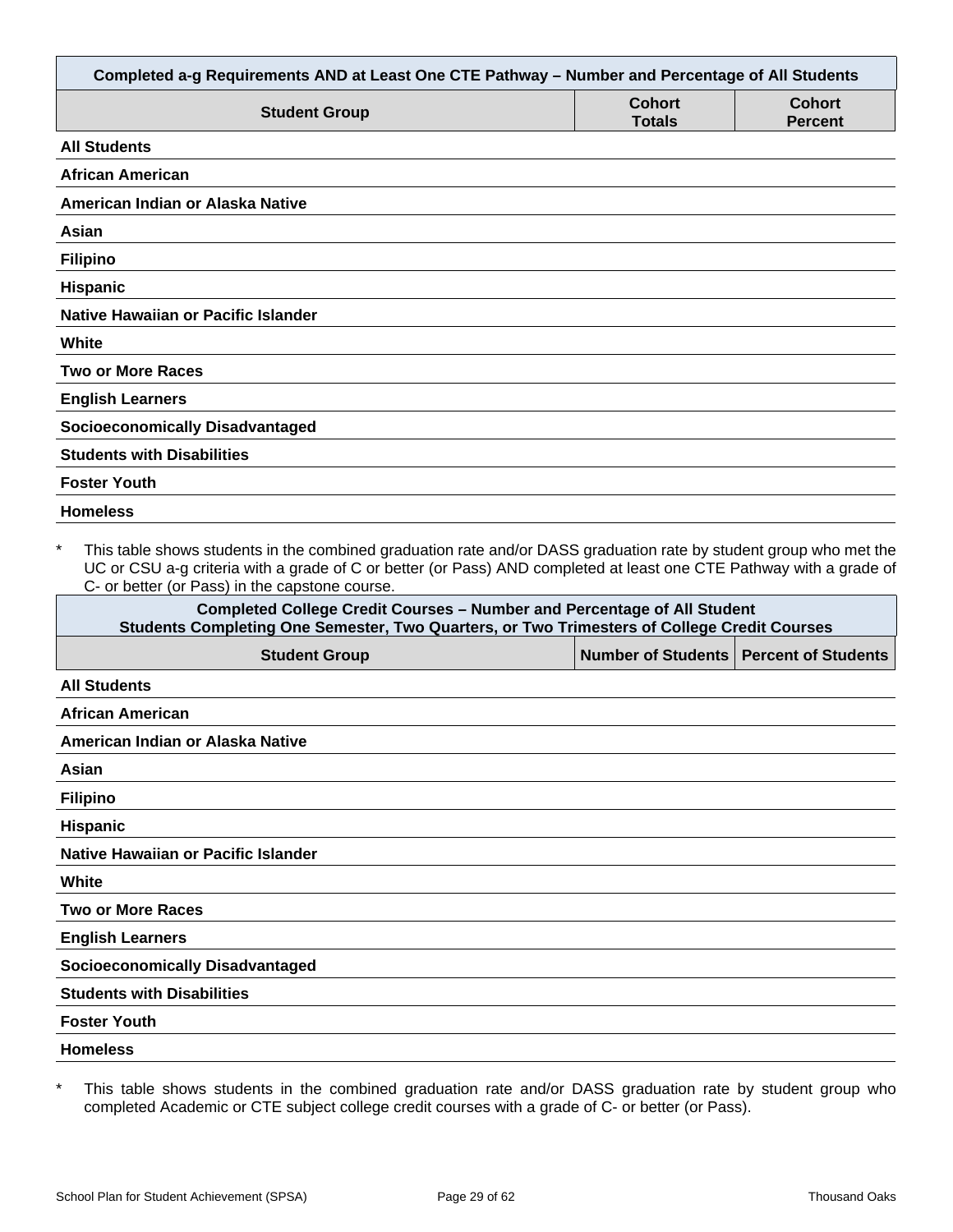| <b>Completed College Credit Courses - Number and Percentage of All Student</b><br>Students Completing Two Semesters, Three Quarters, or Three Trimesters of College Credit Courses |                                          |  |
|------------------------------------------------------------------------------------------------------------------------------------------------------------------------------------|------------------------------------------|--|
| <b>Student Group</b>                                                                                                                                                               | Number of Students   Percent of Students |  |
| <b>All Students</b>                                                                                                                                                                |                                          |  |
| <b>African American</b>                                                                                                                                                            |                                          |  |
| American Indian or Alaska Native                                                                                                                                                   |                                          |  |
| Asian                                                                                                                                                                              |                                          |  |
| <b>Filipino</b>                                                                                                                                                                    |                                          |  |
| Hispanic                                                                                                                                                                           |                                          |  |
| Native Hawaiian or Pacific Islander                                                                                                                                                |                                          |  |
| White                                                                                                                                                                              |                                          |  |
| <b>Two or More Races</b>                                                                                                                                                           |                                          |  |
| <b>English Learners</b>                                                                                                                                                            |                                          |  |
| <b>Socioeconomically Disadvantaged</b>                                                                                                                                             |                                          |  |
| <b>Students with Disabilities</b>                                                                                                                                                  |                                          |  |
| <b>Foster Youth</b>                                                                                                                                                                |                                          |  |
| <b>Homeless</b>                                                                                                                                                                    |                                          |  |

\* This table shows students in the combined graduation rate and/or DASS graduation rate by student group who completed Academic or CTE subject college credit courses with a grade of C- or better (or Pass).

| Earned the State Seal of Biliteracy - Number and Percentage of All Students |                                |                                 |
|-----------------------------------------------------------------------------|--------------------------------|---------------------------------|
| <b>Student Group</b>                                                        | <b>Cohort</b><br><b>Totals</b> | <b>Cohort</b><br><b>Percent</b> |
| <b>All Students</b>                                                         |                                |                                 |
| <b>African American</b>                                                     |                                |                                 |
| American Indian or Alaska Native                                            |                                |                                 |
| Asian                                                                       |                                |                                 |
| <b>Filipino</b>                                                             |                                |                                 |
| <b>Hispanic</b>                                                             |                                |                                 |
| Native Hawaiian or Pacific Islander                                         |                                |                                 |
| White                                                                       |                                |                                 |
| <b>Two or More Races</b>                                                    |                                |                                 |
| <b>English Learners</b>                                                     |                                |                                 |
| <b>Socioeconomically Disadvantaged</b>                                      |                                |                                 |
| <b>Students with Disabilities</b>                                           |                                |                                 |
| <b>Foster Youth</b>                                                         |                                |                                 |
| <b>Homeless</b>                                                             |                                |                                 |

\* This table shows students in the combined graduation rate and/or DASS graduation rate by student group who earned the State Seal of Biliteracy.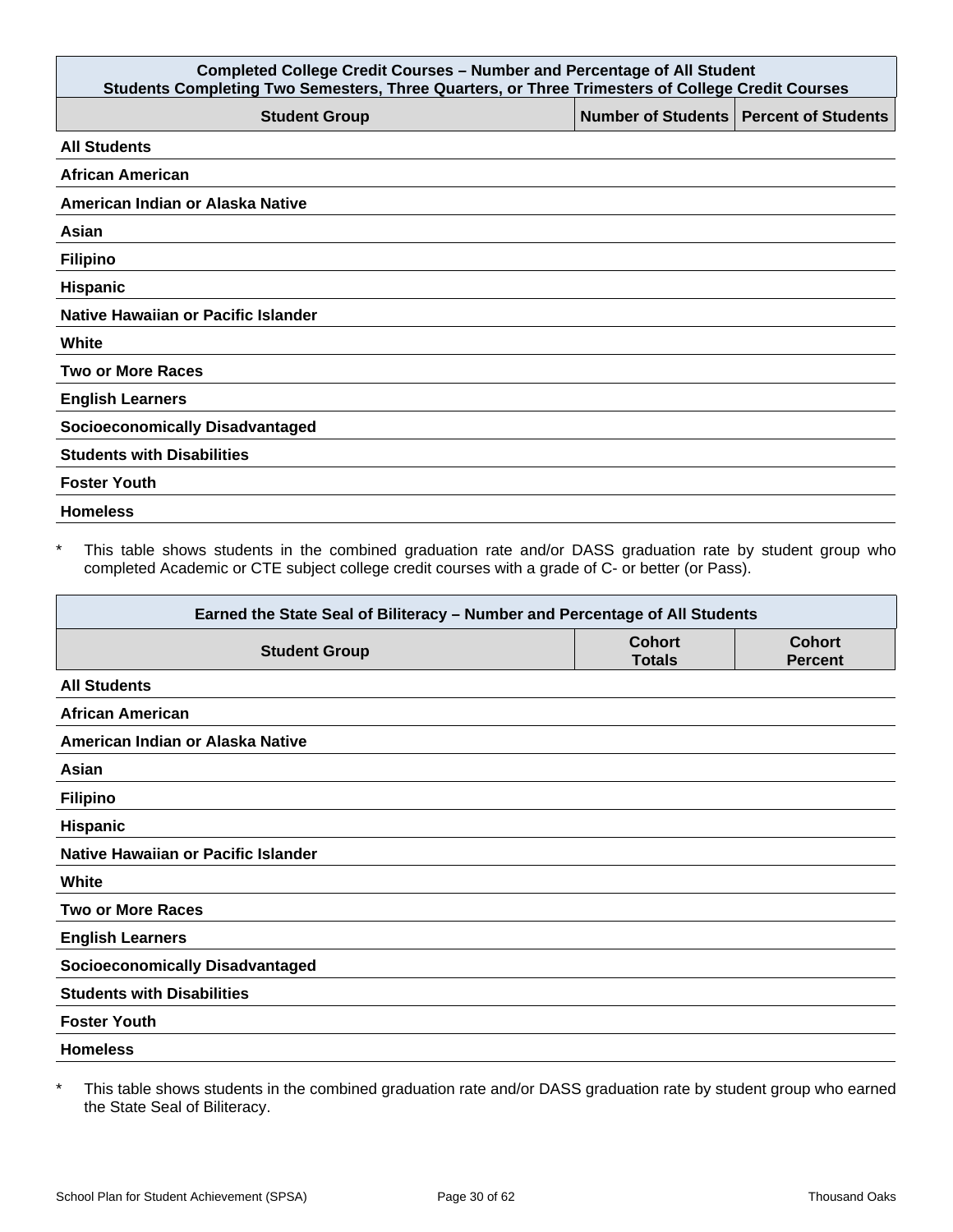#### **Conclusions based on this data:**

**1.** N/A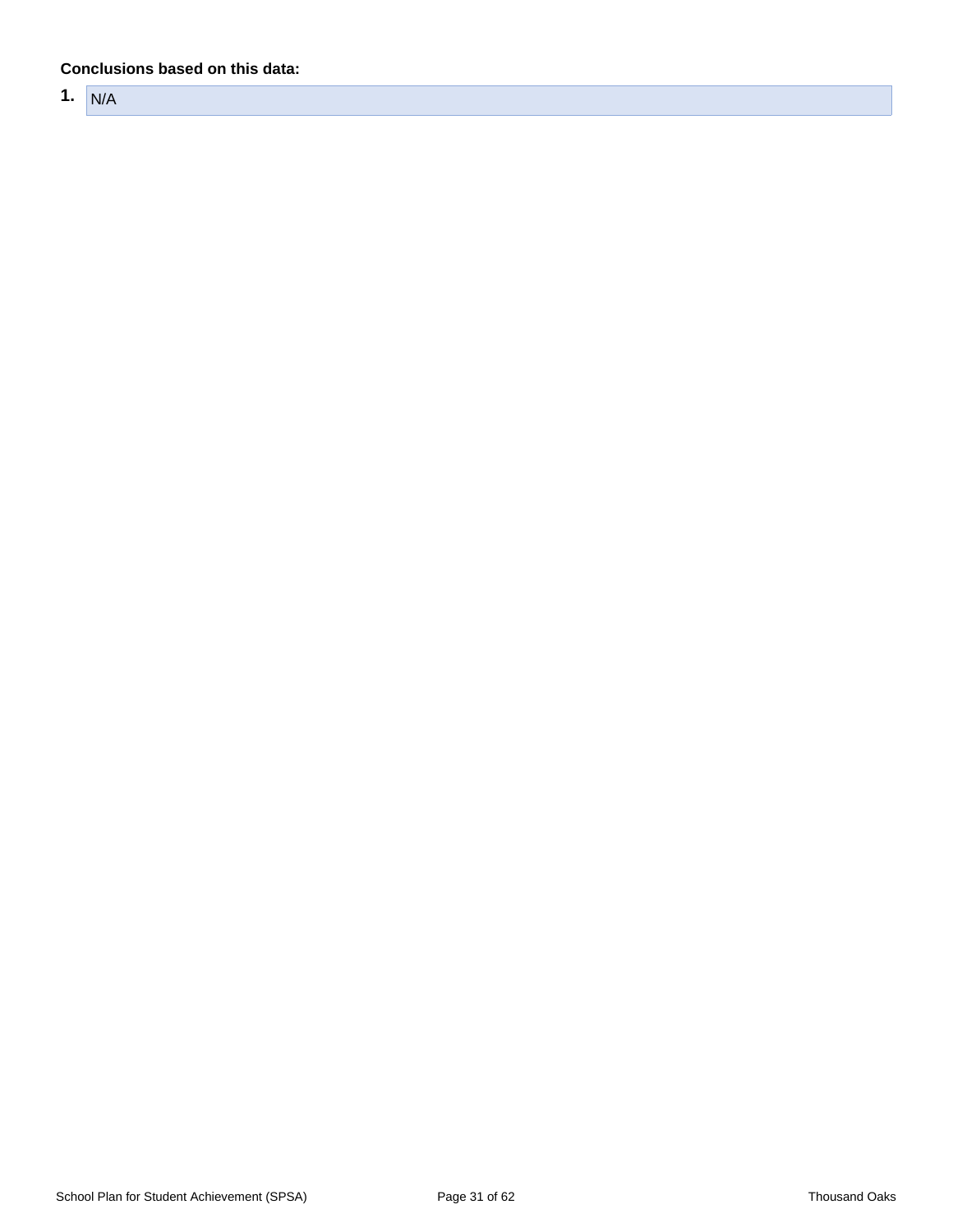## **Academic Engagement Chronic Absenteeism**

Although both Senate Bill 98 and Assembly Bill 130 suspended the publication of state indicators on the 2020 and 2021 California School Dashboards, these bills also required the reporting of valid and reliable data that would have been included in these Dashboards.

To meet this requirement, CDE has made available the Enrollment, Graduation Rate Additional Report and the College/Career Measures Report data available. All other reports are not available for 2020 and 2021, thus the most recent data (2019 Fall) is provided here.

The performance levels are color-coded and range from lowest-to-highest performance in the following order:



This section provides number of student groups in each color.



This section provides information about the percentage of students in kindergarten through grade 8 who are absent 10 percent or more of the instructional days they were enrolled.

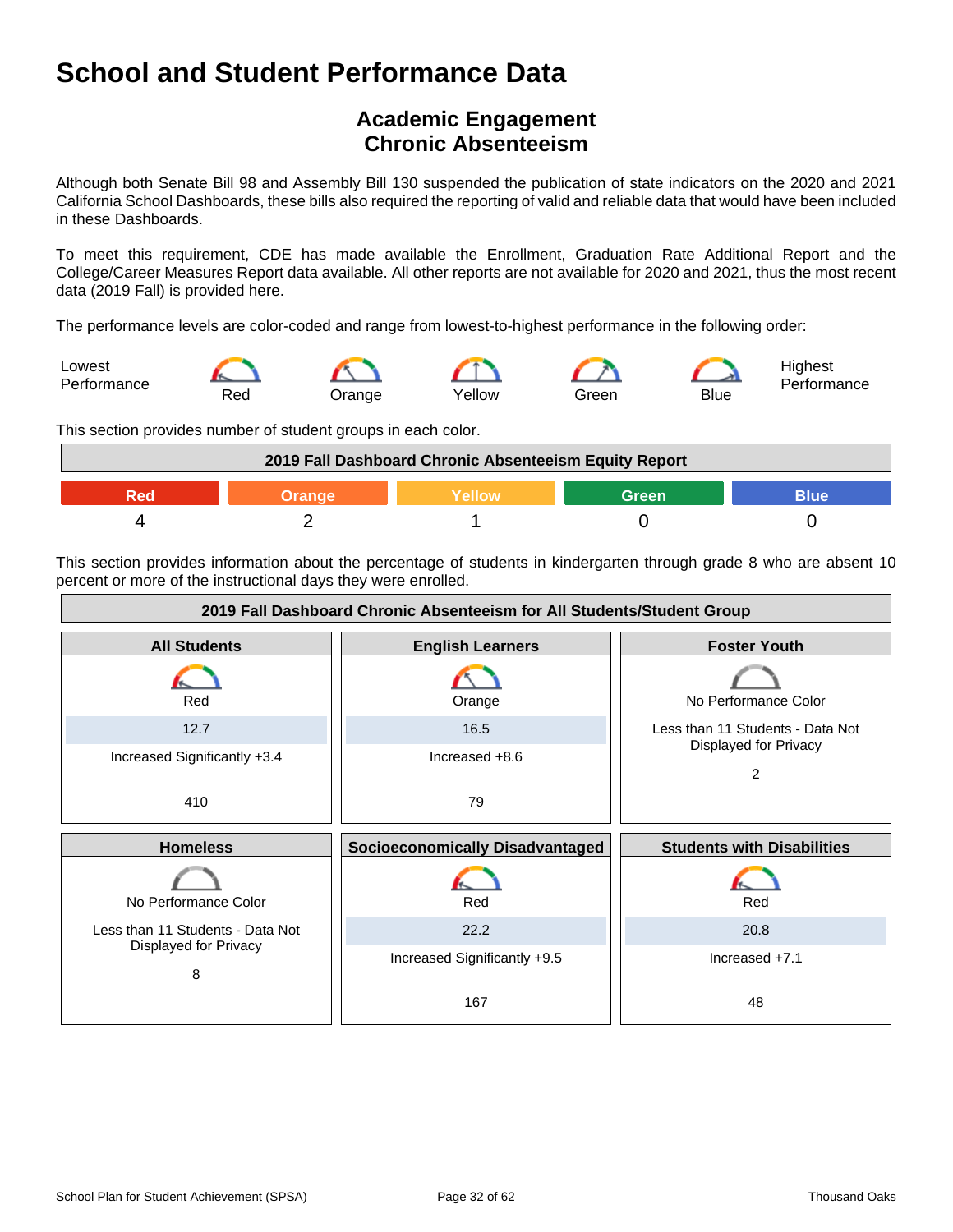

#### **Conclusions based on this data:**

**1.** The African American population absenteeism needs to be analyzed closely. We need to work more closely with families to figure out how to close this gap.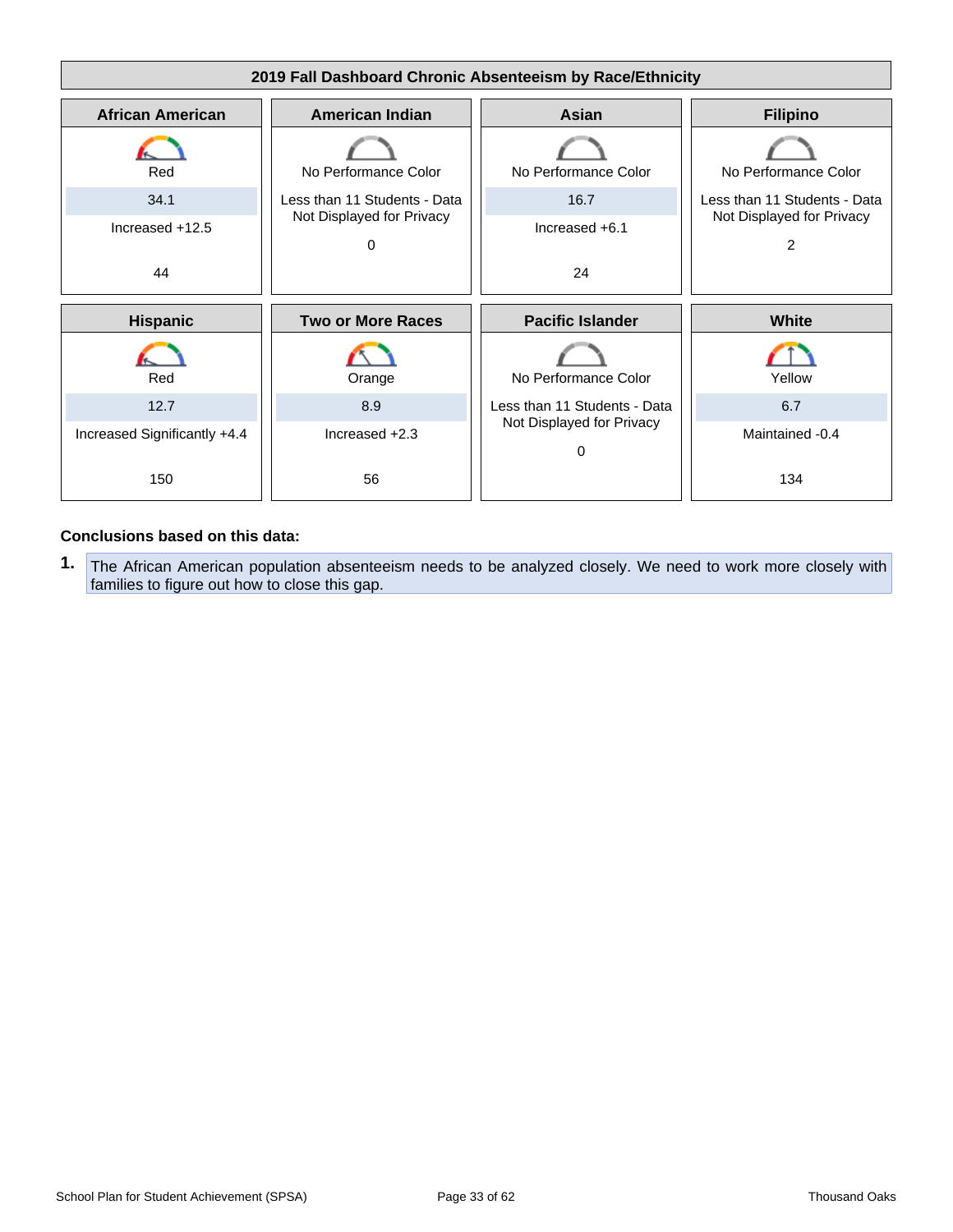## **Academic Engagement Graduation Rate Additional Report**

Although both Senate Bill 98 and Assembly Bill 130 suspended the publication of state indicators on the 2020 and 2021 California School Dashboards, these bills also required the reporting of valid and reliable data that would have been included in these Dashboards.

To meet this requirement, CDE has made available the Enrollment, Graduation Rate Additional Report and the College/Career Measures Report data available. All other reports are not available for 2020 and 2021.

| 2021 Graduation Rate by Student Group  |                                                                            |                               |                                                    |                           |
|----------------------------------------|----------------------------------------------------------------------------|-------------------------------|----------------------------------------------------|---------------------------|
| <b>Student Group</b>                   | <b>Number of</b><br><b>Students in</b><br>the<br><b>Graduation</b><br>Rate | Number of<br><b>Graduates</b> | Number of<br><b>Fifth Year</b><br><b>Graduates</b> | <b>Graduation</b><br>Rate |
| <b>All Students</b>                    |                                                                            |                               |                                                    |                           |
| <b>English Learners</b>                |                                                                            |                               |                                                    |                           |
| <b>Foster Youth</b>                    |                                                                            |                               |                                                    |                           |
| <b>Homeless</b>                        |                                                                            |                               |                                                    |                           |
| <b>Socioeconomically Disadvantaged</b> |                                                                            |                               |                                                    |                           |
| <b>Students with Disabilities</b>      |                                                                            |                               |                                                    |                           |
| <b>African American</b>                |                                                                            |                               |                                                    |                           |
| American Indian or Alaska Native       |                                                                            |                               |                                                    |                           |
| Asian                                  |                                                                            |                               |                                                    |                           |
| <b>Filipino</b>                        |                                                                            |                               |                                                    |                           |
| <b>Hispanic</b>                        |                                                                            |                               |                                                    |                           |
| Native Hawaiian or Pacific Islander    |                                                                            |                               |                                                    |                           |
| White                                  |                                                                            |                               |                                                    |                           |
| <b>Two or More Races</b>               |                                                                            |                               |                                                    |                           |
| Conclusions based on this data:        |                                                                            |                               |                                                    |                           |

**1.** N/A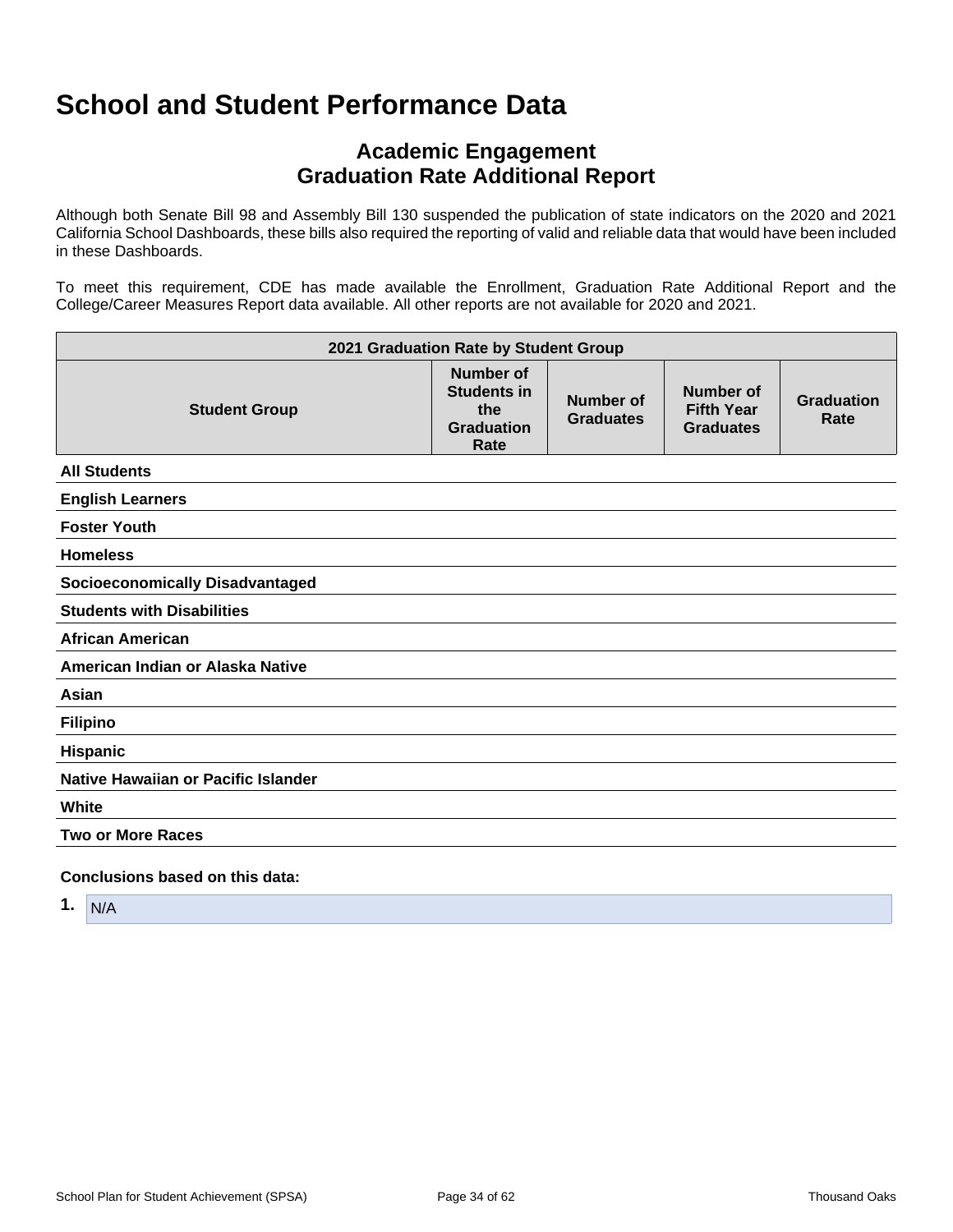## **Conditions & Climate Suspension Rate**

Although both Senate Bill 98 and Assembly Bill 130 suspended the publication of state indicators on the 2020 and 2021 California School Dashboards, these bills also required the reporting of valid and reliable data that would have been included in these Dashboards.

To meet this requirement, CDE has made available the Enrollment, Graduation Rate Additional Report and the College/Career Measures Report data available. All other reports are not available for 2020 and 2021, thus the most recent data (2019 Fall) is provided here.

The performance levels are color-coded and range from lowest-to-highest performance in the following order:



This section provides number of student groups in each color.



This section provides information about the percentage of students in kindergarten through grade 12 who have been suspended at least once in a given school year. Students who are suspended multiple times are only counted once.

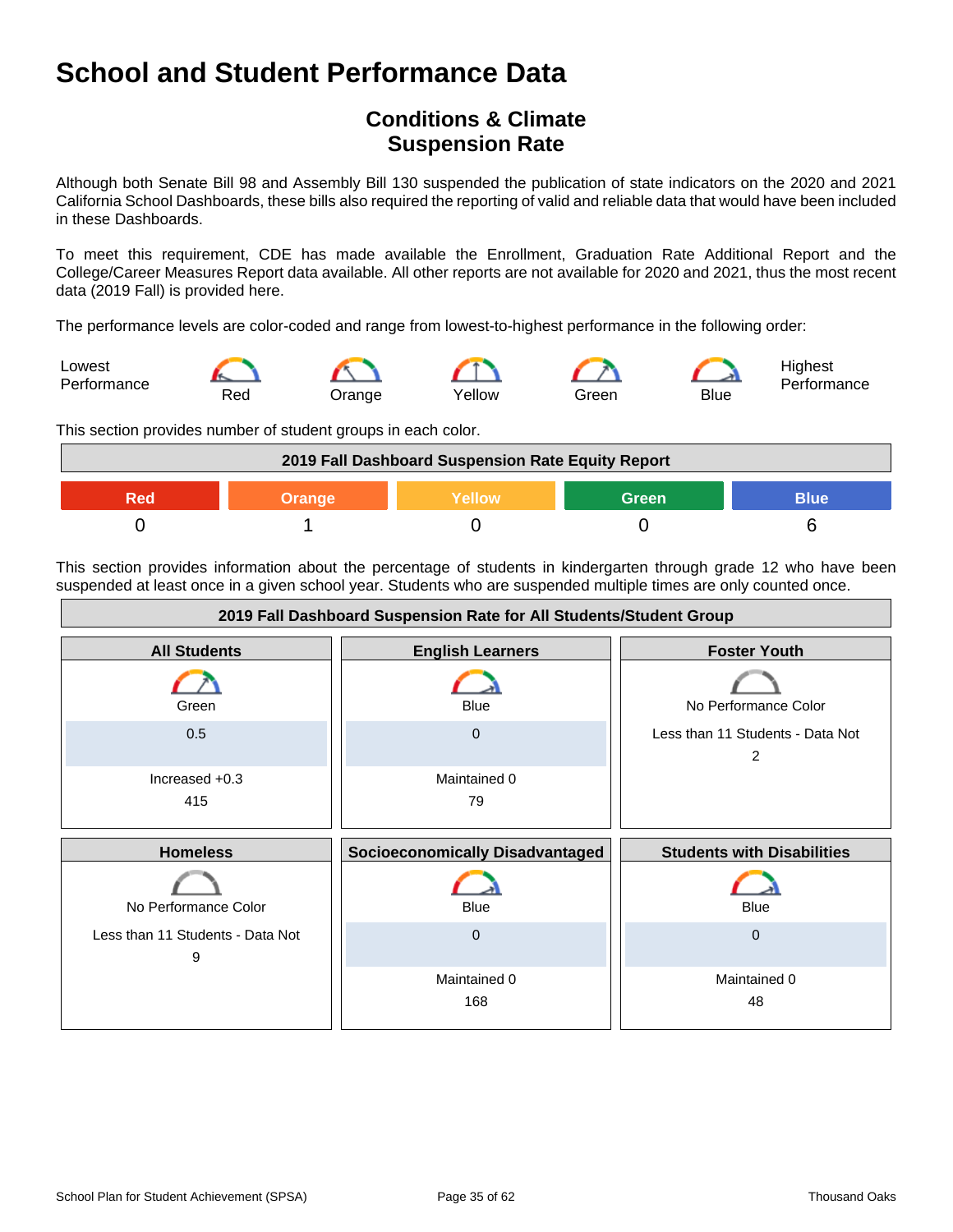

This section provides a view of the percentage of students who were suspended.

| 2019 Fall Dashboard Suspension Rate by Year |  |     |  |
|---------------------------------------------|--|-----|--|
| 2017<br>2018<br>2019                        |  |     |  |
|                                             |  | 0.5 |  |

#### **Conclusions based on this data:**

**1.** N/A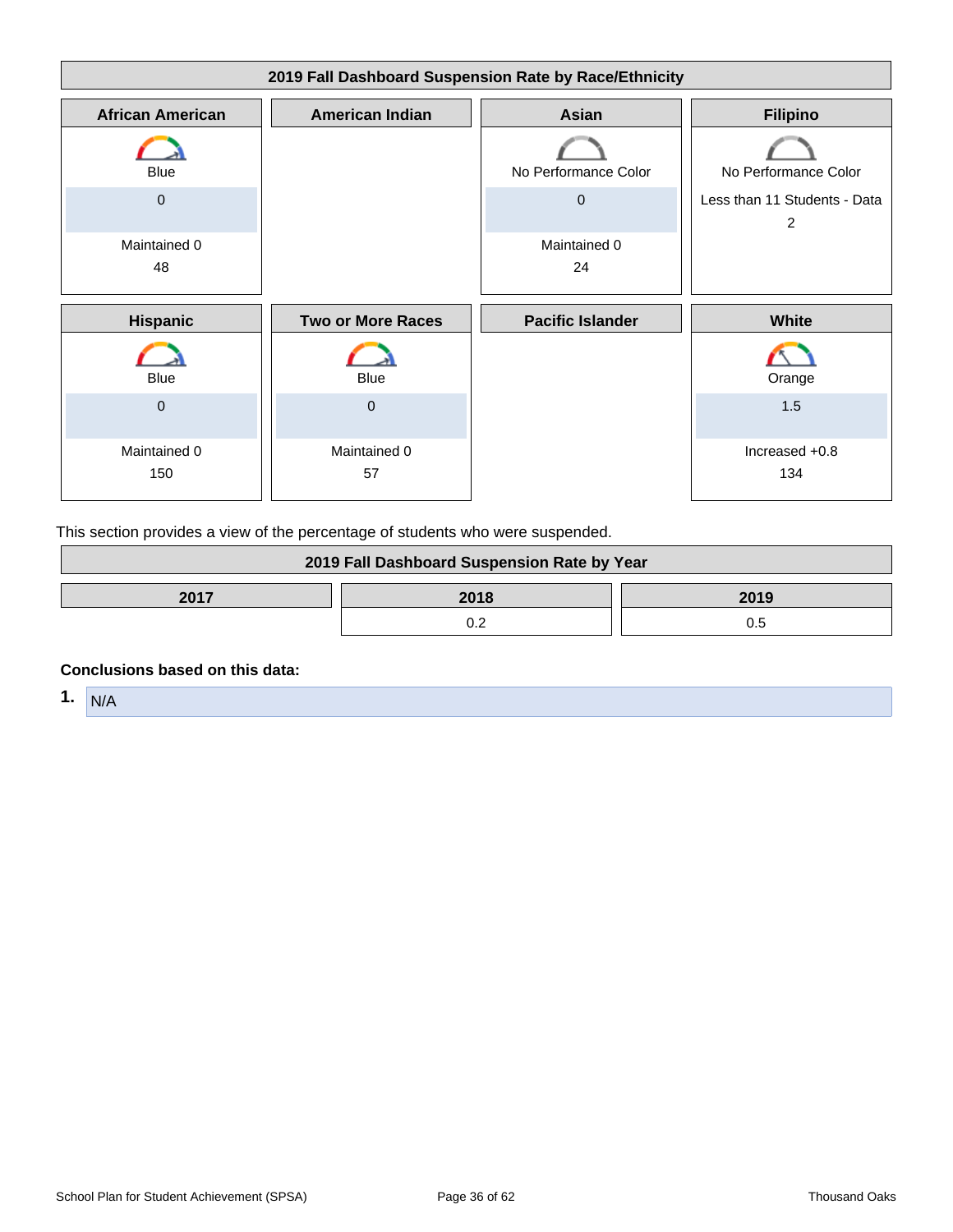## **Goals, Strategies, & Proposed Expenditures**

Complete a copy of the following table for each of the school's goals. Duplicate the table as needed.

## **LEA/LCAP Goal**

BUSD LCAP Focus Goal 1: Provide high quality classroom instruction and curriculum that promote college and career readiness with academic interventions in place to eliminate barriers to student success.

## **Goal 1**

High Quality Instruction and Curriculum

## **Identified Need**

Increase Literacy and Math Academic Performance

### **Annual Measurable Outcomes**

Metric/Indicator **Baseline/Actual Outcome** Expected Outcome

Complete a copy of the Strategy/Activity table for each of the school's strategies/activities. Duplicate the table, including Proposed Expenditures, as needed.

### **Strategy/Activity 1**

#### **Students to be Served by this Strategy/Activity**

(Identify either All Students or one or more specific student groups)

All Kindergarten through 5th Grade students with a focus on the subgroups targeted in the Local Control Accountability Plan: English Language Learners, Socio-Economically Disadvantaged Students, Foster-Youth, African-American Students, Hispanic or Latino Students, and Students with Disabilities.

Strategy/Activity

**Literacy** 

Thousand Oaks teachers and staff ensure the implementation of a balanced, high-quality English Language Arts Program using district-adopted programs and practices. Common Core Standards are being implemented to inform instruction in writing and reading.

Object Code/Item 1102 Certificated Monthly

Proposed Expenditure(s) 1.0 FTE Literacy Coach (.75 Other Resources, .25 BSEP)

Funding Source **BSEP** 

Cost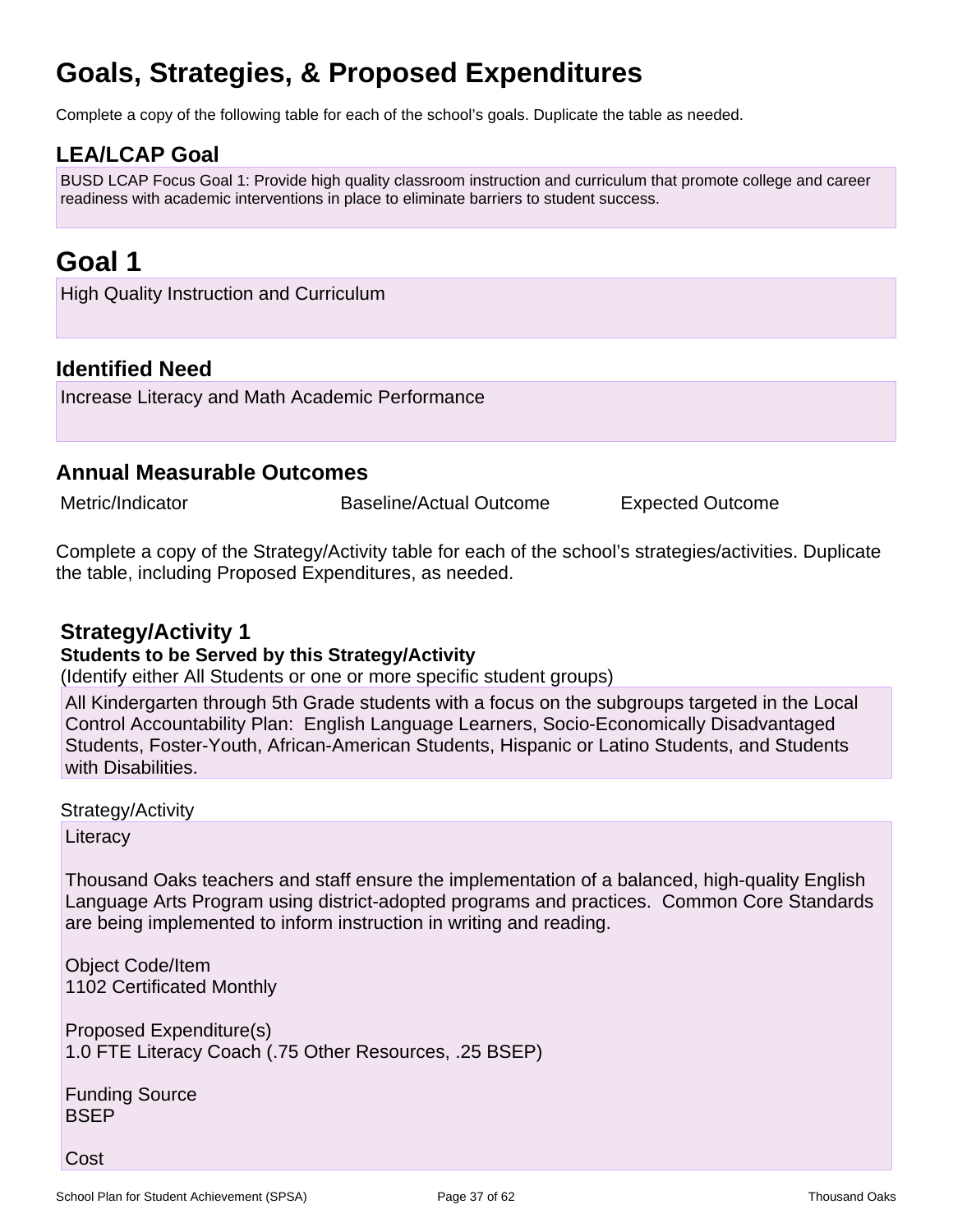#### 34,020

Object Code/Item 1102 Certificated Monthly

Proposed Expenditure(s) Literacy Support for EL students (.10 LCAP, .10 Title I, .10 BSEP) to be combined with .60 ELD teacher for a .90 position

Funding Source BSEP

Cost 13,036

Funding Source Title I

Cost 13,036

Teachers will implement readers and writers workshops using the units developed by Teacher's College Reading and Writing Project (TCRWP), guided reading, explicit instruction in writing mechanics, and spelling lessons. Teachers will use district assessments for reading, writing, and spelling to inform instruction and identify students who may need additional support from the RTI team.

The Literacy Coach will provide ongoing training to teachers and relevant support staff during staff meetings, monitor the progress of students, and will provide model lessons in classrooms. She will work with individual teachers and grade-level teams to plan instruction, facilitate reflection on student work, and support collaboration. She also provides direct service to struggling readers who need academic interventions.

In addition to the Literacy Coach, the RTI teacher, the ELD teacher, and a reading intervention teacher provide small-group reading support to small groups of primarily EL and socioeconomically disadvantaged students, who are struggling in reading. Our teachers will provide intensive small group reading support to students struggling in reading or math before or after school.

Object Code/Item 1116 Certificated Hourly

Proposed Expenditure(s) Extended Day Academic Intervention (Title IV funded)

Funding Source District Allocation

Cost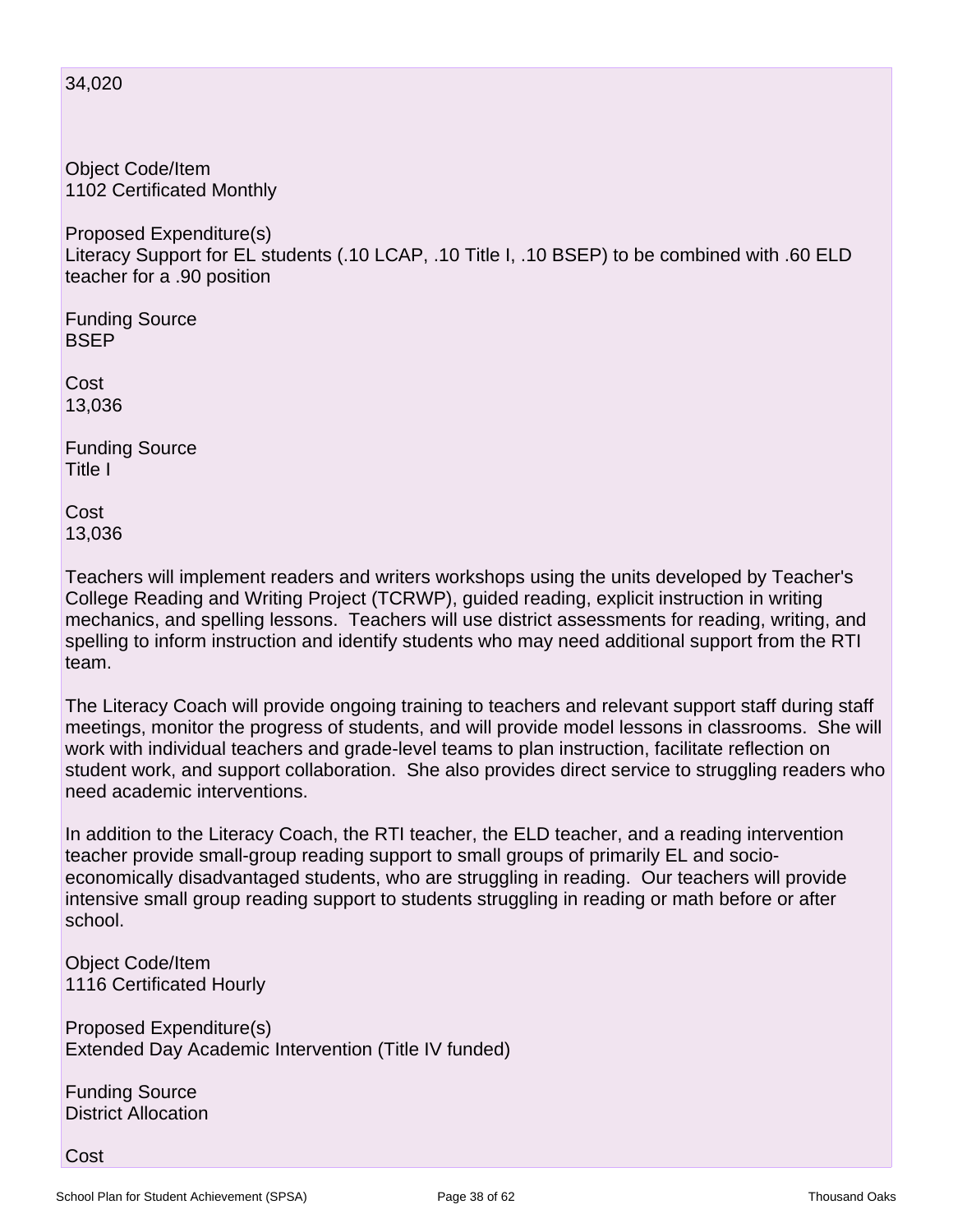Object Code/Item 1116 Certificated Hourly

Proposed Expenditure(s) Teacher hourly to support students in reading or math after school - increase when carryover funds become available

Funding Source Title I

Cost 1,974

Object Code/Item 1116 Certificated Hourly

Proposed Expenditure(s) Teacher hourly to support students in reading or math after school - increase when carryover funds become available

Funding Source BSEP Carryover

Cost 5,000

We will also look into increased support for students who struggle in writing, through after-school groups and/or shifting intervention resources for our oldest students toward writing support instead of reading.

Object Code/Item 4380 Other/Reserve

Proposed Expenditure(s) Personnel Variance

Funding Source **BSEP** 

**Cost** 5,777

Object Code/Item 4380 Other/Reserve

Proposed Expenditure(s) Personnel Variance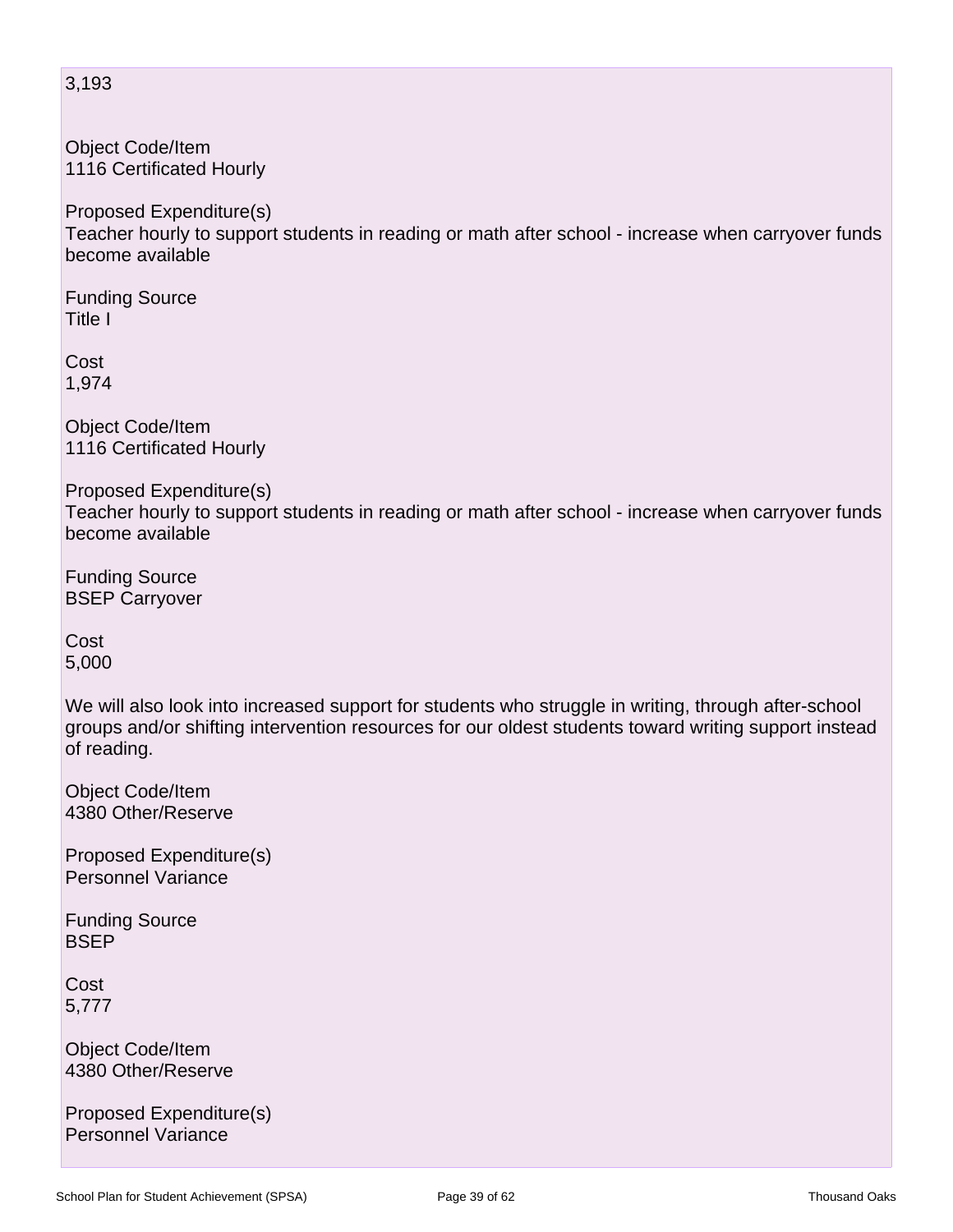| Funding Source<br>Title I |  |  |
|---------------------------|--|--|
| Cost<br>3,540             |  |  |

### **Proposed Expenditures for this Strategy/Activity**

List the amount(s) and funding source(s) for the proposed expenditures. Specify the funding source(s) using one or more of the following: LCFF, Federal (if Federal identify the Title and Part, as applicable), Other State, and/or Local.

| Amount(s) | Source(s)                  |
|-----------|----------------------------|
| 34,020    | <b>BSEP</b>                |
| 13,036    | <b>BSEP</b>                |
| 13,036    | Title I A - Basic Funding  |
| 3,193     | <b>District Allocation</b> |
| 1,974     | Title I A - Basic Funding  |
| 5,000     | <b>BSEP Carryover</b>      |
| 5,777     | <b>BSEP</b>                |
| 3,540     | Title I A - Basic Funding  |

## **Strategy/Activity 2**

### **Students to be Served by this Strategy/Activity**

(Identify either All Students or one or more specific student groups)

All Kindergarten through 5th Grade students with a focus on the subgroups targeted in the Local Control Accountability Plan: English Language Learners, Socio-Economically Disadvantaged Students, Foster-Youth, African-American Students, Hispanic or Latino Students, and Students with Disabilities

Strategy/Activity

Math

Thousand Oaks teachers and staff ensure the implementation of a high-quality mathematics program using district-adopted programs and practices, including A Story of Units. Common Core Standards are being implemented to inform math instruction.

There will be a Math Intervention Teacher/Coach on-site to lead math instruction. The Math Intervention teacher/Coach will support all teachers from K-5th in the effective implementation of "A Story of Units". The Math Intervention teacher/Coach will participate in ongoing training provided by the district.

Trimester district math assessments help us monitor student progress. We aim to increase the use of assessments to backward plan as well as to scaffold and differentiate instruction for students based on identified student needs.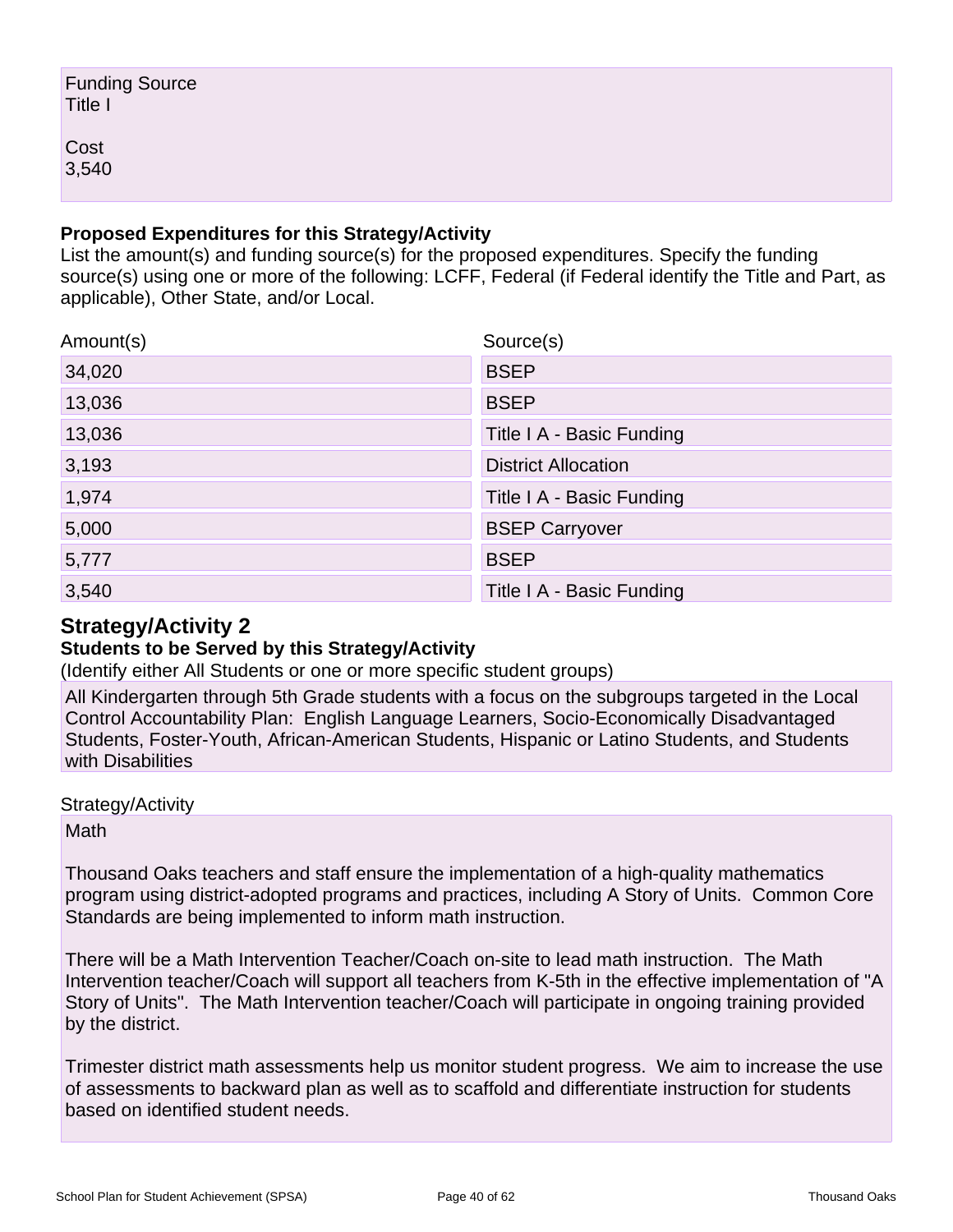All teachers and relevant support staff will participate in the district- and site-sponsored professional development in mathematics and the Common Core.

All necessary materials and mathematics manipulatives that are not provided by the district will be purchased as needed.

For students who need additional support in math, a .5 FTE Math Intervention teacher/Coach will work in 1st - 5th-grade classrooms (.2 FTE from one-time LCAP Carryover allocation, .3 FTE from BSEP site funds). She will do pull-out/push-in math support during the school day, and coordinate ongoing coaching/support blocks for classroom teachers.

Object Code/Item 1102 Certificated Monthly

Proposed Expenditure(s) .3 FTE Math Intervention Teacher

Funding Source **BSEP** 

**Cost** 35,709

### **Proposed Expenditures for this Strategy/Activity**

List the amount(s) and funding source(s) for the proposed expenditures. Specify the funding source(s) using one or more of the following: LCFF, Federal (if Federal identify the Title and Part, as applicable), Other State, and/or Local.

Amount(s) Source(s) 35,709 BSEP

## **Strategy/Activity 3**

### **Students to be Served by this Strategy/Activity**

(Identify either All Students or one or more specific student groups)

All Kindergarten through 5th Grade students with a focus on the subgroups targeted in the Local Control Accountability Plan: English Language Learners, Socio-Economically Disadvantaged Students, Foster-Youth, African-American Students, Hispanic or Latino Students, and Students with Disabilities

Strategy/Activity

Enrichment Programs

• All teachers will collaborate with a MOCHA teaching artist to provide visual arts instruction that is integrated with and supports core academic content.

Object Code/Item 5800 Contracted Services (inc software subscriptions)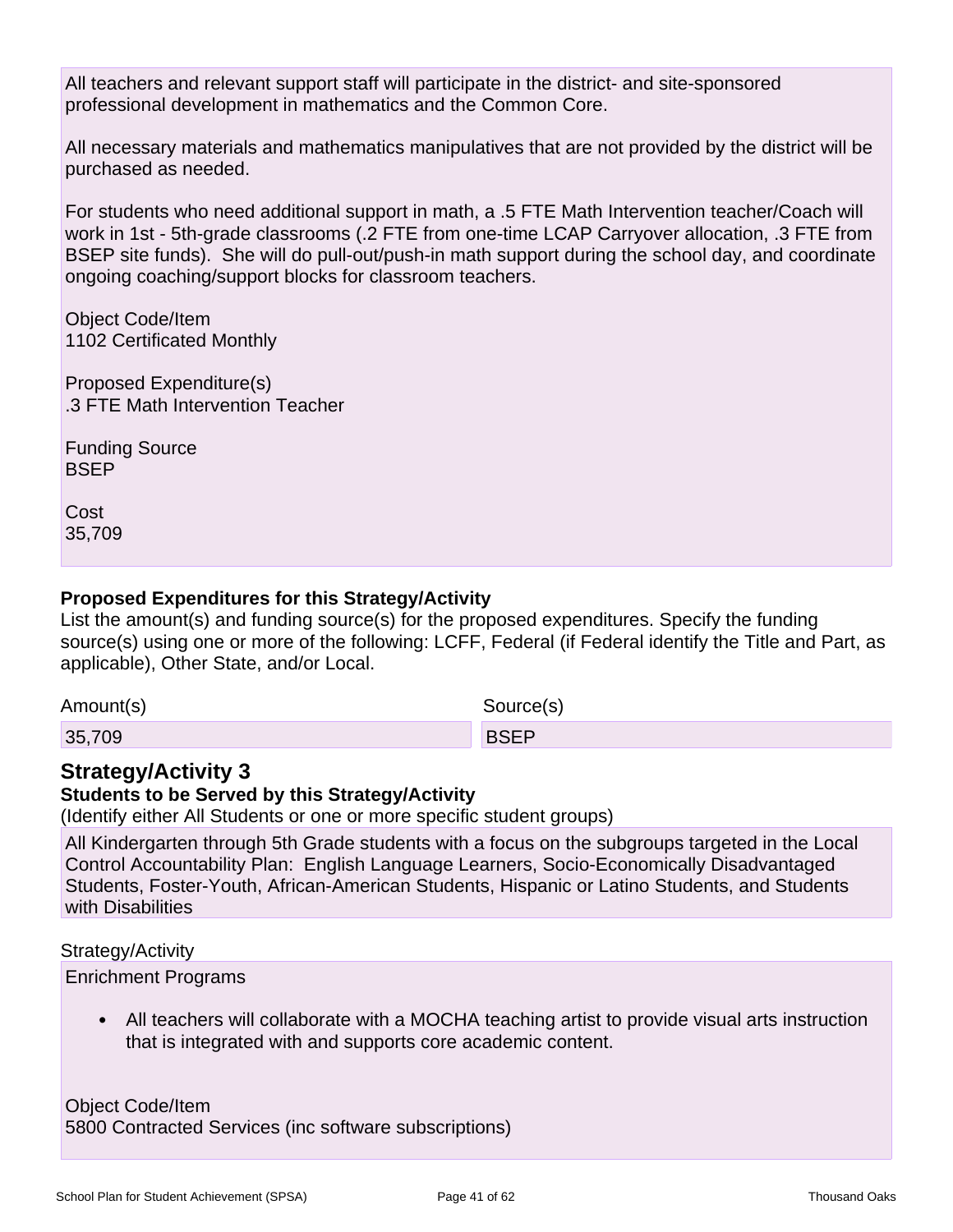#### Proposed Expenditure(s) MOCHA Arts Anchor

Funding Source **Other** 

Cost 8,000

> • Our Instructional Specialist-PE will provide recess programming and PE classes for K, 4th, and 5th

Object Code/Item 2102 Classified Salary

Proposed Expenditure(s) Instructional Specialist PE .50 FTE (.24 PTA; .26 BSEP)

Funding Source PTA

**Cost** 20,690

Funding Source **BSEP** 

**Cost** 22,413

> • Gardening program K-5 will provide opportunities for hands-on science instruction as well as health and nutrition education.

Object Code/Item 2102 Classified Monthly

Propose Expenditure(s) .35 FTE Gardening Instructor

Funding Source District Allocation

Object Code/Item 4380 Other/Reserve

Proposed Expenditure(s) Personnel Variance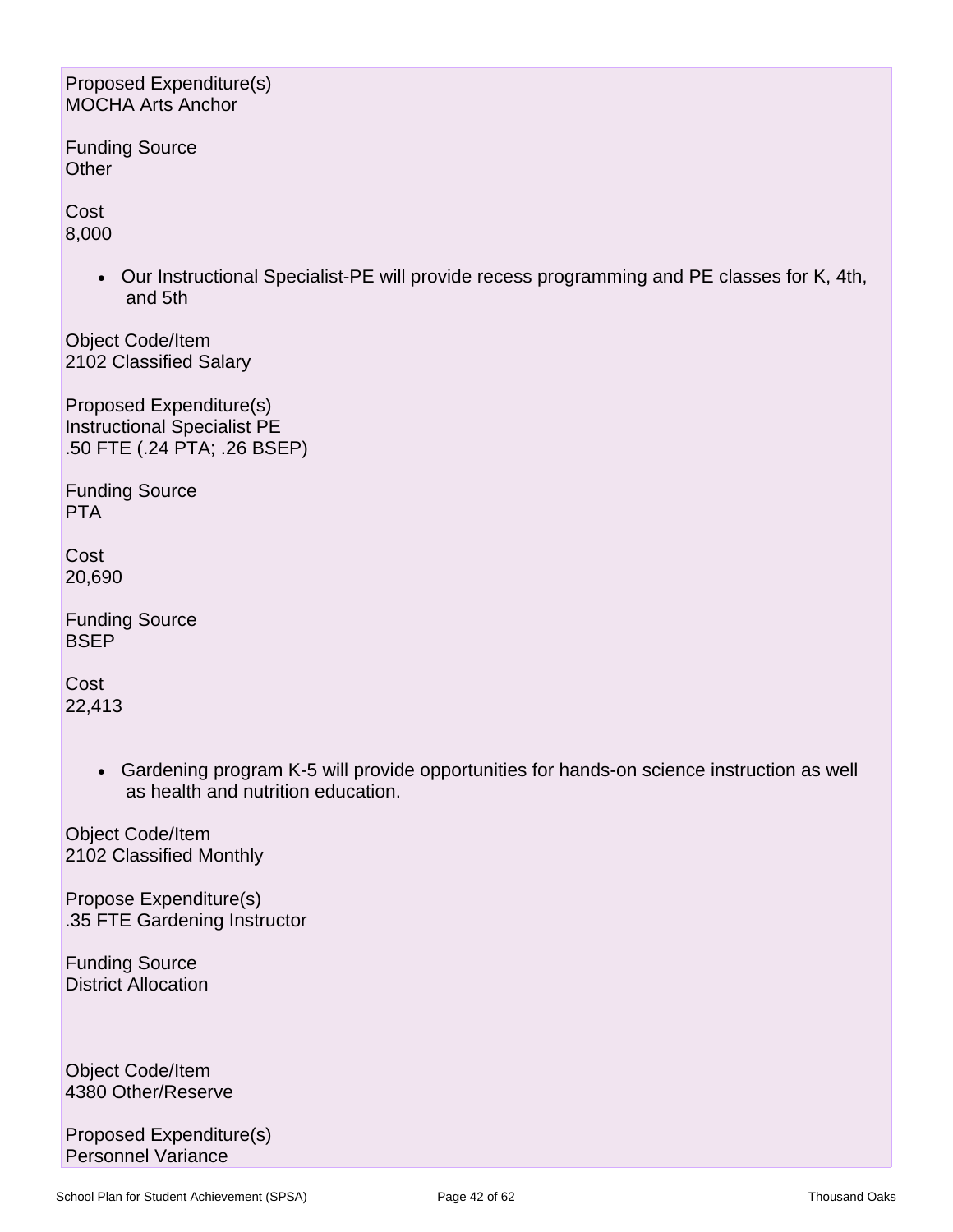| <b>Funding Source</b><br><b>PTA</b> |  |
|-------------------------------------|--|
| Cost<br>1,335                       |  |

### **Proposed Expenditures for this Strategy/Activity**

List the amount(s) and funding source(s) for the proposed expenditures. Specify the funding source(s) using one or more of the following: LCFF, Federal (if Federal identify the Title and Part, as applicable), Other State, and/or Local.

| Amount(s) | Source(s)   |
|-----------|-------------|
| 8,000     | Other       |
| 20,690    | <b>PTA</b>  |
| 22,413    | <b>BSEP</b> |
| 1,335     | <b>PTA</b>  |

### **Strategy/Activity 4**

### **Students to be Served by this Strategy/Activity**

(Identify either All Students or one or more specific student groups)

All Kindergarten through 5th Grade students with a focus on the subgroups targeted in the Local Control Accountability Plan: English Language Learners, Socio-Economically Disadvantaged Students, Foster-Youth, African-American Students, Hispanic or Latino Students, and Students with Disabilities

Strategy/Activity

Kindergarten IA

In order to provide early intervention for kindergartners who are struggling in literacy and math, an IA works in all three K classes. The IA is trained by the Literacy Coach and the classroom teachers to provide one-on-one support in both literacy and math to struggling kindergartners.

Object Code/Item 2102 Classified Monthly

Proposed Expenditure(s) .30 FTE IA (.15 BSEP; .15 PTA)

Funding Source **BSEP** 

Cost 6,000

Funding Source PTA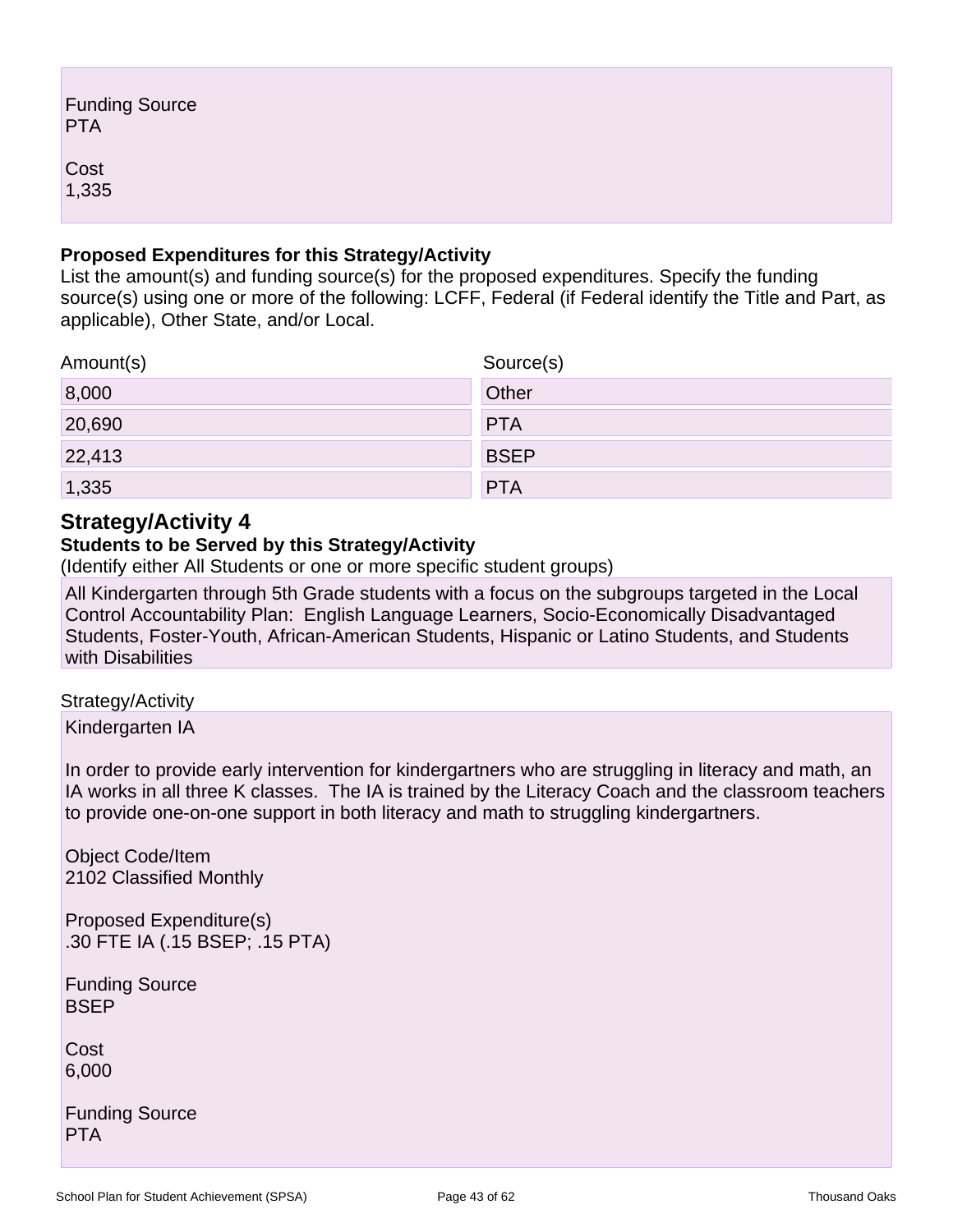### **Proposed Expenditures for this Strategy/Activity**

List the amount(s) and funding source(s) for the proposed expenditures. Specify the funding source(s) using one or more of the following: LCFF, Federal (if Federal identify the Title and Part, as applicable), Other State, and/or Local.

| Amount(s) | Source(s)   |
|-----------|-------------|
| 6,000     | <b>BSEP</b> |
| 6,000     | PTA         |

## **Annual Review**

### **SPSA Year Reviewed: 2021-22**

Respond to the following prompts relative to this goal. If the school is in the first year of implementing the goal, an analysis is not required and this section may be deleted.

## **ANALYSIS**

Describe the overall implementation of the strategies/activities and the overall effectiveness of the strategies/activities to achieve the articulated goal.

The content of this school plan is aligned with school goals for improving student achievement. School goals are based upon an analysis of verifiable state data, including the Academic Performance Index and the English Language Development Test, and include local measures of pupil achievement. The School Site Council analyzed available data on the academic performance of all students, including English learners, educationally disadvantaged students, gifted and talented students, and students with exceptional needs. The council also obtained and considered the input of the school community.

Briefly describe any major differences between the intended implementation and/or the budgeted expenditures to implement the strategies/activities to meet the articulated goal.

Continue to fund the full time RTI position for this upcoming school year. This is will be the fourth year the school will benefit from having the support of a full time RTI specialist to support tier 3 students. In addition, continue to fund the .50 FTE Math Intervention Teacher/Coach position to support Math academic needs.

Describe any changes that will be made to this goal, the annual outcomes, metrics, or strategies/activities to achieve this goal as a result of this analysis. Identify where those changes can be found in the SPSA.

Continue to fund the full time RTI Teacher position. This will allow for more collaboration to take place between the RTI team and the classroom teachers. The RTI teacher will continue to analyze data with COS team, teachers, parents and other stakeholders, facilitate Classroom Mapping meetings with teachers at least three times a year, facilitate weekly RTI meetings, and facilitate PLC meetings every 4-6 weeks with grade level teachers.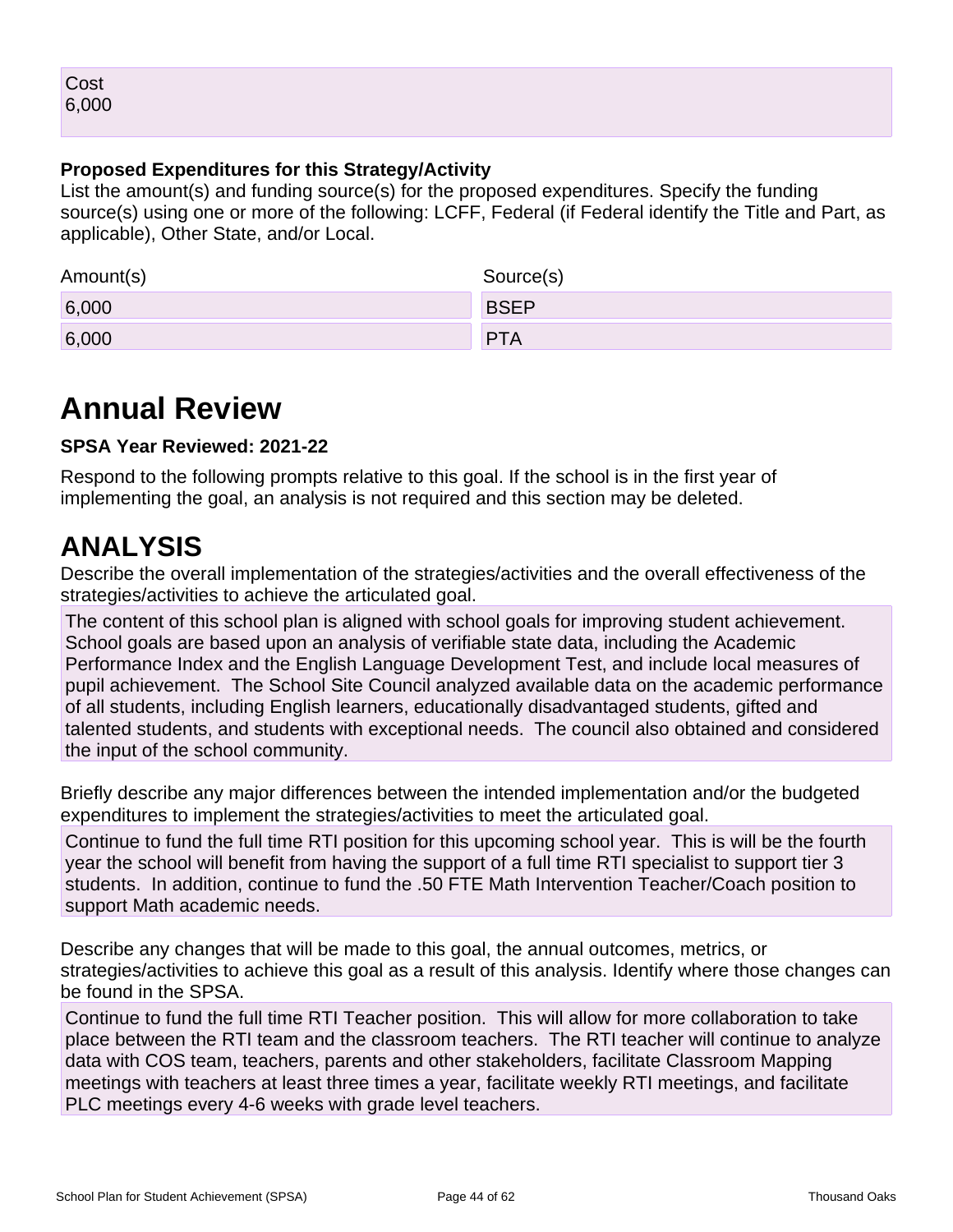## **Goals, Strategies, & Proposed Expenditures**

Complete a copy of the following table for each of the school's goals. Duplicate the table as needed.

## **LEA/LCAP Goal**

BUSD LCAP Focus Goal 2: End the racial predictability of academic achievement by ensuring that all systems are culturally and linguistically responsive to the needs of our students.

## **Goal 2**

Cultural and Linguistic Responsiveness

## **Identified Need**

Reduce the number of students with ten or more total absences by 10% . Reduce the total number of African-American students identified for special education services with a specific focus on reducing the percentage of African-American students who are found eligible as specific learning disabled (SLD). Reduce the total number of suspensions by 5% annually, and reduce the percentage of African-Americans suspended by 5% annually.

### **Annual Measurable Outcomes**

Metric/Indicator Baseline/Actual Outcome Expected Outcome

Complete a copy of the Strategy/Activity table for each of the school's strategies/activities. Duplicate the table, including Proposed Expenditures, as needed.

## **Strategy/Activity 1**

### **Students to be Served by this Strategy/Activity**

(Identify either All Students or one or more specific student groups)

All Kindergarten through 5th Grade students with a focus on the subgroups targeted in the Local Control Accountability Plan: English Language Learners, Socio-Economically Disadvantaged Students, Foster-Youth, African-American Students, Hispanic or Latino Students, and Students with Disabilities.

### Strategy/Activity

Equity

Thousand Oaks will create a safe, inclusive and culturally responsive environment for all students and staff, with a focus on educational equity, by:

- Engaging staff in ongoing professional development led by the principal, our site Equity Teacher Leader, and the Equity Team.
- Discussing and implementing culturally responsive teaching strategies identified by the Equity team, Leadership Team, teachers, and the district.
- Sending teachers and staff to district-sponsored Cultural Competency Trainings.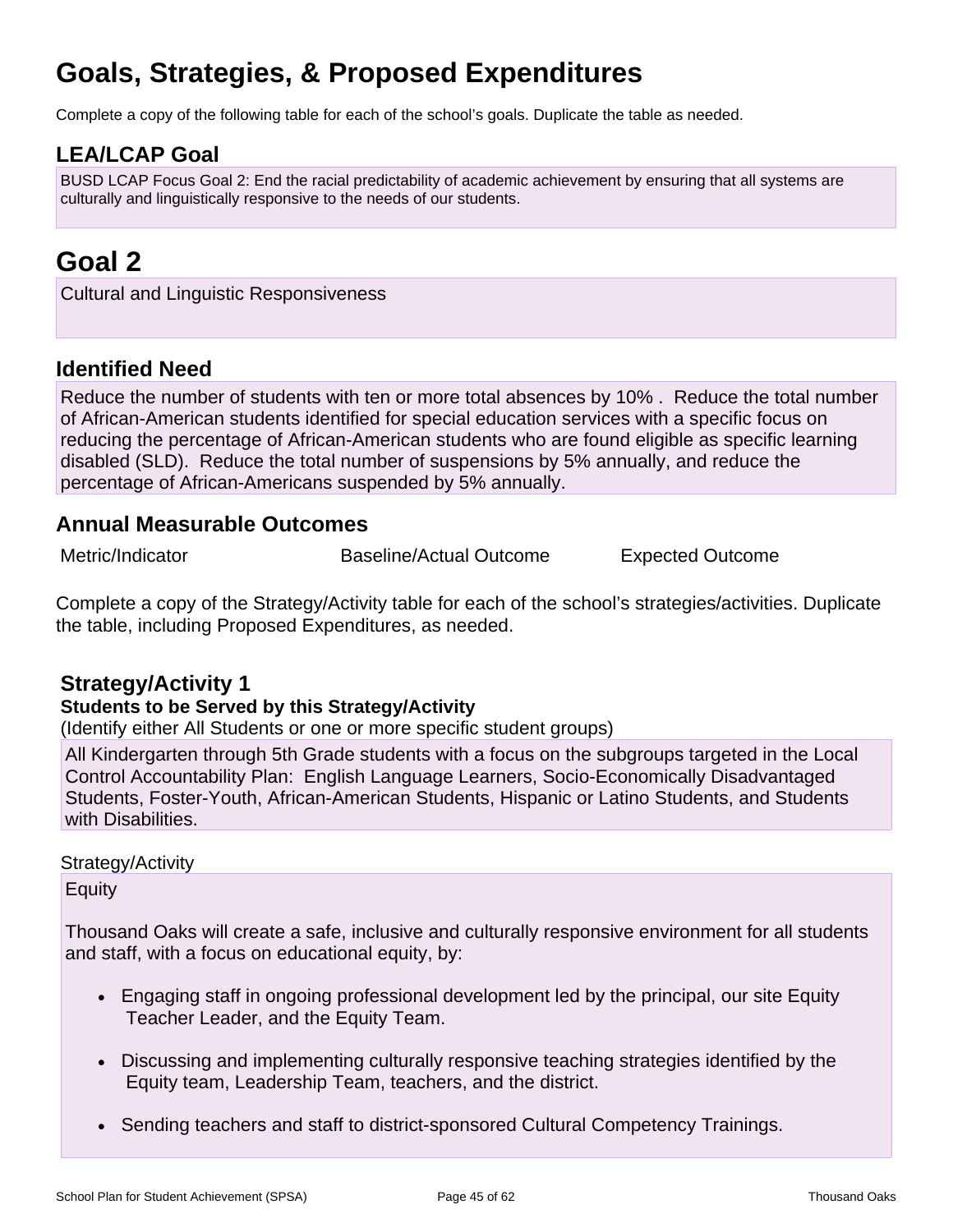### **Proposed Expenditures for this Strategy/Activity**

List the amount(s) and funding source(s) for the proposed expenditures. Specify the funding source(s) using one or more of the following: LCFF, Federal (if Federal identify the Title and Part, as applicable), Other State, and/or Local.

Amount(s) Source(s)

## **Strategy/Activity 2**

### **Students to be Served by this Strategy/Activity**

(Identify either All Students or one or more specific student groups)

All Kindergarten through 5th Grade students with a focus on the subgroups targeted in the Local Control Accountability Plan: English Language Learners, Socio-Economically Disadvantaged Students, Foster-Youth, African-American Students, Hispanic or Latino Students, and Students with Disabilities.

Strategy/Activity

RTI/Coordination of Services Team

In order to effectively serve our students and families, our RTI coordinator convenes a weekly meeting of our RTI/Coordination of Services team. At that meeting, the RTI coordinator, the principal, the Family Engagement Coordinator, the Literacy Coach, the district behaviorist, and our counselor track students and families who need and/or receive school-based services. At these weekly meetings, we analyze data, identify and monitor students in need of support (academic, emotional, behavioral), and look for ways to deepen connections with families.

Object Code/Item 1102 Certificated Monthly

Proposed Expenditure(s) .50 RtI Coordinator (LCAP)

Funding Source District Allocation

Object Code/Item 1102 Certificated Monthly

Proposed Expenditure(s) .50 RtI Teacher (Title 1)

Funding Source Title I

Cost 45,755

## **Proposed Expenditures for this Strategy/Activity**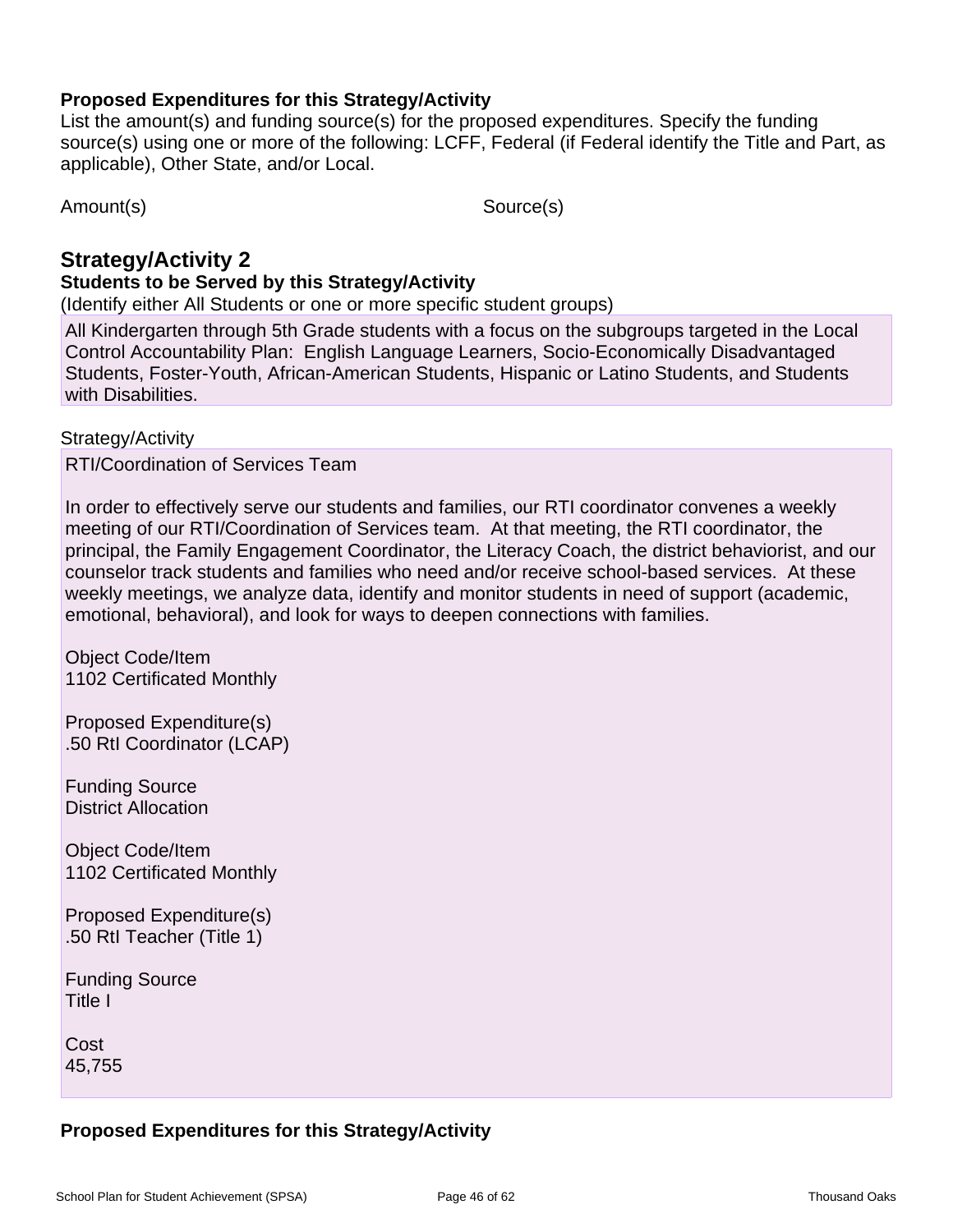List the amount(s) and funding source(s) for the proposed expenditures. Specify the funding source(s) using one or more of the following: LCFF, Federal (if Federal identify the Title and Part, as applicable), Other State, and/or Local.

| Amount(s) | Source(s)                  |
|-----------|----------------------------|
|           | <b>District Allocation</b> |
| 45,755    | Title I A - Basic Funding  |

### **Strategy/Activity 3**

### **Students to be Served by this Strategy/Activity**

(Identify either All Students or one or more specific student groups)

All Kindergarten through 5th Grade students with a focus on the subgroups targeted in the Local Control Accountability Plan: English Language Learners, Socio-Economically Disadvantaged Students, Foster-Youth, African-American Students, Hispanic or Latino Students, and Students with Disabilities.

#### Strategy/Activity

**Attendance** 

Continue to monitor attendance and utilize the SART and SARB processes, as well as personal outreach by the Family Engagement & Equity Coordinator, to support families with attendance problems. Provide incentives to students to arrive at school on time every day--perfect attendance awards, etc.

### **Proposed Expenditures for this Strategy/Activity**

List the amount(s) and funding source(s) for the proposed expenditures. Specify the funding source(s) using one or more of the following: LCFF, Federal (if Federal identify the Title and Part, as applicable), Other State, and/or Local.

Amount(s) Source(s)

## **Strategy/Activity 4**

### **Students to be Served by this Strategy/Activity**

(Identify either All Students or one or more specific student groups)

All Kindergarten through 5th Grade students with a focus on the subgroups targeted in the Local Control Accountability Plan: English Language Learners, Socio-Economically Disadvantaged Students, Foster-Youth, African-American Students, Hispanic or Latino Students, and Students with Disabilities.

#### Strategy/Activity

English Language Development

Our LCAP-funded ELD teacher will teach ELD classes, coordinate our school-wide systems for assessing and teaching ELD and deliver interventions to ELs who need additional support in English reading or writing or the academic language embedded in our mathematics program.

Object Code/Item 1102 Certificated Monthly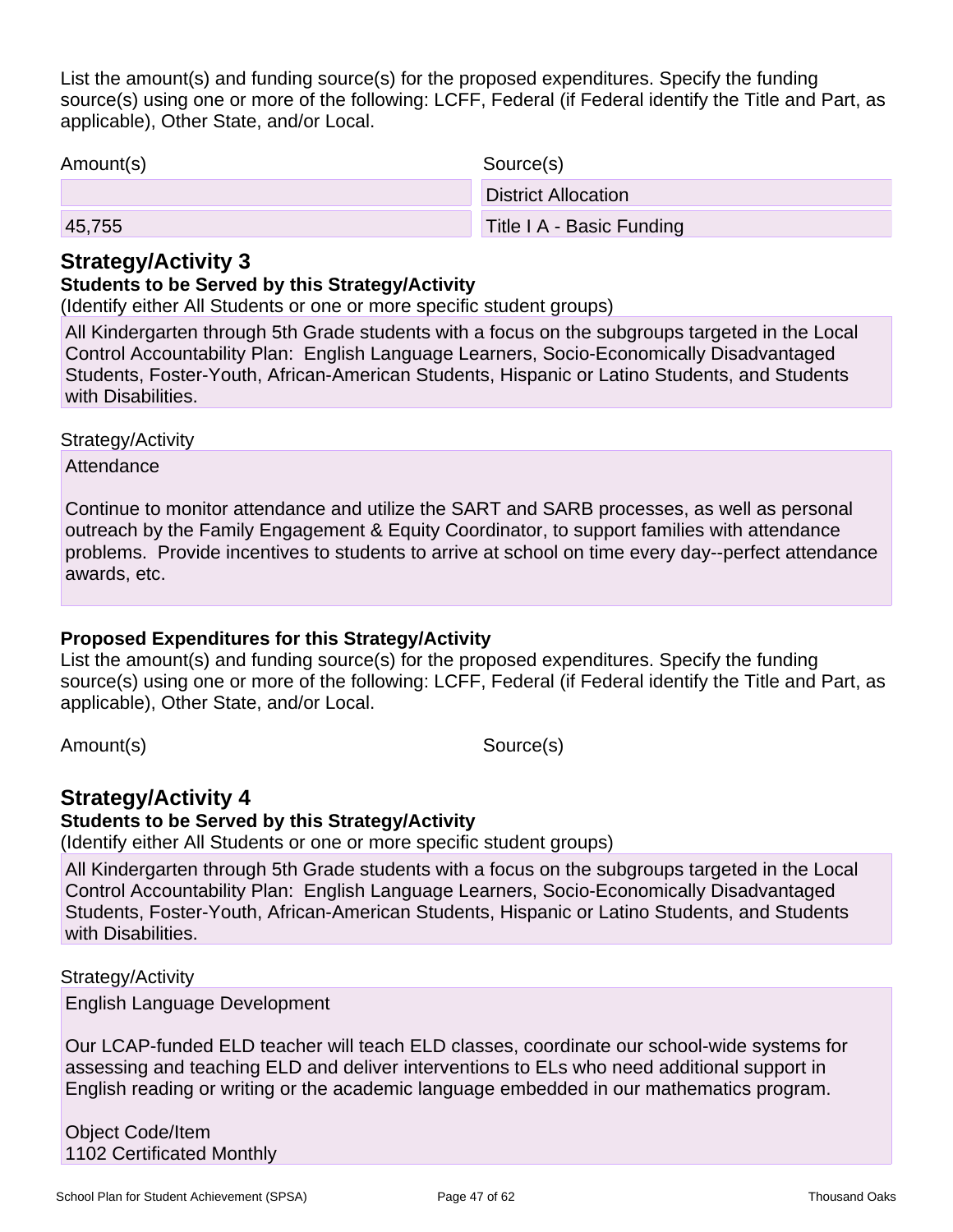Proposed Expenditure(s) .60 FTE ELD Teacher (LCAP)

Funding Source District Allocation

Elements of our ELD program:

- Ensure every English Learner receives a minimum of 150 minutes/week of systematic ELD at the appropriate CELDT level using the district adopted program (Systematic ELD units).
- Implement a data-driven system (ADEPT) to monitor the progress of every EL student in English to ensure that each student is gaining at least one CELDT level per year. Use the ADEPT assessment to monitor the progress of ELs to target ELD instruction at the appropriate level.
- Participate in-district professional development and provide site-level training to teachers and staff to ensure that all EL students receive required ELD content.
- Use ELD curriculum and materials and supplementary materials based on student needs.
- Hold parent/guardian workshops on understanding the CELDT and the ELD program at Thousand Oaks.
- Devote staff/collaboration time to analyzing CELDT levels and adept assessments and planning ELD instruction
- Devote staff/collaboration time to strengthen instructional strategies for teaching ELs across the curriculum.
- Purchase supplemental ELD materials as needed.

### **Proposed Expenditures for this Strategy/Activity**

List the amount(s) and funding source(s) for the proposed expenditures. Specify the funding source(s) using one or more of the following: LCFF, Federal (if Federal identify the Title and Part, as applicable), Other State, and/or Local.

Amount(s) Source(s)

District Allocation

## **Annual Review**

**SPSA Year Reviewed: 2021-22**

Respond to the following prompts relative to this goal. If the school is in the first year of implementing the goal, an analysis is not required and this section may be deleted.

## **ANALYSIS**

Describe the overall implementation of the strategies/activities and the overall effectiveness of the strategies/activities to achieve the articulated goal.

Reduce the number of students with ten or more total absences by 10% (enrollment reported as of June).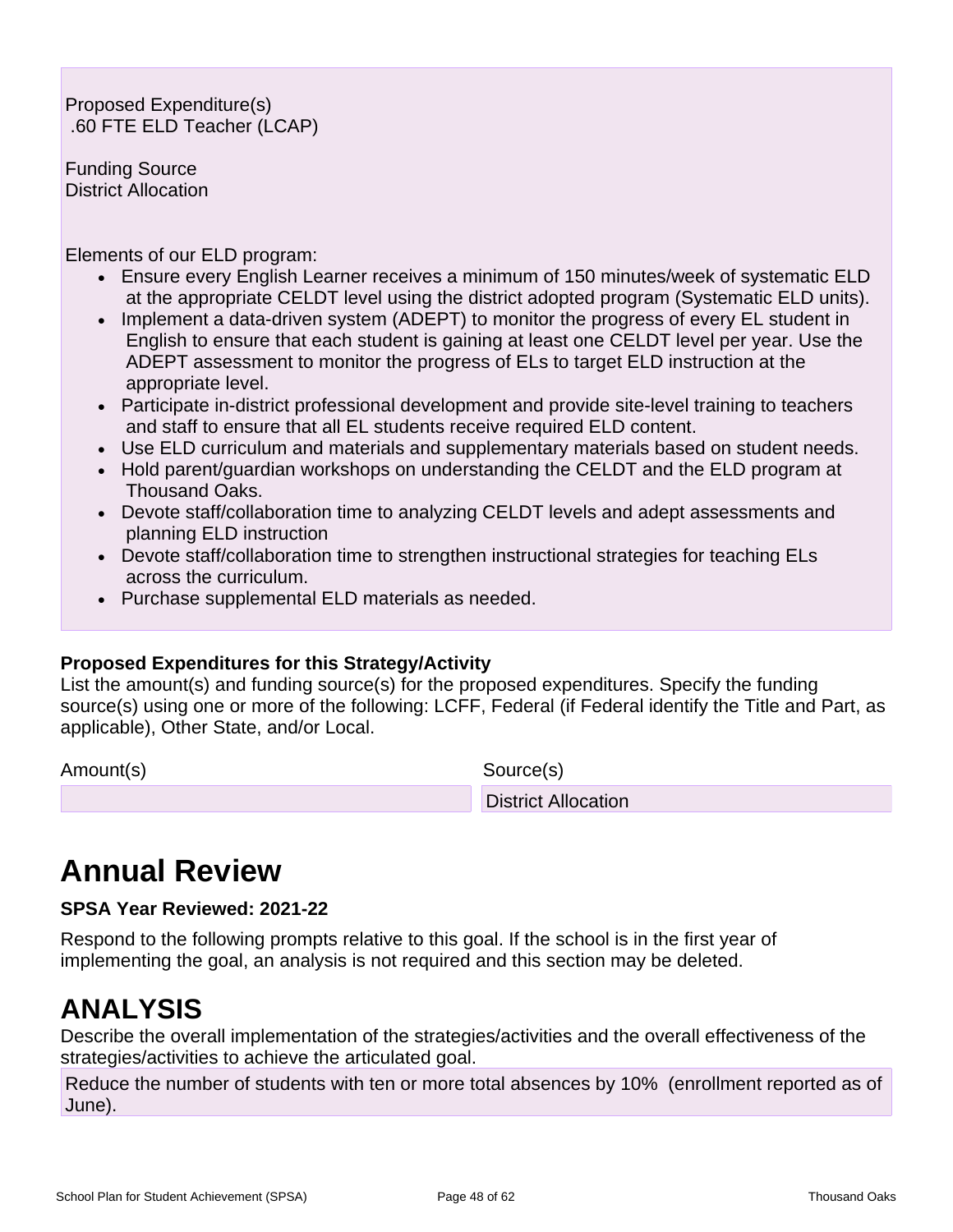Reduce the number of African-American students identified for special education services with a specific focus on reducing the percentage of African-American students who are found eligible as specific learning disabled (SLD).

Reduce the total number of suspensions by 5% annually, and reduce the percentage of African-Americans suspended by 5% annually.

Briefly describe any major differences between the intended implementation and/or the budgeted expenditures to implement the strategies/activities to meet the articulated goal.

#### No major changes

Describe any changes that will be made to this goal, the annual outcomes, metrics, or strategies/activities to achieve this goal as a result of this analysis. Identify where those changes can be found in the SPSA.

N/A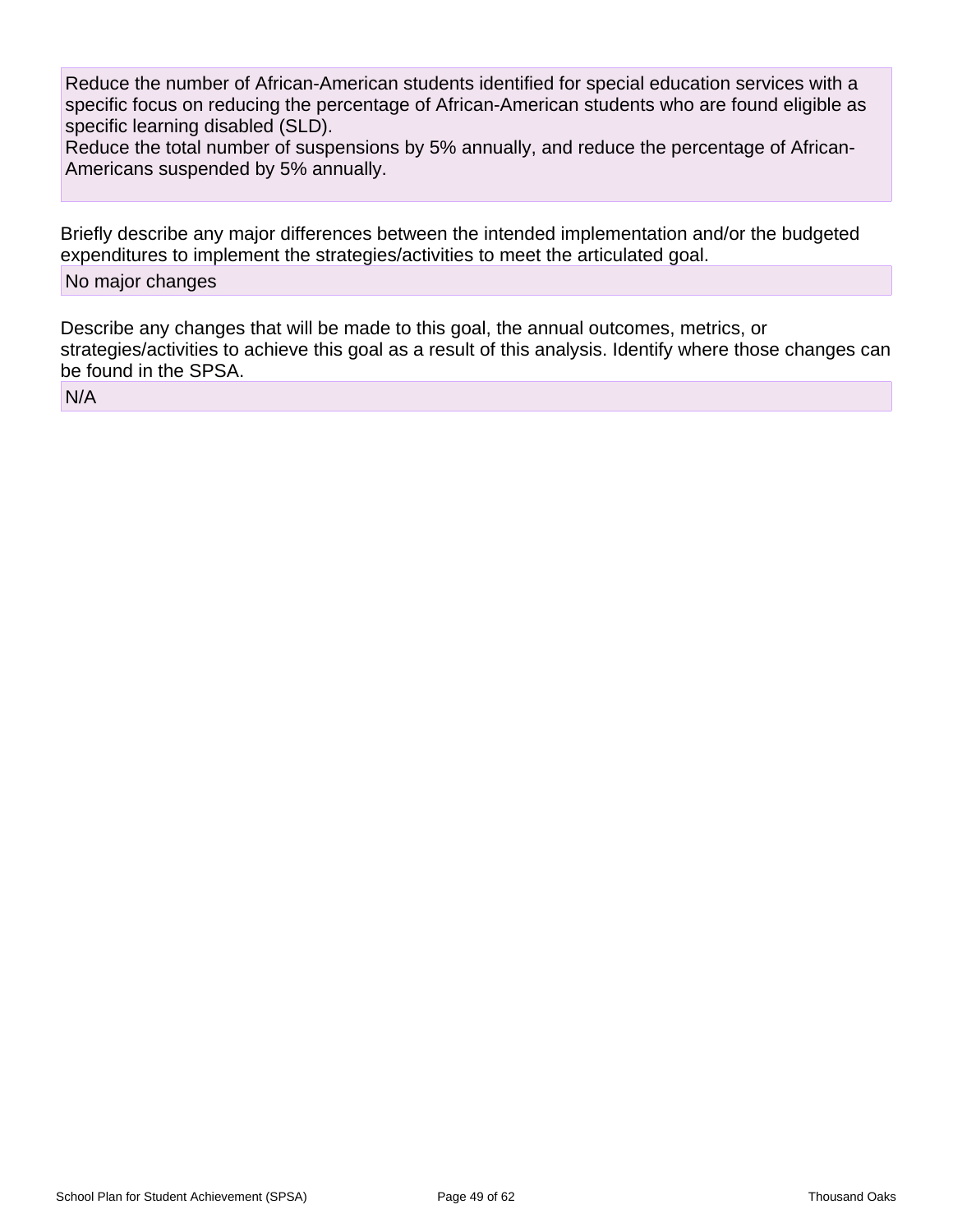## **Goals, Strategies, & Proposed Expenditures**

Complete a copy of the following table for each of the school's goals. Duplicate the table as needed.

## **LEA/LCAP Goal**

BUSD LCAP Focus Goal 3: Ensure all school sites have safe, welcoming and inclusive climates for all students and their families, so that all students are in their classes ready to learn.

## **Goal 3**

Safe, Welcoming and Inclusive School Climate

## **Identified Need**

Increase the percentage of students and families who report feeling welcomed and valued as a partner in their child's education. The percentage of families reporting connectedness to the school and access to school resources will be at least 75%.

Recruit and retain certificated employees of color.

Increase the percentage of participants of color serving on the SSC so that the representatives on this committee mirror the demographics of our student population.

The percentage of contacts with families of applicable pupil subgroups will increase by 5% annually.

## **Annual Measurable Outcomes**

Metric/Indicator **Baseline/Actual Outcome** Expected Outcome

Complete a copy of the Strategy/Activity table for each of the school's strategies/activities. Duplicate the table, including Proposed Expenditures, as needed.

## **Strategy/Activity 1**

### **Students to be Served by this Strategy/Activity**

(Identify either All Students or one or more specific student groups)

All Kindergarten through fifth grade students with a focus on the subgroups targeted in the Local Control Accountability Plan (LCAP): English Language Learners (EL)

Socio-Economically Disadvantaged Students Foster-Youth African-American Students Hispanic or Latino Students Students with Disabilities

Strategy/Activity

Diverse Representation on Site Committees

Thousand Oaks staff will partner with Office of Family Engagement and Equity, district PTA Council, DELAC, and other district staff and parent/ guardian groups to support site parents/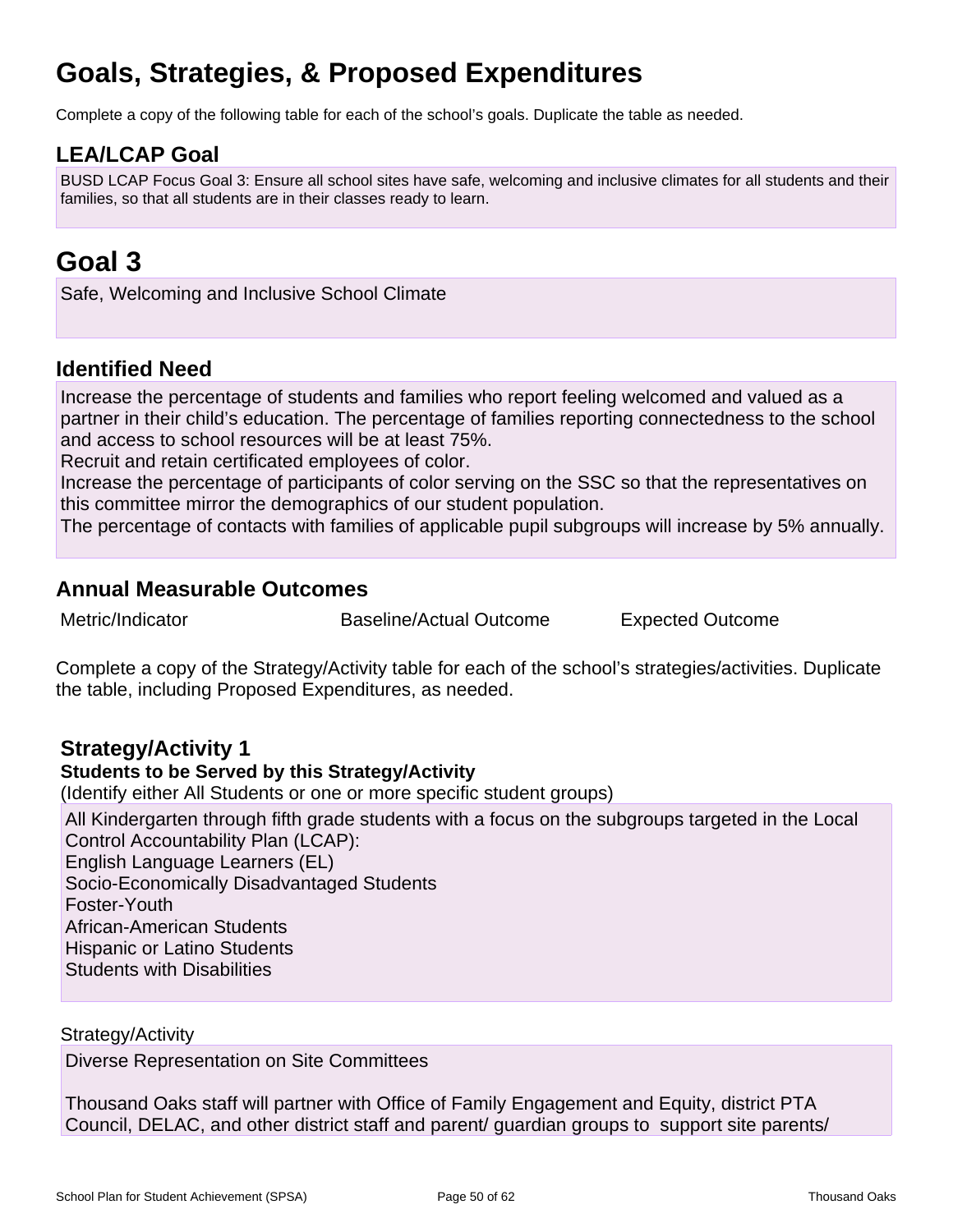guardians to be advocates and leaders. These groups will work in partnership for the benefit of student achievement and well-being.

We will continue to work to diversify membership on the SSC and the PTA board by actively recruiting diverse candidates, and will provide childcare and translation for all meetings as needed.

Site Coordinator for Family Engagement and Equity will support outreach to families and help to strengthen these groups at Thousand Oaks. The Site Coordinator will, for example, work with the PTA Room Parent liaison to improve communication with bilingual families. She will also offer a parent leadership training to potential ELAC leaders.

### **Proposed Expenditures for this Strategy/Activity**

List the amount(s) and funding source(s) for the proposed expenditures. Specify the funding source(s) using one or more of the following: LCFF, Federal (if Federal identify the Title and Part, as applicable), Other State, and/or Local.

Amount(s) Source(s)

## **Strategy/Activity 2**

#### **Students to be Served by this Strategy/Activity**

(Identify either All Students or one or more specific student groups)

All Kindergarten through fifth grade students with a focus on the subgroups targeted in the Local Control Accountability Plan (LCAP): English Language Learners (EL) Socio-Economically Disadvantaged Students Foster-Youth African-American Students Hispanic or Latino Students Students with Disabilities

### Strategy/Activity

Parent/Guardian Education

Thousand Oaks will provide parent forums and educational events on topics identified as critical by diverse parent/ guardian groups, including:

- Parents/Guardians will be invited to regular Café Con Leche/Coffee with the Principal to provide an additional channel of communication and foster positive home-school relationships.
- Workshops and meetings for English Language Learner families, such as understanding the ELPAC test.
- Counseling workshops/ positive parenting workshops.

Object Code/Item 4380 Classified Monthly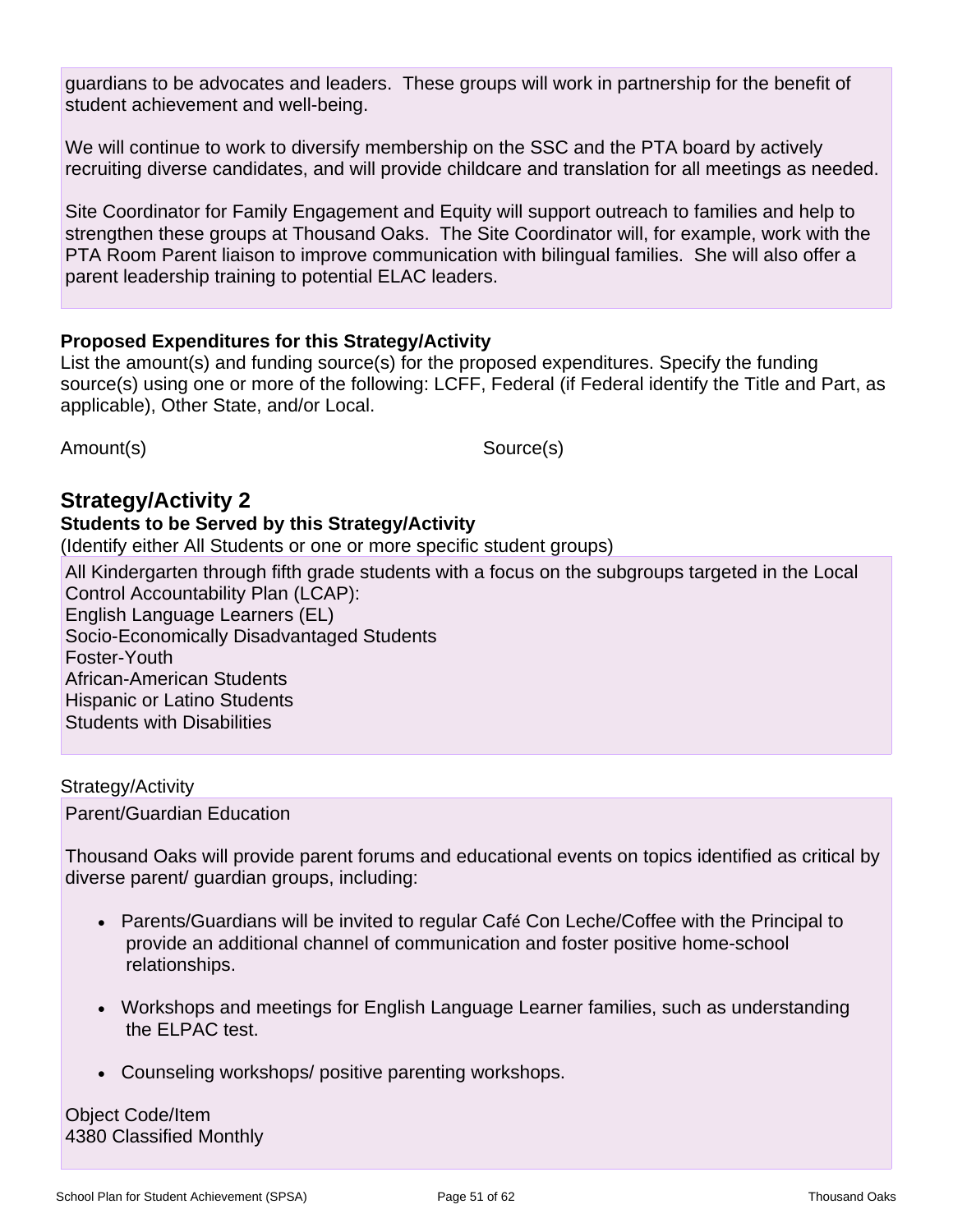Proposed Expenditure(s) Child care, translation for parent meetings

Funding Source Title I A - Parent Involvement

Cost 960

> • Workshops focused on the core academic programs, Common Core Standards, Response to Intervention, college readiness, homework support (Ex: literacy strategies, math) and district/site based initiatives (Ex: PBIS, Welcoming Schools, Toolbox)

### **Proposed Expenditures for this Strategy/Activity**

List the amount(s) and funding source(s) for the proposed expenditures. Specify the funding source(s) using one or more of the following: LCFF, Federal (if Federal identify the Title and Part, as applicable), Other State, and/or Local.

Amount(s) Source(s)

960 Title I A - Parent Involvement

## **Strategy/Activity 3**

### **Students to be Served by this Strategy/Activity**

(Identify either All Students or one or more specific student groups)

All Kindergarten through fifth grade students with a focus on the subgroups targeted in the Local Control Accountability Plan (LCAP): English Language Learners (EL)

Socio-Economically Disadvantaged Students

Foster-Youth

African-American Students

Hispanic or Latino Students

Students with Disabilities

Strategy/Activity

School-wide Community Events

Thousand Oaks will hold school-wide community events, such as Back to School Night, Open House, assemblies, and other events as identified by parents leaders and school staff to involve parents/guardians in our school community.

- All school communications such as newsletters, informational letters, and other correspondence will continue to be translated into Spanish.
- Translation will be provided for school events.

Object Code/Item 4380 Classified Hourly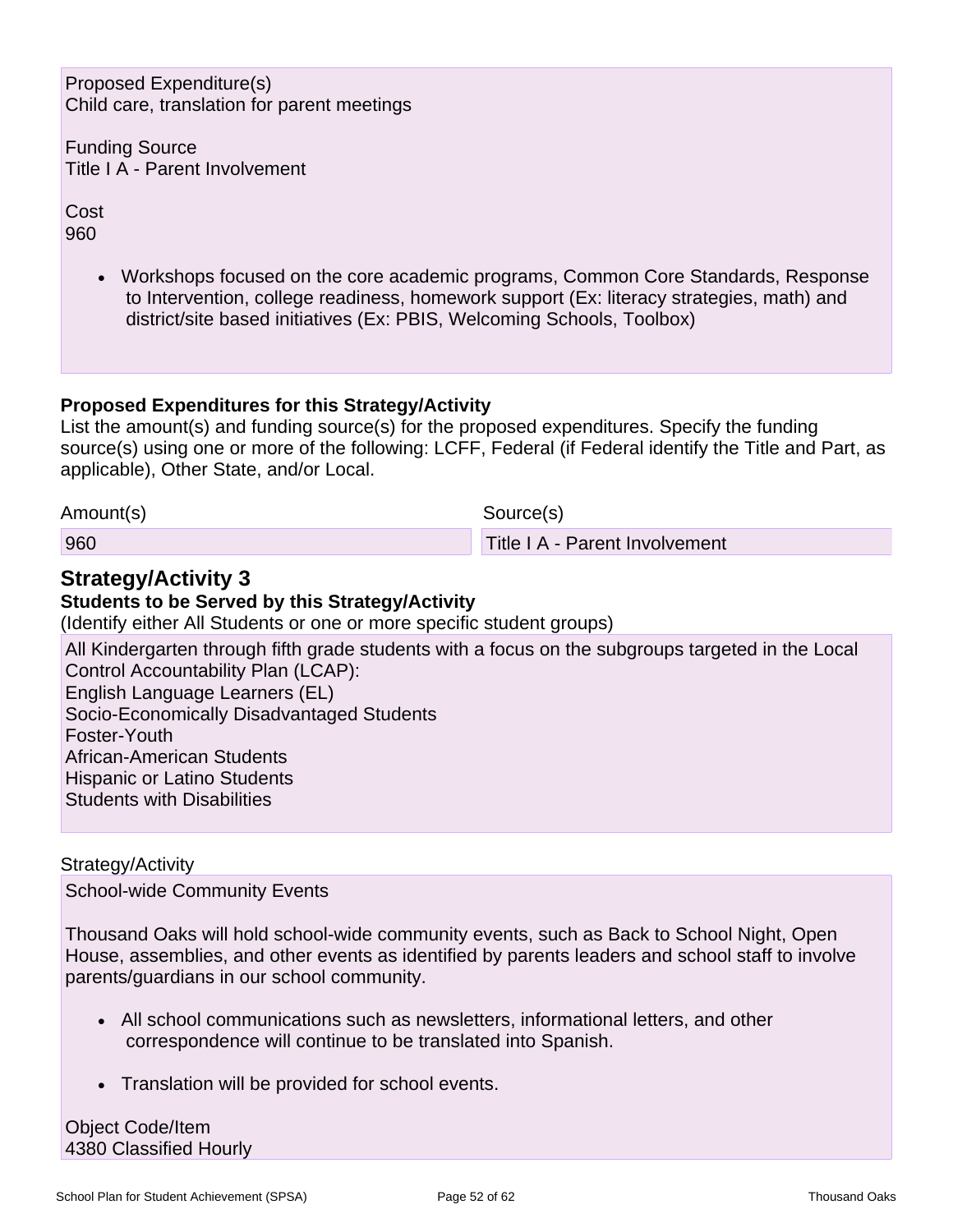Proposed Expenditure(s) **Translation** 

Funding Source Title I A - Parent Involvement

Cost 960 (see Goal 3, Strategy 2)

### **Proposed Expenditures for this Strategy/Activity**

List the amount(s) and funding source(s) for the proposed expenditures. Specify the funding source(s) using one or more of the following: LCFF, Federal (if Federal identify the Title and Part, as applicable), Other State, and/or Local.

Amount(s) Source(s)

## **Strategy/Activity 4**

#### **Students to be Served by this Strategy/Activity**

(Identify either All Students or one or more specific student groups)

All Kindergarten through fifth grade students with a focus on the subgroups targeted in the Local Control Accountability Plan (LCAP): English Language Learners (EL) Socio-Economically Disadvantaged Students Foster-Youth African-American Students Hispanic or Latino Students Students with Disabilities

Strategy/Activity Site Coordinator for Family Engagement & Equity

Our Site Coordinator for Family Engagement & Equity will support the families of students who are struggling with attendance, behavior, and/or academics by:

- Identifying ways to further involve parents/guardians in supporting students academically.
- Providing support for parent/family needs
- Providing trainings to assist parents/guardians in providing academic support for their children in Math and Literacy.
- Assisting parents in understanding and accessing school service support systems (support staff, SST process).
- Assisting parents in accessing community based support organizations (Ex: counseling, school linked health services)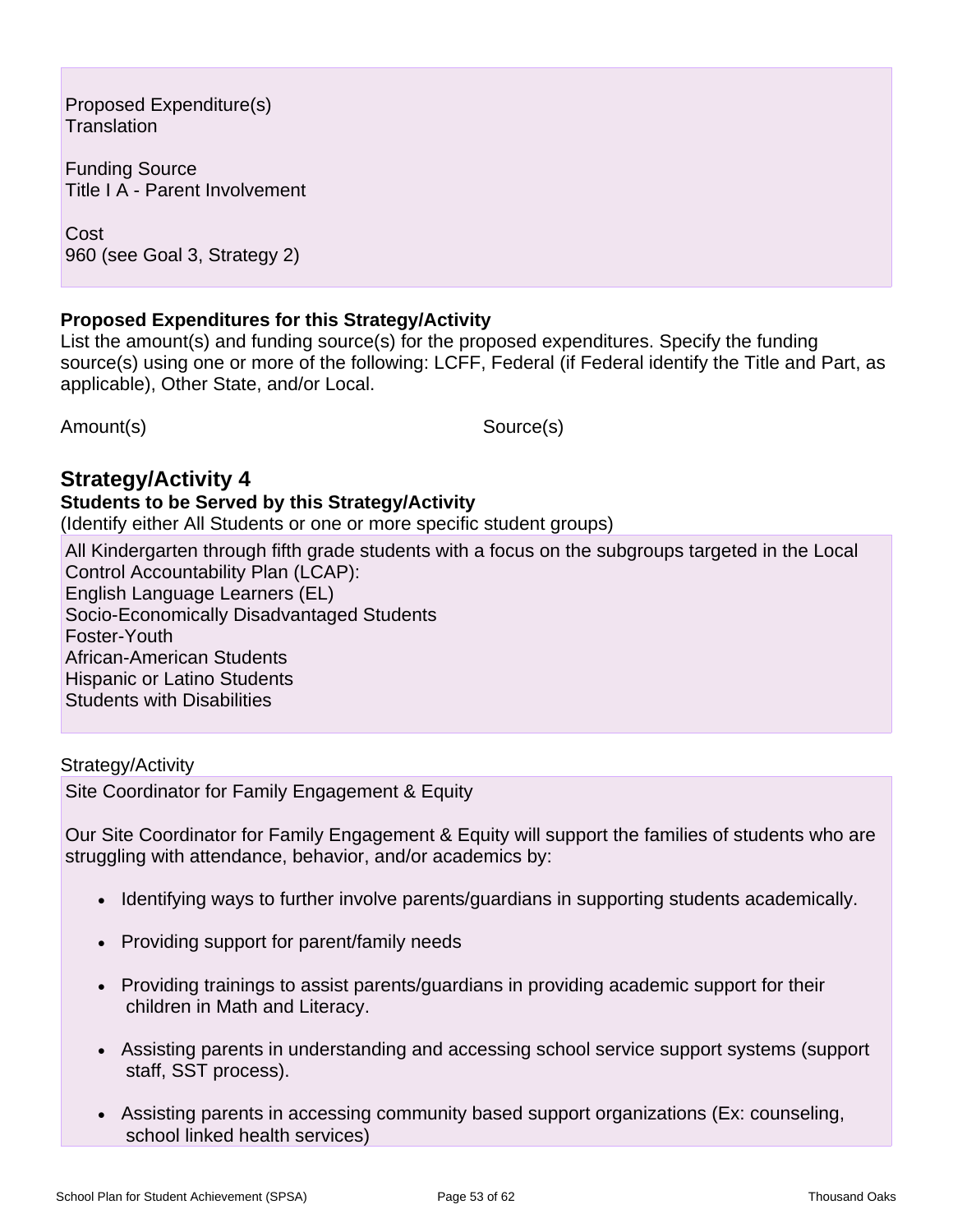Object Code/Item 2102 Classified Monthly

Proposed Expenditure(s) Site Coordinator for Family Engagement & Equity (.6 FTE LCAP)

District Allocation

### **Proposed Expenditures for this Strategy/Activity**

List the amount(s) and funding source(s) for the proposed expenditures. Specify the funding source(s) using one or more of the following: LCFF, Federal (if Federal identify the Title and Part, as applicable), Other State, and/or Local.

Amount(s) Source(s)

District Allocation

### **Strategy/Activity 5**

#### **Students to be Served by this Strategy/Activity**

(Identify either All Students or one or more specific student groups)

All Kindergarten through fifth grade students with a focus on the subgroups targeted in the Local Control Accountability Plan (LCAP): English Language Learners (EL) Socio-Economically Disadvantaged Students Foster-Youth African-American Students Hispanic or Latino Students Students with Disabilities

#### Strategy/Activity

School Service Assistant

Our School Service Assistant provides additional support in the office, to ensure that we are responsive to parent requests, proactive with communications, and well-organized. This additional office support helps to ensure that our office, the first contact many parents/guardians have with our school site, is warm, inviting, professional, and efficient.

Object Code/Item 2102 Classified Monthly

Proposed Expenditure(s) School Service Assistant

Funding Source District Allocation

### **Proposed Expenditures for this Strategy/Activity**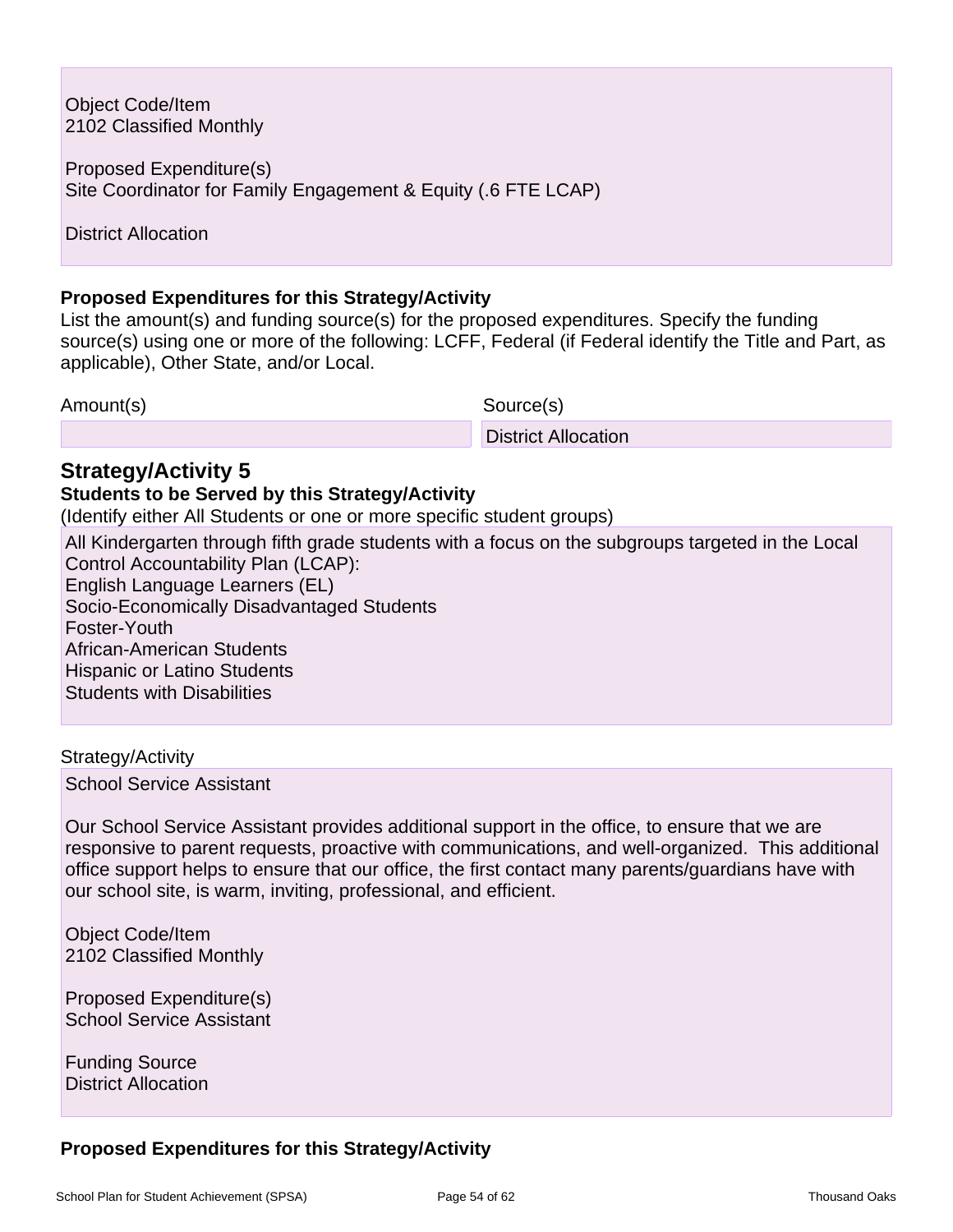List the amount(s) and funding source(s) for the proposed expenditures. Specify the funding source(s) using one or more of the following: LCFF, Federal (if Federal identify the Title and Part, as applicable), Other State, and/or Local.

Amount(s) Source(s)

District Allocation

## **Strategy/Activity 6**

### **Students to be Served by this Strategy/Activity**

(Identify either All Students or one or more specific student groups)

All Kindergarten through fifth grade students with a focus on the subgroups targeted in the Local Control Accountability Plan (LCAP): English Language Learners (EL) Socio-Economically Disadvantaged Students Foster-Youth African-American Students Hispanic or Latino Students Students with Disabilities

#### Strategy/Activity

Positive Behavior Support

Thousand Oaks will continue to implement the district adopted programs: Positive Behavior Intervention Support (PBIS), Welcoming Schools, and Toolbox to increase student achievement and engagement, reduce inequities in discipline, safeguard students from bias, prevent bullying, and promote positive behavior support. Elements of our program implementation:

- School-wide rules and expectations are posted in all common areas, school communications, and communicated to parents/guardians. Parents/Guardians receive information on school rules at the beginning of the year.
- PBIS Team will develop strategies for teaching and reinforcing school-wide behavior expectations throughout the year.
- All staff will reinforce and reteach expected student behavior through the use of positive recognition, active supervision techniques, and conflict resolution/deescalation strategies.
- Teachers will teach lessons from Welcoming Schools, Toolbox, and PBIS resources to address issues of bullying and bias-related harassment to support BUSD's anti-bullying policy.
- Noon duty supervisors and WRAS ("We Rock After School") Instructional Technicians along with other identified support staff will meet regularly to strengthen their supervision techniques, learn additional strategies, and problem-solve student conflict situations as they arise.
- The RTI team will implement specific behavior interventions for individual students (as needed).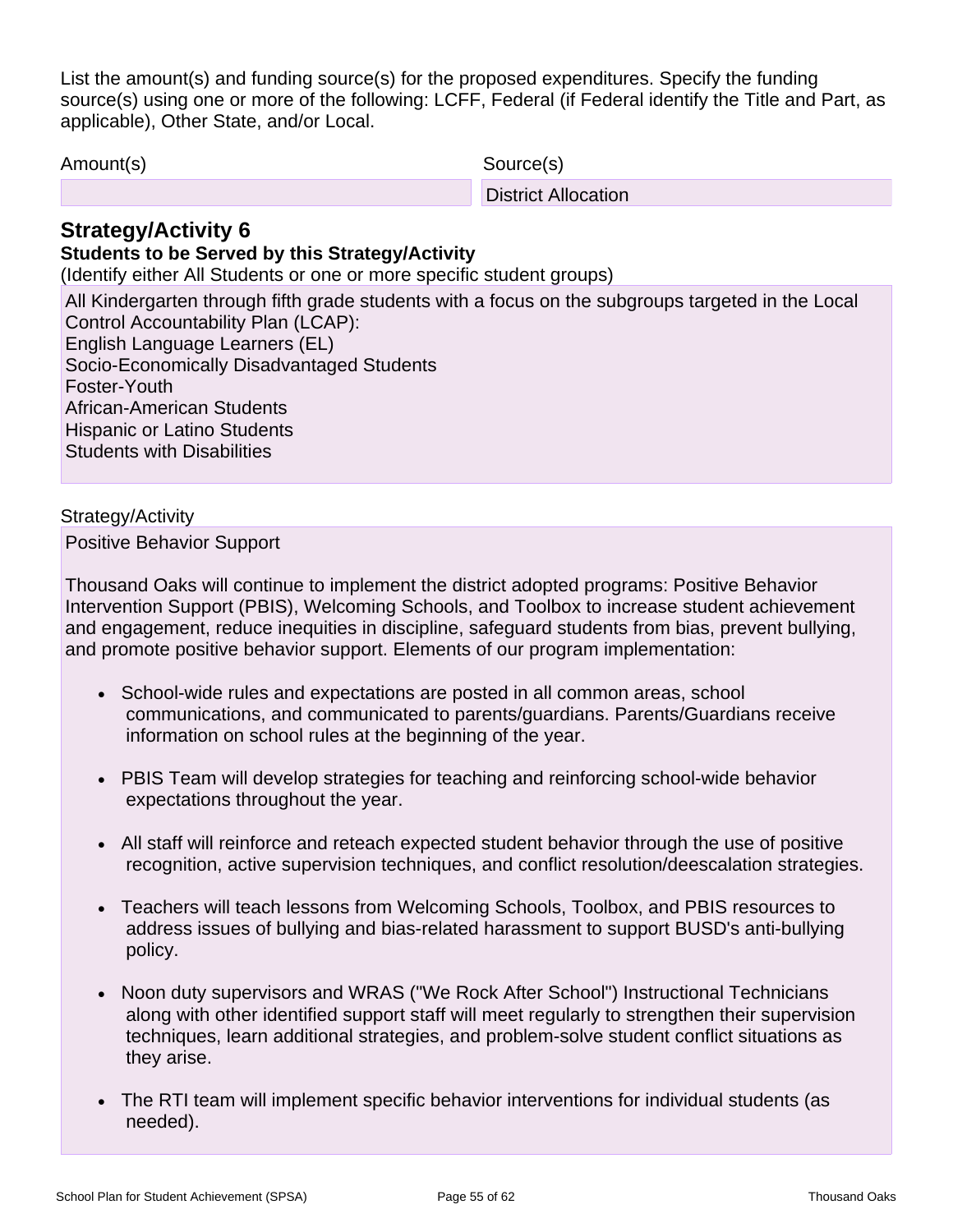- The principal and counselor will use Restorative Justices practices when appropriate to respond to student conflicts and behavior issues.
- Student Positive Behavior Leaders (4th and 5th graders) will look for ways to encourage their peers to follow school rules and promote a positive school climate.
- Additional support in the classroom will provide whole class lessons on conflict resolutions, give tools to best support with life skills in the school, build classroom community, and train teachers.

Object Code/Item 5800 Contracted Services

Proposed Expenditure(s) Contracts for social-emotional support

Funding Source BSEP Carryover

Cost 13,000

### **Proposed Expenditures for this Strategy/Activity**

List the amount(s) and funding source(s) for the proposed expenditures. Specify the funding source(s) using one or more of the following: LCFF, Federal (if Federal identify the Title and Part, as applicable), Other State, and/or Local.

Amount(s) Source(s)

13,000 BSEP Carryover

## **Strategy/Activity 7**

## **Students to be Served by this Strategy/Activity**

(Identify either All Students or one or more specific student groups)

All Kindergarten through fifth grade students with a focus on the subgroups targeted in the Local Control Accountability Plan (LCAP): English Language Learners (EL) Socio-Economically Disadvantaged Students Foster-Youth African-American Students Hispanic or Latino Students Students with Disabilities

Strategy/Activity

Behavioral Health supports

A full-time counseling intern will provide a variety of behavioral helath supports, including:

• Individual therapy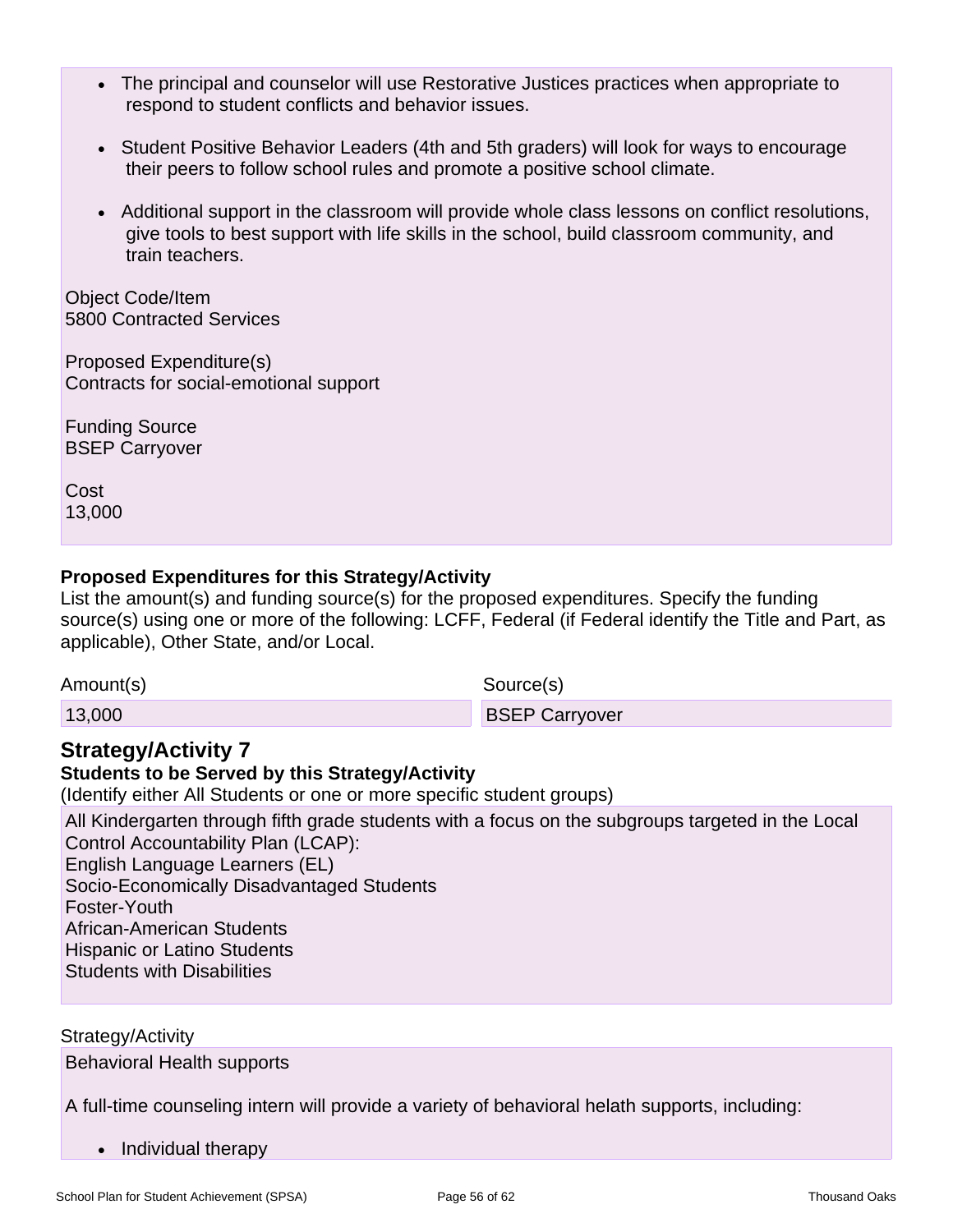- Group therapy and social skills groups
- Consultation with teachers, and whole-class lessons on bullying, conflict resolution, and other social-emotional topics
- Tier Two behavioral interventions like Check-In/Check-Out
- Restorative Justice practices

Object Code/Item 5800 Contracted Services (inc software subscriptions

Propose Expenditure(s) Bay Area Community Resources

Funding Source BSEP Carryover

Cost 13,000

Object Code/Item 5800 Contracted Services (inc software subscriptions)

Propose Expenditure(s) Bay Area Community Resources (LCAP)

Funding Source District Allocation

Cost 13,000

### **Proposed Expenditures for this Strategy/Activity**

List the amount(s) and funding source(s) for the proposed expenditures. Specify the funding source(s) using one or more of the following: LCFF, Federal (if Federal identify the Title and Part, as applicable), Other State, and/or Local.

| Amount(s) | Source(s)                  |
|-----------|----------------------------|
| 13,000    | <b>BSEP Carryover</b>      |
| 13,000    | <b>District Allocation</b> |
|           | Other                      |

## **Strategy/Activity 8**

### **Students to be Served by this Strategy/Activity**

(Identify either All Students or one or more specific student groups)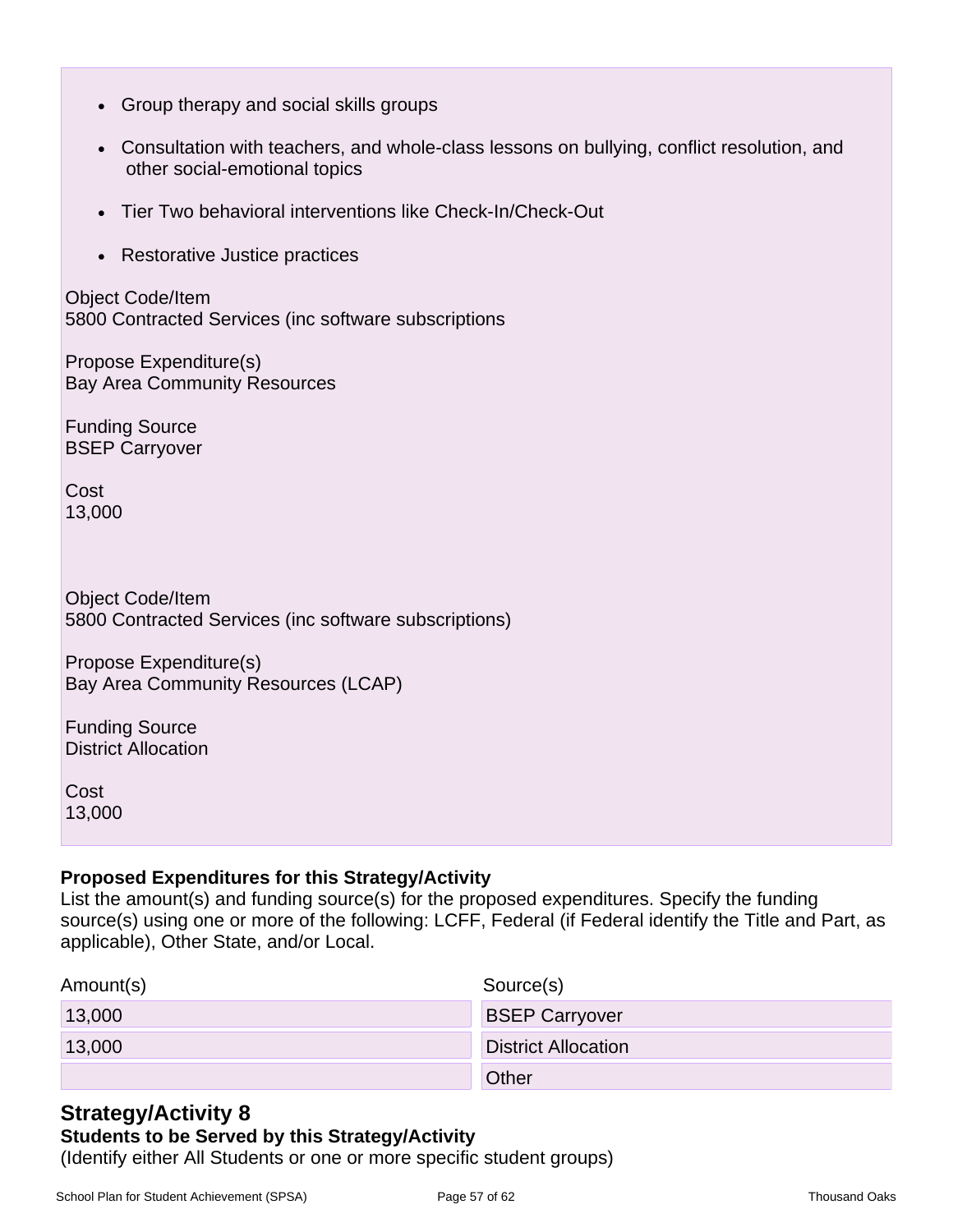All Kindergarten through fifth grade students with a focus on the subgroups targeted in the Local Control Accountability Plan (LCAP): English Language Learners (EL) Socio-Economically Disadvantaged Students Foster-Youth African-American Students Hispanic or Latino Students Students with Disabilities

#### Strategy/Activity

School and classroom materials and supplies for instruction and enrichment.

The school will purchase all necessary materials and supplies as needed for academic and enrichment programs throughout the year.

Object Code/Item 4300 Materials and Supplies

Funding Sources BSEP Carryover

Cost \$5,000 from BSEP Carryover

### **Proposed Expenditures for this Strategy/Activity**

List the amount(s) and funding source(s) for the proposed expenditures. Specify the funding source(s) using one or more of the following: LCFF, Federal (if Federal identify the Title and Part, as applicable), Other State, and/or Local.

| Amount(s) | Source(s)             |
|-----------|-----------------------|
| 5,000     | <b>BSEP Carryover</b> |
|           | <b>Other</b>          |

## **Annual Review**

### **SPSA Year Reviewed: 2021-22**

Respond to the following prompts relative to this goal. If the school is in the first year of implementing the goal, an analysis is not required and this section may be deleted.

## **ANALYSIS**

Describe the overall implementation of the strategies/activities and the overall effectiveness of the strategies/activities to achieve the articulated goal.

Increase the percentage of students and families who report feeling welcomed and valued as a partner in their child's education. The percentage of families reporting connectedness to the school and access to school resources will be at least 75%. Recruit and retain certificated employees of color.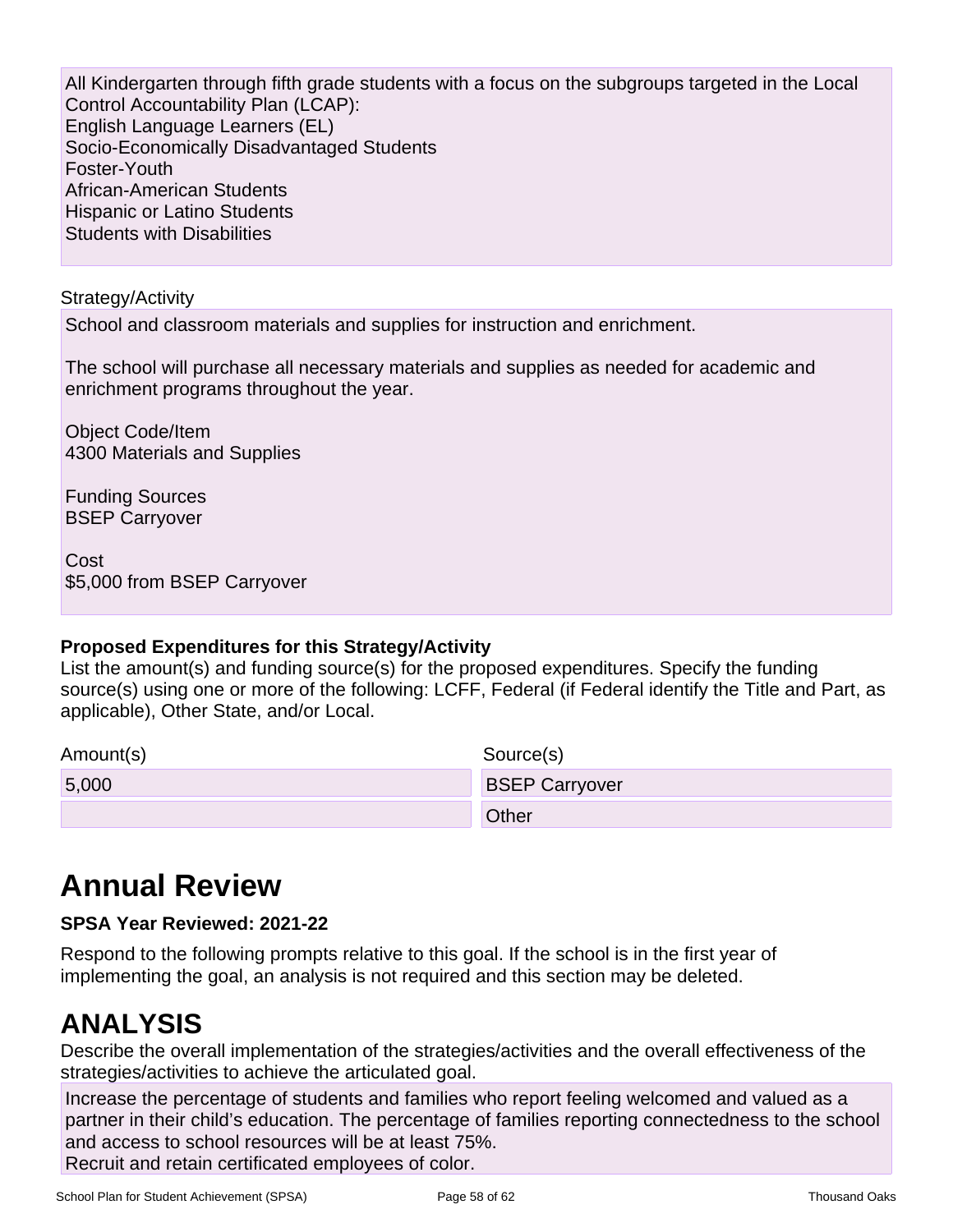Increase the percentage of participants of color serving on the SSC so that the representatives on this committee mirror the demographics of our student population. The percentage of contacts with families of applicable pupil subgroups will increase by 5% annually.

Briefly describe any major differences between the intended implementation and/or the budgeted expenditures to implement the strategies/activities to meet the articulated goal. N/A

Describe any changes that will be made to this goal, the annual outcomes, metrics, or strategies/activities to achieve this goal as a result of this analysis. Identify where those changes can be found in the SPSA.

N/A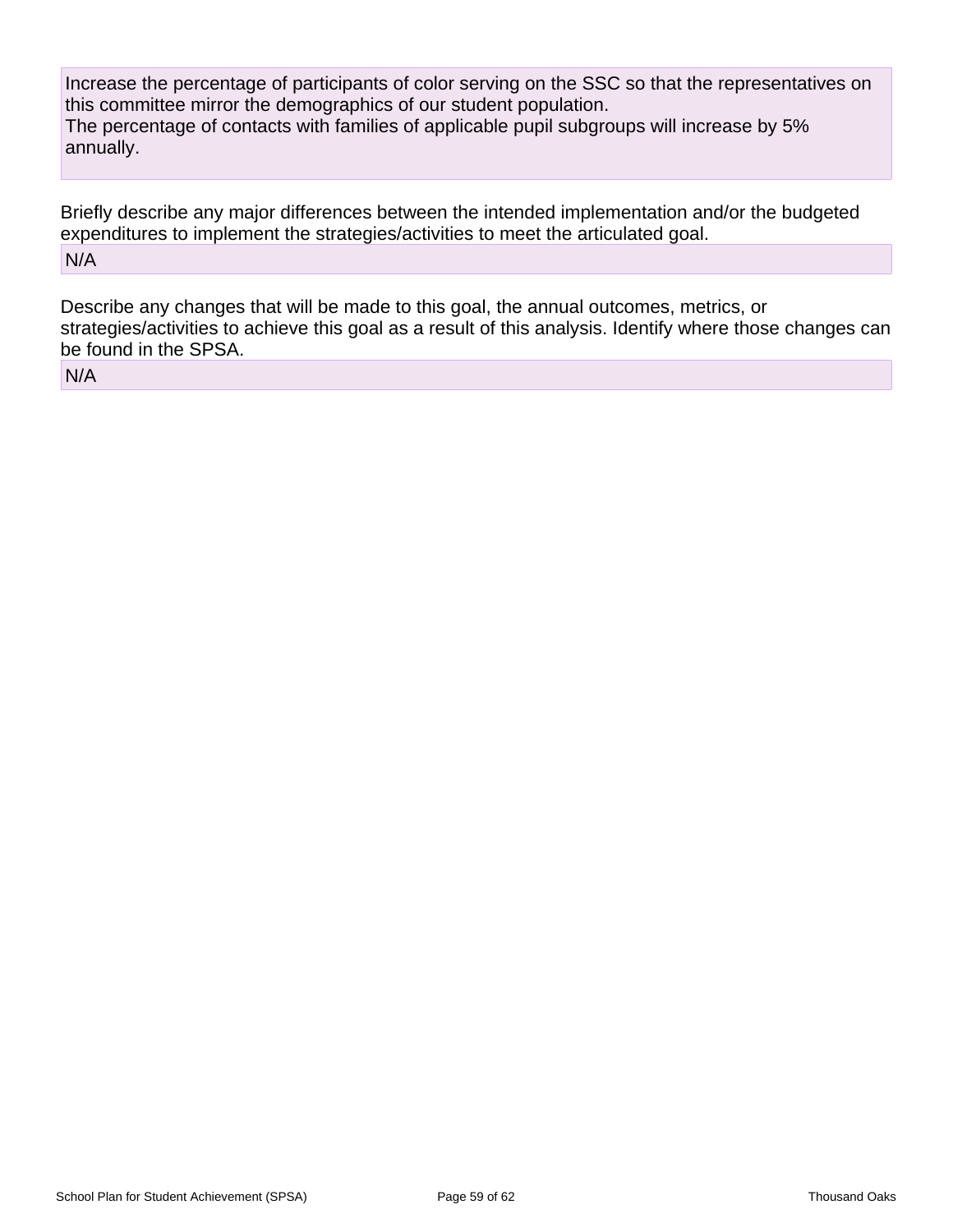## **Budget Summary**

Complete the table below. Schools may include additional information. Adjust the table as needed. The Budget Summary is required for schools funded through the ConApp, and/or that receive funds from the LEA for Comprehensive Support and Improvement (CSI).

## **Budget Summary**

| <b>Description</b>                                                      | Amount       |  |  |  |  |  |
|-------------------------------------------------------------------------|--------------|--|--|--|--|--|
| Total Funds Provided to the School Through the Consolidated Application | \$           |  |  |  |  |  |
| Total Federal Funds Provided to the School from the LEA for CSI         | \$           |  |  |  |  |  |
| Total Funds Budgeted for Strategies to Meet the Goals in the SPSA       | \$270,438.00 |  |  |  |  |  |

## **Other Federal, State, and Local Funds**

List the additional Federal programs that the school is including in the schoolwide program. Adjust the table as needed. If the school is not operating a Title I schoolwide program this section is not applicable and may be deleted.

| <b>Federal Programs</b> | <b>Allocation (\$)</b> |
|-------------------------|------------------------|
|                         |                        |

Subtotal of additional federal funds included for this school: \$

List the State and local programs that the school is including in the schoolwide program. Duplicate the table as needed.

| <b>State or Local Programs</b> | Allocation (\$) |  |  |  |  |  |
|--------------------------------|-----------------|--|--|--|--|--|
| <b>BSEP</b>                    | \$116,955.00    |  |  |  |  |  |
| <b>BSEP Carryover</b>          | \$36,000.00     |  |  |  |  |  |
| <b>District Allocation</b>     | \$16,193.00     |  |  |  |  |  |
| Other                          | \$8,000.00      |  |  |  |  |  |
| <b>PTA</b>                     | \$28,025.00     |  |  |  |  |  |
| Title I A - Basic Funding      | \$64,305.00     |  |  |  |  |  |
| Title I A - Parent Involvement | \$960.00        |  |  |  |  |  |

Subtotal of state or local funds included for this school: \$270,438.00

Total of federal, state, and/or local funds for this school: \$270,438.00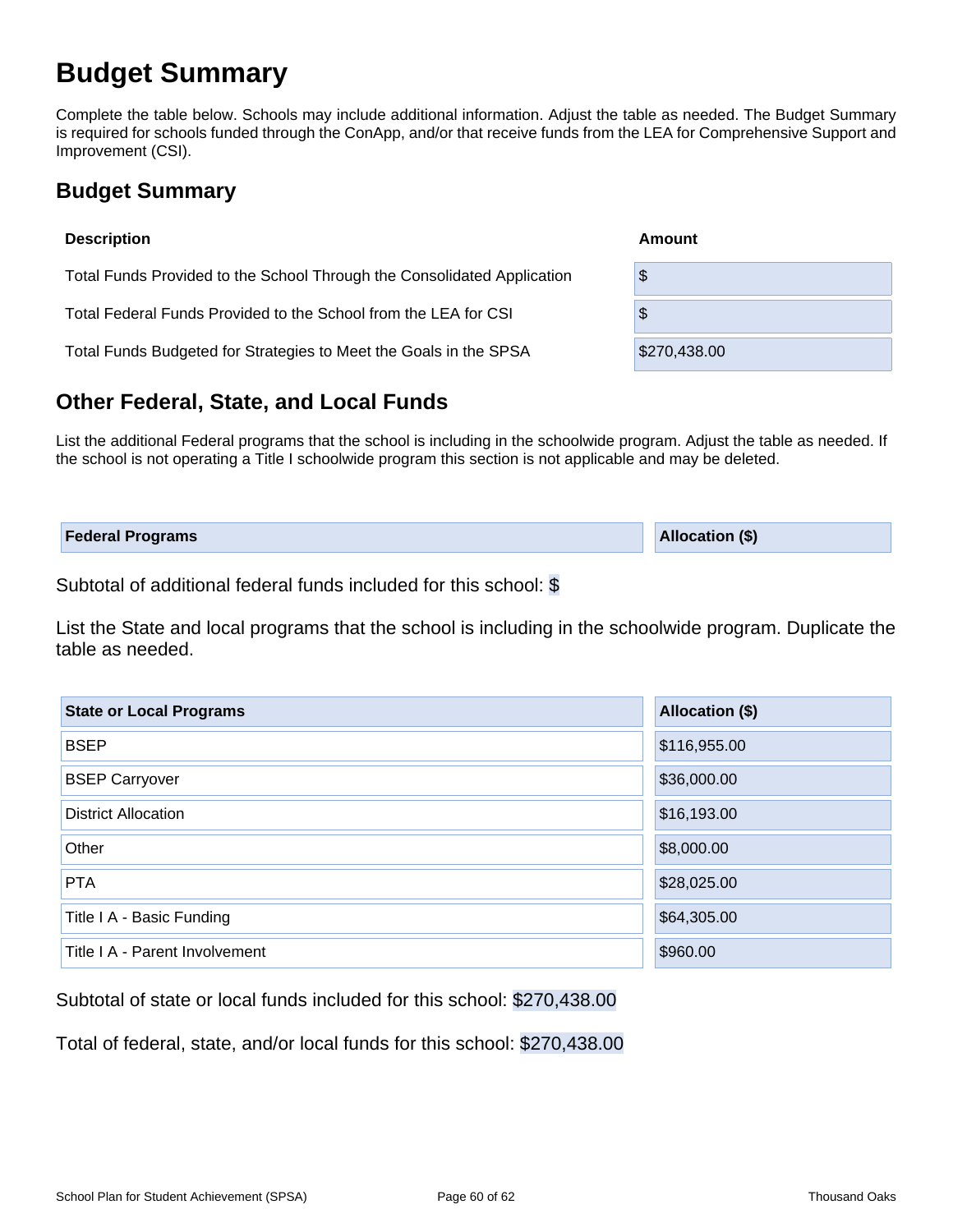## **School Site Council Membership**

California Education Code describes the required composition of the School Site Council (SSC). The SSC shall be composed of the principal and representatives of: teachers selected by teachers at the school; other school personnel selected by other school personnel at the school; parents of pupils attending the school selected by such parents; and, in secondary schools, pupils selected by pupils attending the school. The current make-up of the SSC is as follows:

- 1 School Principal
- 2 Classroom Teachers
- 2 Other School Staff
- 4 Parent or Community Members

| <b>Name of Members</b> | Role                                                           |
|------------------------|----------------------------------------------------------------|
| Hilda Valencia         | <b>Parent or Community Member</b>                              |
| <b>Tameka Evans</b>    | <b>Other School Staff</b><br><b>Parent or Community Member</b> |
| <b>Taliva Martin</b>   | <b>Parent or Community Member</b>                              |
| <b>Hannah Creasy</b>   | <b>Parent or Community Member</b>                              |
| Sarah Moreno           | <b>Other School Staff</b>                                      |
| Anne Hirose            | <b>Classroom Teacher</b>                                       |
| Megan AbramsonWard     | <b>Classroom Teacher</b>                                       |
| Jacqueline Parker      | Principal                                                      |
| Sharmila Wright        | <b>Parent or Community Member</b>                              |

At elementary schools, the school site council must be constituted to ensure parity between (a) the principal, classroom teachers, and other school personnel, and (b) parents of students attending the school or other community members. Classroom teachers must comprise a majority of persons represented under section (a). At secondary schools there must be, in addition, equal numbers of parents or other community members selected by parents, and students. Members must be selected by their peer group.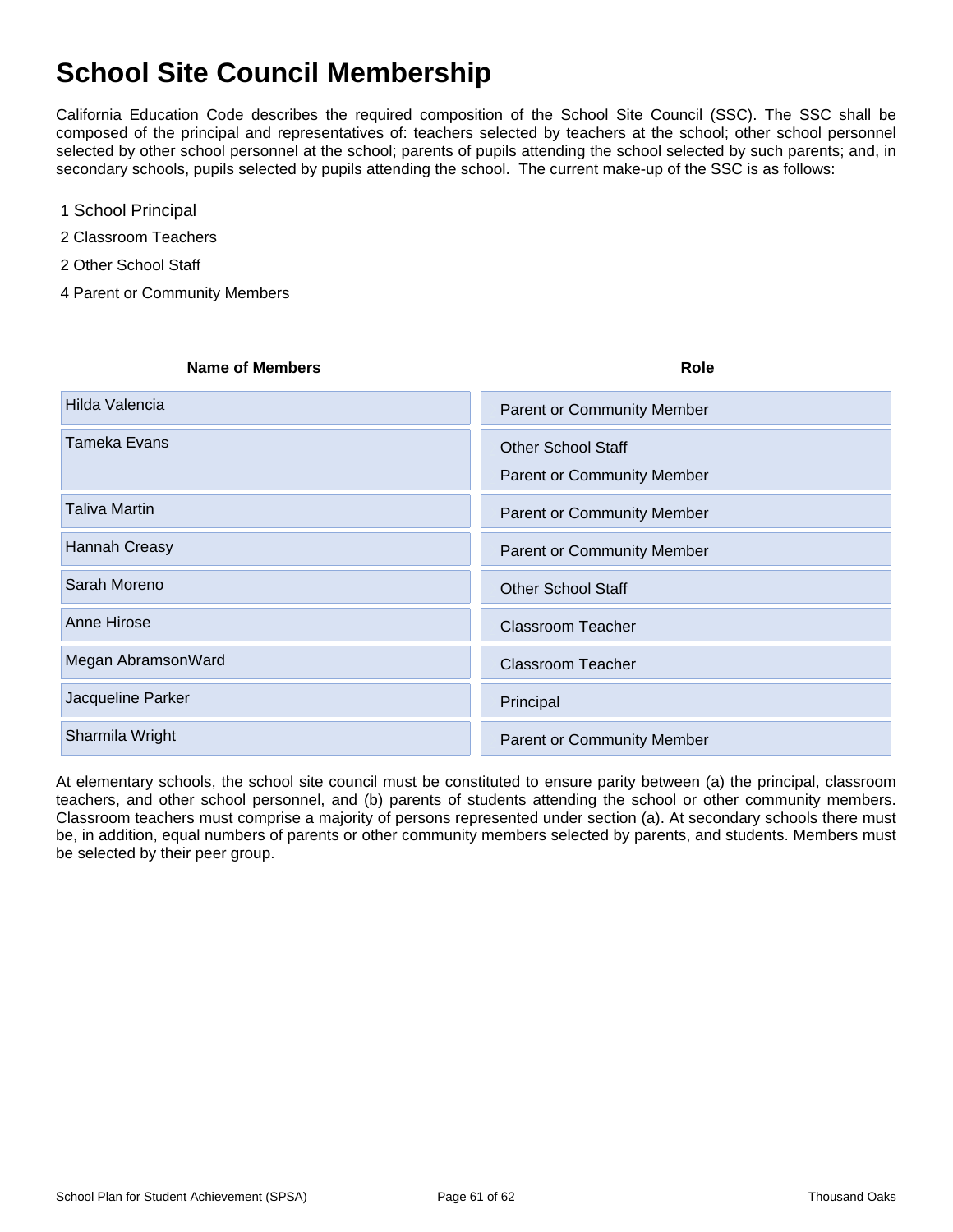## **Recommendations and Assurances**

The School Site Council (SSC) recommends this school plan and proposed expenditures to the district governing board for approval and assures the board of the following:

The SSC is correctly constituted and was formed in accordance with district governing board policy and state law.

The SSC reviewed its responsibilities under state law and district governing board policies, including those board policies relating to material changes in the School Plan for Student Achievement (SPSA) requiring board approval.

The SSC sought and considered all recommendations from the following groups or committees before adopting this plan:

#### **Signature Committee or Advisory Group Name**

**English Learner Advisory Committee** 

Other: Parent/Caregivers (Parent/Guardian Survey and joint meetings with PTA Board) Staff (Staff Survey, as well as staff meetings and Leadership Team meetings) Students (Student Survey)

The SSC reviewed the content requirements for school plans of programs included in this SPSA and believes all such content requirements have been met, including those found in district governing board policies and in the local educational agency plan.

This SPSA is based on a thorough analysis of student academic performance. The actions proposed herein form a sound, comprehensive, coordinated plan to reach stated school goals to improve student academic performance.

This SPSA was adopted by the SSC at a public meeting on May 13, 2022.

Attested:

Oarpr

Principal, Jacqueline Parker on 5/13/2022

SSC Chairperson, Tameka Evans on 5/13/2022

Kathy Fleming Kathy Fleming S-24-22<br>Director of Local Resources Signature Date

Ruben Aurelio

5/25/22

Associate Superintendent, Educational Services Signature Date Date